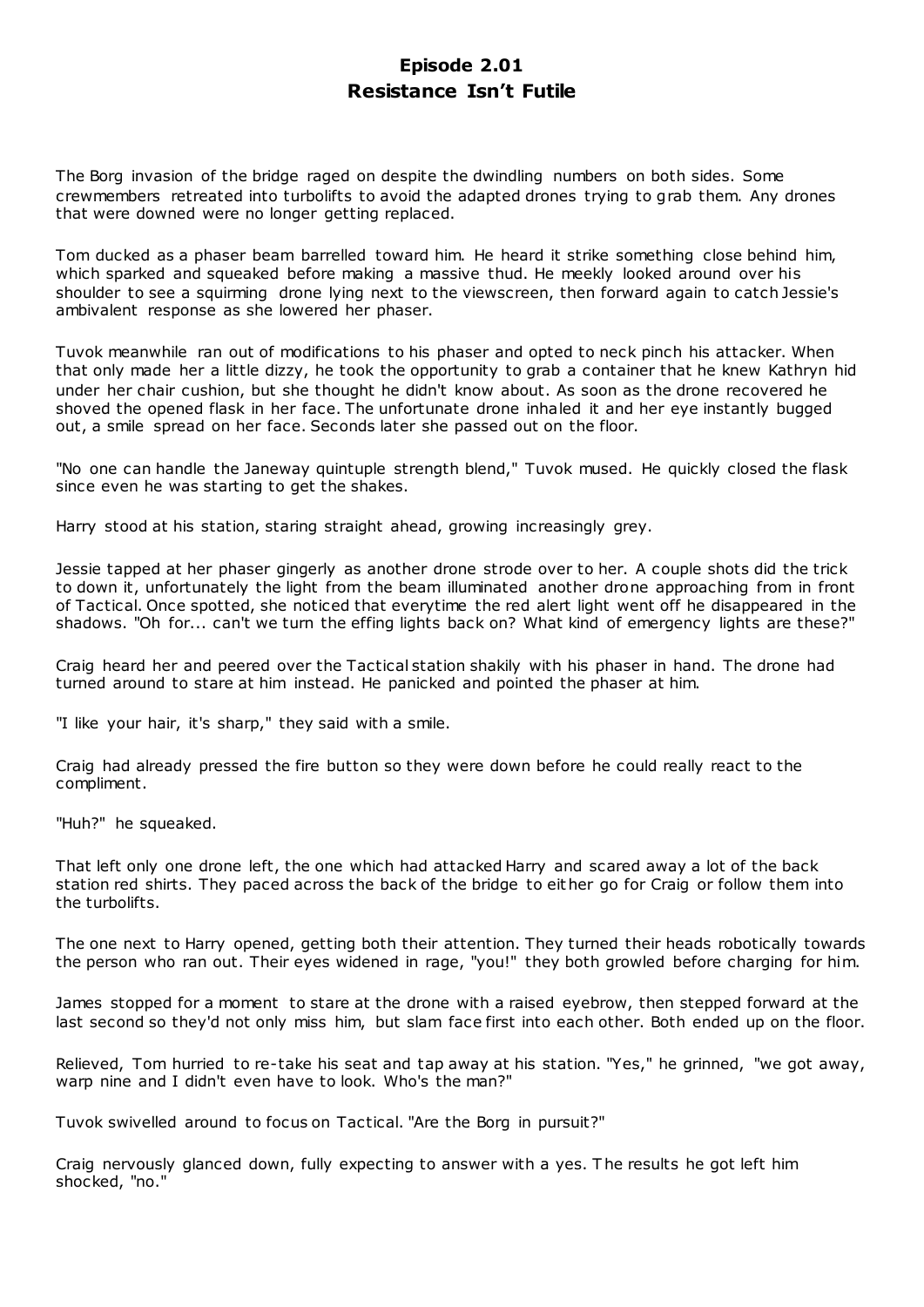The Borg Queen held her forehead and staggered back to the severed heads on spike graveyard mumbling, "why that rotten little spaw..." She gasped and span around, "why can I no longer see on board that puny little ship?"

"All squadrons disposed of, my Queen," the drone she was face to face with responded.

"That's impossible, I..." the Queen spat before marching to the central computers. Various screens popped up, all of them showing a blank starfield. "How could not one of you notice them escaping?"

She waited for the usual delayed by a second response. All of them said the same thing; it happened quickly and the helm order was not seen by any of the invaders. It still didn't satisfy her, she darted around the chamber in a mixture of panic and anger.

"I'm losing voices. Five in spatial grid ninety six, twelve in grid one eighty two, one on deck 1003," the Queen said, her voice shaking. "Hundreds. Thousands."

What sounded like somebody slurping the last few drops of a drink through a straw echoed through the quiet chamber.

The Queen turned and glared toward the alcove it was seemingly coming from. There a drone stood sleep giggling, while another looked to be refilling their feeding tubes with more brown liquid. Their brow began to sweat, the rest of them froze as the Borg Queen slowly approached staring daggers into his back.

For a few minutes it was uncomfortably silent. The tension was too much for him and so he inhaled for barely a second, making another slurping sound. Moments later the usual meaty looking guards were dragging him away.

"No, you can't! I'm not alone, you can't take us all, we'll resist you!" he screamed as he was dragged through the doors.

"Unimatrix Zero, but how?" the Queen ominously said. She eye-balled the slurping drone's replacement walking up to re-connect the tube to the alcove, which had been left dripping all over the floor. The Queen's eyes flared up in fury, her hand raised to give him a slap, then flounced off grumbling, "Janeway, you did this," over and over again.

The drone waited a moment before checking on his sore head with a pained scowl on his face.

"Well that's weird, they seemed so organised, almost like how they used to be. I wonder why they changed back," Jessie said.

"Indeed," Tuvok agreed. "They may not have expected us to discreetly retreat during an attack on the Bridge." He ignored Tom's proud smile. "They will notice we are gone, so perhaps we need to keep our course erratic to avoid them pursuing us."

"Good plan, boss," Tom said, finally turning his back on everyone to get to work.

Tuvok approached Tactical, catching Craig checking his hair in the reflective surface of the back station. "Lieutenant," he startled the boy. "Get a report from every department head, and a representative on every deck. Make sure there are no Borg stragglers. Until then, keep the Bridge and Engineering sealed."

"Ye...yes sir," Craig stuttered.

"Are you sure that's such a good idea, Tuvok?" James asked.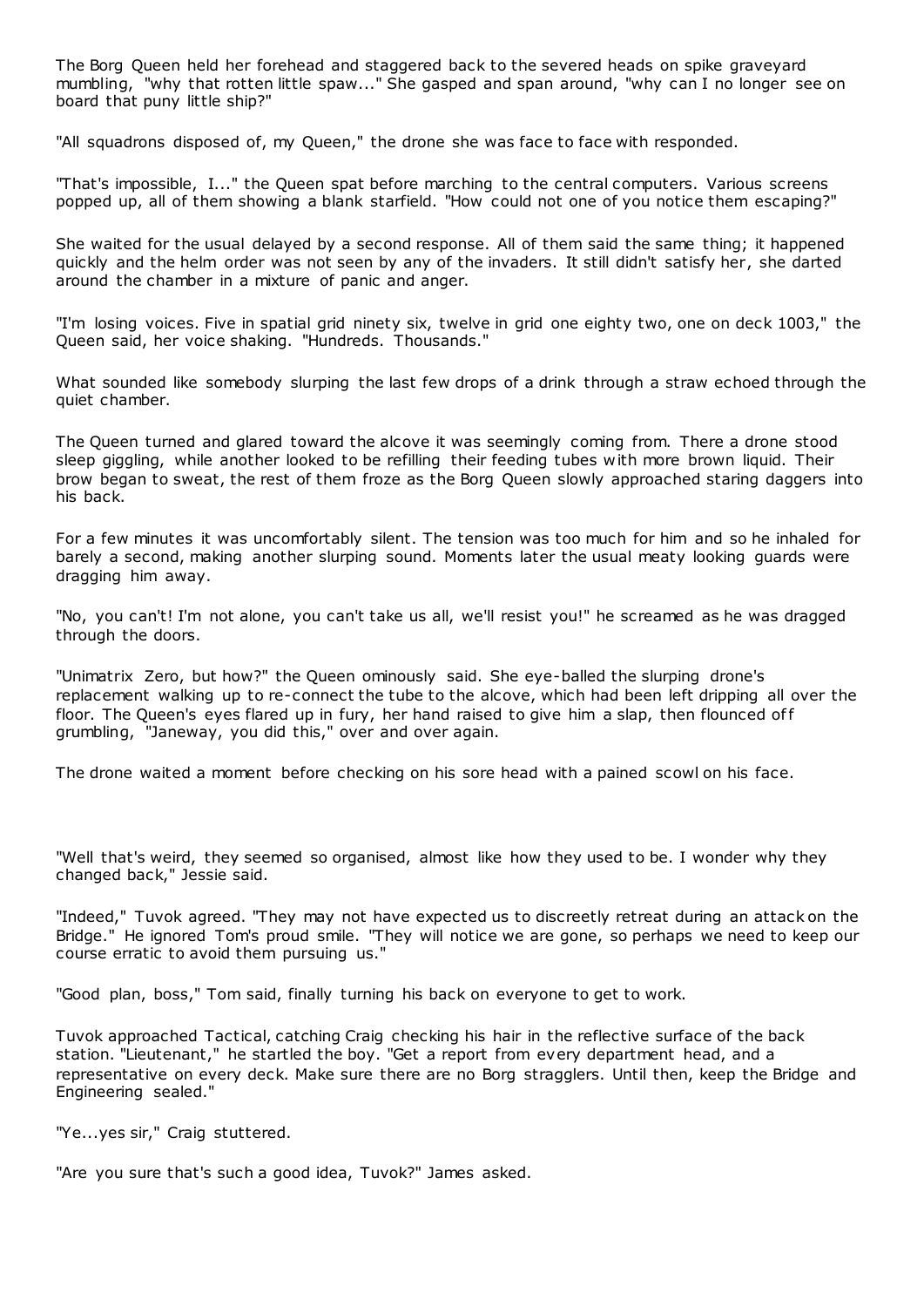Tuvok glanced toward him, raising an eyebrow in surprise since he hadn't notice his arrival. Before he could ask what he meant, James pointed down at the two lying by his feet. The eyebrow managed to shoot even higher.

"Fascinating, the Borg always retrieve their fallen," Tuvok said, then he noticed that one of them was Harry. "Mr Kim has been assimilated?"

Tom's eyes widened in horror, "what?" He leapt up to his feet so he could run over. James pushed his hand out as a hint to stop.

Jessie did a double take between the helm and him. "What are you doing, we're trying to avoid all of us getting it too. Get back to the helm."

"I got us away in the first place. Stop talking to me like I'm an idiot, it's bad enough my wife does it," Tom snapped without even looking at her. She didn't see it, but James spotted a very brief lip curl on Tom's face when he spoke. He noticed and played it off with a throat clear.

"Uh huh, *bad* enough," James said with a suspicious tone.

Tom's eyes narrowed, "shove it Taylor, you can't say anything." He used James' brief confusion to get around and crouch down beside his friend.

It only gave him a second though. James rolled his eyes and nudged him back gently with his foot, Tom still ended up stumbling almost onto his back.

Jessie shook her head while going over to check on the helm.

"What did you... god you are a heartless little brat, aren't you?" Tom snarled as he scrambled back to his feet.

James glanced towards Tuvok, "maybe we should secure them somewhere. Maybe Sickbay."

"Agreed," Tuvok said on approach.

"What's this, did you hit him? What is it with you and smacking Borg's, you psychopath?" Tom asked furiously, while pointing at Harry's swollen face.

"Enough with the frivolousness Mr Paris, this is a serious situation," T uvok scolded on approach. Tom backed away a few steps, sighing impatiently.

James frowned and knelt down beside the drone, eyes scanning for a mechanical part in particular. He reached for a tiny piece attached to the side of the throat to carefully pull it away.

"Oh yeah, cos that worked so well when you did it to Seven," Tom commented huffily from afar.

"Oh give it a rest. We're being attacked by the Borg and you're hissying like a two year old that's been told to go home when his friend's been taken to hospital. Harry can't play right now, he's got a big boo boo," Jessie grumbled.

Tom acted like he had been slapped in the face, and yet laughed off her remarks. "Okay Janeway, your wish is my command." Jessie's eyes flashed in rage in response.

Tuvok sighed like a tired parent after the tenth tantrum. "Mr Kim will not have a transmitter yet, he'll be in the early stages of assimilation. We must be cautious. Bridge to Sickbay."

*"Sickbay here,"* the Doctor's voice responded in a grumpy tone. *"Unless this is an emergency, it'll have to wait."*

"I'm afraid so, Doctor. We have an assimilated crewmember and an abandoned, possibly disconnected drone here," Tuvok said.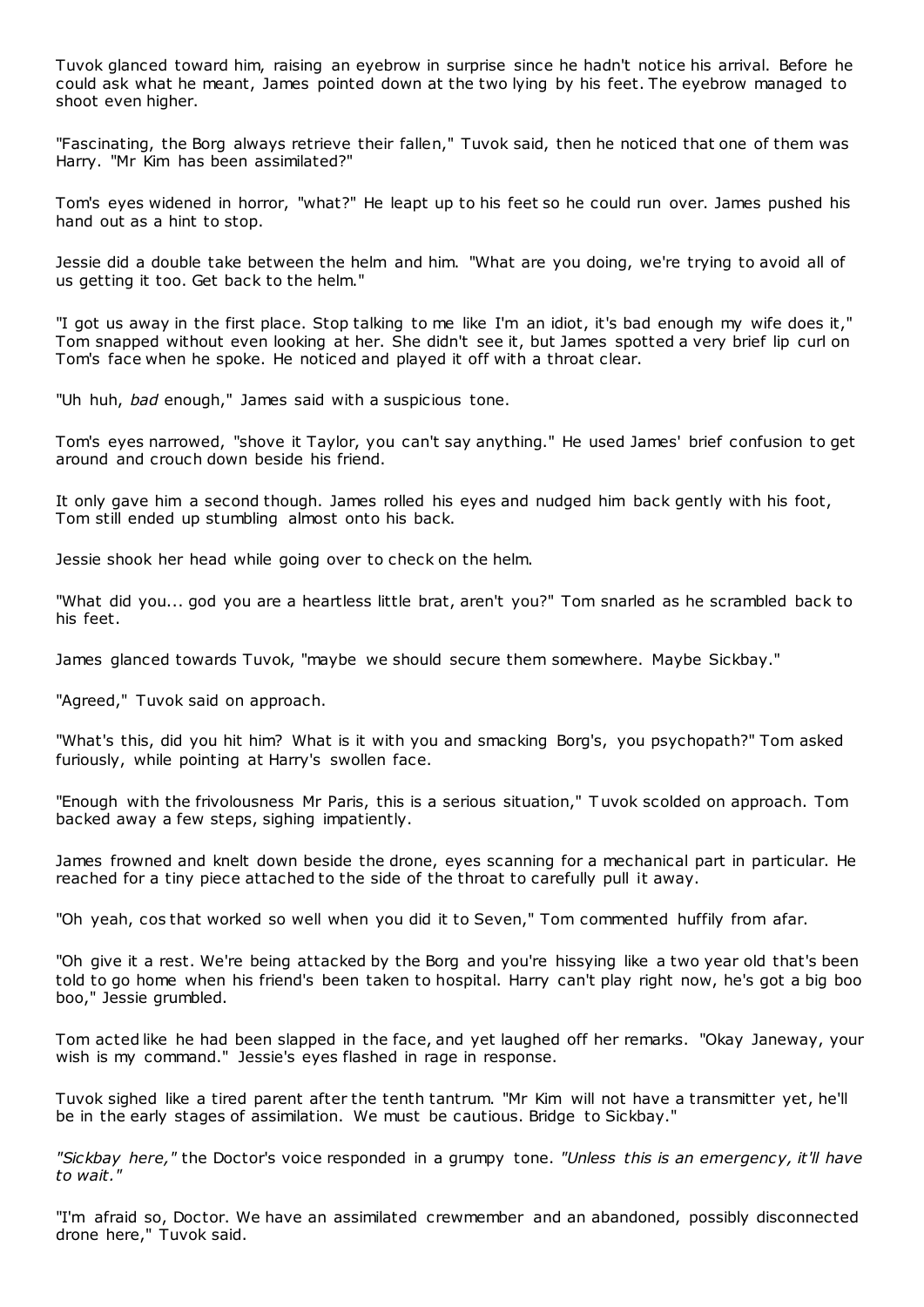James meanwhile smirked in Tom's direction, he stared back with scorn. "So is it *bad enough* when Janeway does it too?"

Tom's eyes narrowed. "Oh haha. Wise guy," he muttered under his breath.

Everyone heard the annoyed sigh over the comm, as well as a female gasp. *"I see. Then I'm going to need some help down here. Is Mr Paris free?"*

Tom glanced toward Jessie sitting in his chair, for the time being not touching anything. "Hell no."

Tuvok's other eyebrow raised slightly. "He will be. I'll arrange transport and Security teams. Standby for..."

*"Wait Commander. Are you insinuating the Borg attacked us?"* Seven's worried voice cut in.

"You catch on quick," James commented.

*"Of course, attitude. Try something new for once, this is all your fault anyway,"* Seven's voice said.

Tom couldn't help but snicker and smile smugly. "Oh really? You tell him Seven."

James laughed mostly out of disbelief, "what's this? Seven's blaming me for something? Is this an example of the something new I should be doing?"

Tuvok hinted at him to be quiet with a raised hand gesture. "What are you implying, Seven?"

*"I believe she's referring to Morgan, though I do not understand why,"* the Doctor's voice said.

"Morgan?" James said with worry. "What's happened to her?"

*"That is what I'm trying to figure out. She's unconscious with no visible cause, but she's stable. I don't understand it, yet,"* the Doctor's voice replied.

"I'm not sure I get it," Morgan said.

The woman surrounded by the eery white mist brought her extended arm back to her side. "What it are you referring to?"

Morgan looked around, her eyes squinting as the mist seemed to be making her eyes water, then back ahead of her. "Pretty much all of it. You still haven't told me who you are. I'm not exactly keen on groping someone I know, let alone a stranger."

The woman laughed softly. "It's not necessary anyway. Your path's already open."

"Yeah," Morgan groaned and scowled, "that. This vague crap, it's getting annoying."

"I can't tell you everything, as much as I'd like to," the woman said. "As for who I am, I don't expect you to remember me."

"Try me," Morgan said.

The woman sighed and appeared to think it over. "It's been a long time for you. I suppose it does not matter today. A few years ago I was a member of the Voyager crew. As my abilities grew and circumstances changed, I determined it was unsafe for me to stay with them. My name is Kes."

Morgan frowned to the woman's lack of surprise. "Kes? I know the name."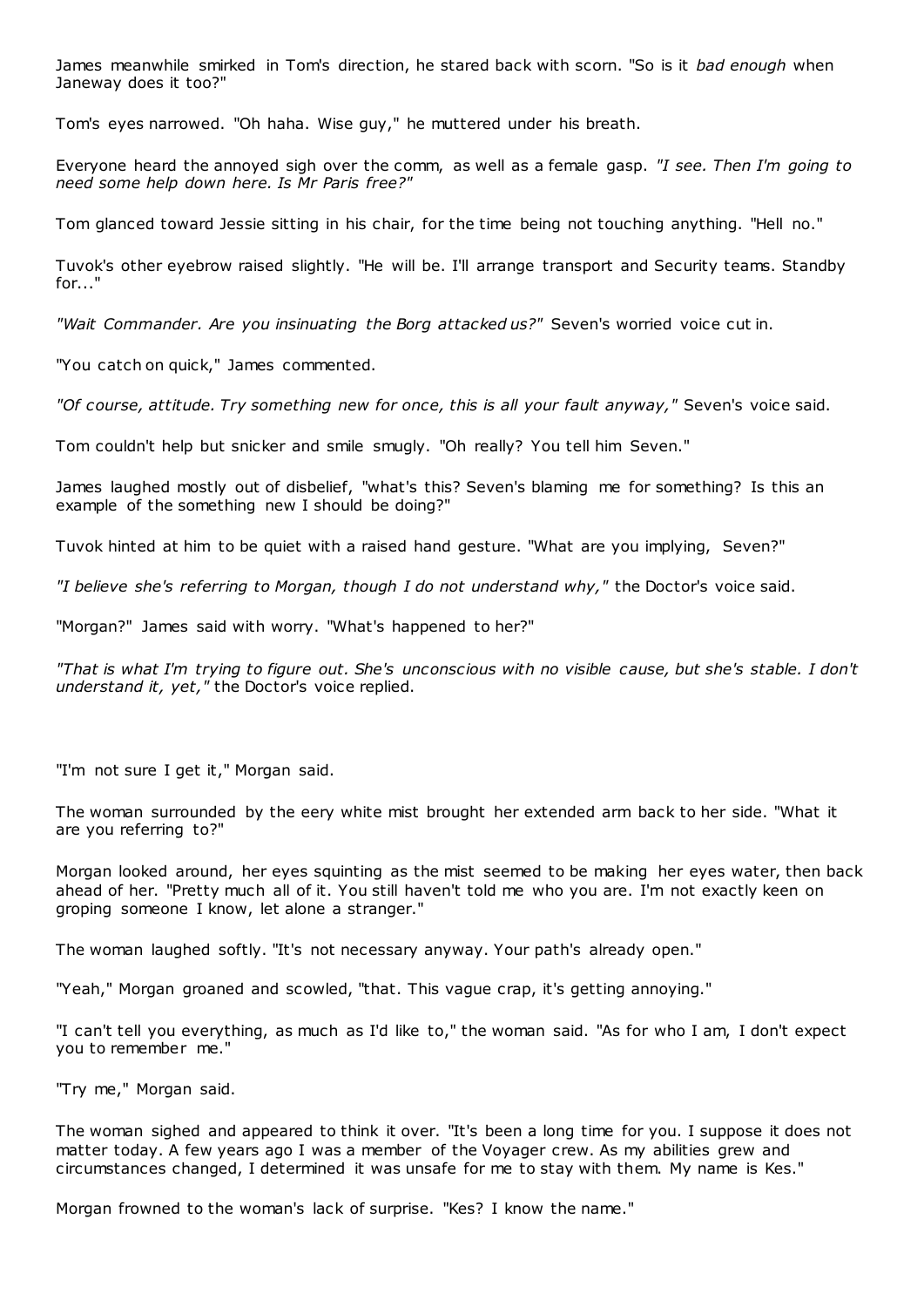"It's alright, you were very young. I didn't expect you to..." Kes said.

"Oh," Morgan's face lit up, then she was confused. "I always thought Kes was a myth, an excuse for Neelix to justify Flower Stew Tribute Sunday every year."

Kes couldn't help but laugh, she wasn't surprised. "Some things never change, I see. No, I'm quite real."

"You didn't really date him, did you?" Morgan asked in disgust.

"I think we're losing track of the topic ," Kes said quickly. Morgan scrunched up her face even further and mouthed eew. "I made this link with you not to only to warn you, but to help you. Things are not what they seem. We have all been deceived and that's part of the reason why I left."

Morgan looked on suspiciously, "part of?"

Kes shook her head, "that's not important right now. What is, is that a short time before you were born my powers began to develop. I sensed things that others couldn't."

"What kind of powers? Stuff like making annoying vague mist?" Morgan asked a touch irritably.

The comment put Kes off for a moment, she laughed it off. "That's a little difficult to explain. Basically my people are capable of telepathy, telekinesis, visions and a higher sense." That didn't put Morgan's confused mind at ease, Kes noticed and smiled sympathetically. "The best example is why I'm here. When I saw you I had a vision. I saw that you would be split into two girls. I knew that people wouldn't see you as separate individuals so I thought I had to do something."

"Okay, so you foresaw my coming on board fine, but people don't call me Kiara or anything. We are separate," Morgan said.

Kes' sympathetic eyes seemed to be looking straight through her. Morgan felt a little unnerved by it. "Are you?" she was asked gently. "Do people care to find out the things you like, or do they assume and you have to correct them? Do they assume you and her are capable of the same, that Kiara will be exactly like you?"

"I don't care about any of that. You said you'd help me against the Borg, you said my ship was in danger," Morgan's voice started to crack. "How are you going to do that?"

"Technically I already have," Kes said much to Morgan's confusion and annoyance. "You and Kiara's paths were being split apart before she was even born. I wasn't the only one aware of it. I don't suppose you've met an entity known as Q?"

Morgan pulled a face that told Kes her answer, still she waited for it. "Do you mean that creepy guy who brought all those kids onto the ship? Mum said he had powers. Is he like you?"

Kes laughed, "not in the slightest."

"So, what's he got to do with anything?" Morgan asked.

"For sometime he was monitoring me, to see what I knew or what I intended to do. Finally he confronted me," Kes said. She could feel Morgan's disdain and disgust floating over to her in waves, so she smiled reassuringly. "No, no. Q told me himself; that you would arrive soon and I needed to prepare. If the two of you were identical the cycle would continue, he said."

Morgan frowned, "what cycle? You mean the paradox with my assimilation?" Kes smiled warmly, Morgan took it as a yes. "But Tiran broke the cycle by destroying the sphere, then there's the time chip. But you say you're here because I needed a push to fight the Borg who are acting weirdly cos of me. So are you suggesting the cycle's still not yet broken? Is Kiara..."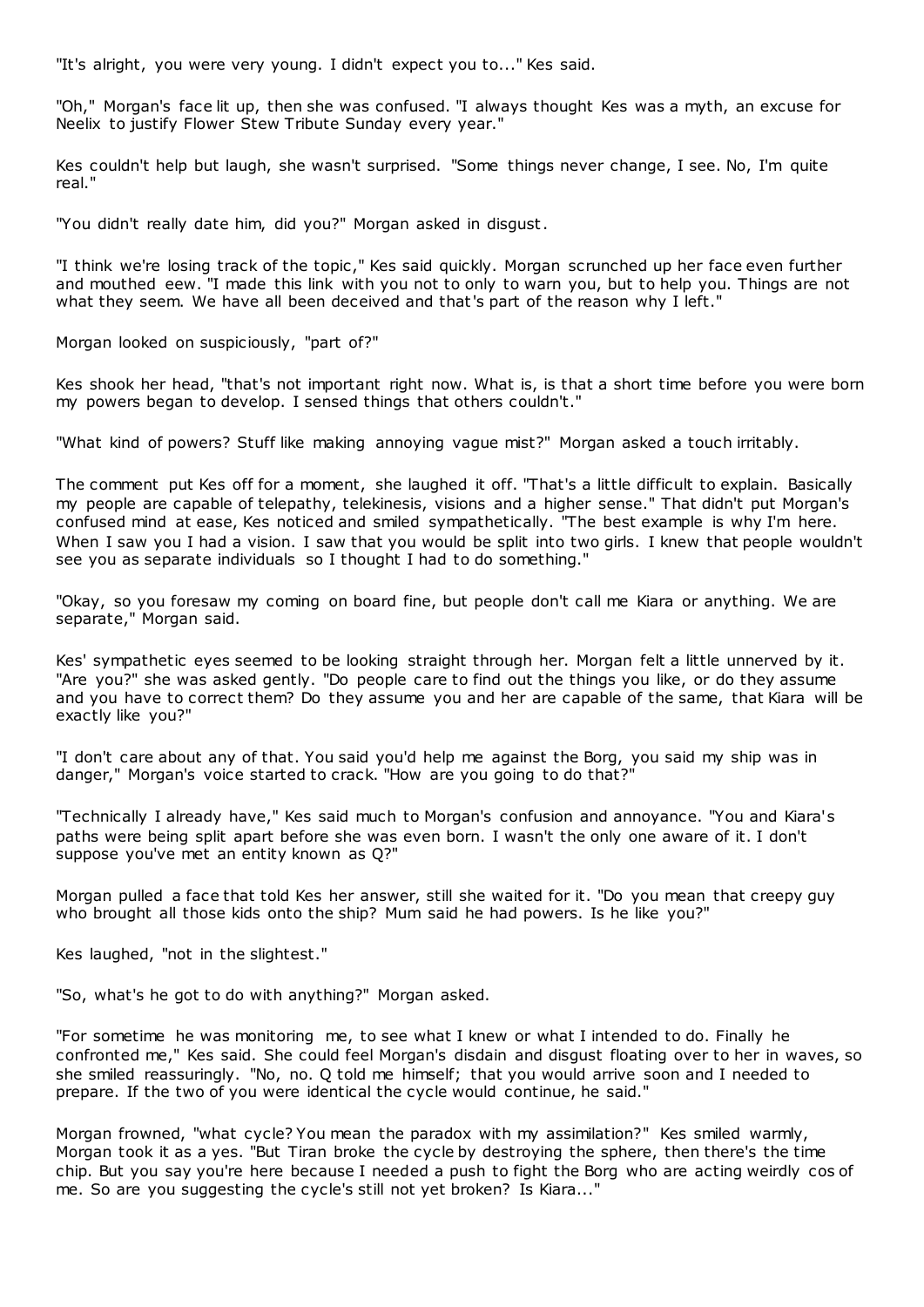"Q already gave Kiara what she needed to break the cycle before she was born, and I have with you. Time is short though..." Kes said.

"Wh...what?" Morgan stuttered, her eyes fell down to the hand she had held out before. She began to tremble. "What did you do to me? What did he do to Kiara?"

"I'm not sure, he refused to say," Kes answered with regret. "As for you, don't be afraid. All I've given you is what you already have, potential waiting inside of you. We cannot afford to wait for it to manifest. You know what I'm referring to, don't you?"

Morgan's trembling increased, she folded her arms in a vain attempt to settle it. "No, I don't."

Kes stepped forward to place a comforting hand on her shoulder, it felt warmer than most, it did nothing to soothe her though. "Yes you do. You've always known what you are. The Borg fear and yet desire that same power, they mustn't have it. Use their greed against them."

The whole of the Conference room were focusing all of their attention on her for once, but Seven didn't like it one bit. They all looked angry, even Tuvok had disappointment in his eyes.

"Allow me to repeat what you have told us so I understand fully," Tuvok said.

Tom winced, "it's a few scenes too late for the recap, Tuvok."

Tuvok of course ignored him, everyone else settled for trying to so they could keep the Seven glare on.

"You discovered that a select few Borg gather in a unconscious construct which allows them to be individuals, and you chose not to tell us. The Borg Queen is hunting them down so they ask you to help them deliver a virus which will hide them," Tuvok said.

For the first time Seven felt her throat throbbing. She was used to everyone's scorn, but not Tuvok's. Everyone else remained silent and watched her squirm.

"So not only do you take it on yourself to aid them without informing senior staff, you enlist the Captain's daughter who you unwittingly infect with a modified version of said virus, in order to start a civil war. During this the Borg attack the Unimatrix, and you tell us that Morgan got involved and was likely seen by the Collective to be involved in this.'

Seven tried to clear the lump in her throat, cutting him off unintentionally. "I tried to inform the Captain, but she assaulted me with a chocolate ball, thing." Tom snorted into quiet laughter.

"When you woke up from another secret Unimatrix Zero visit, you found Morgan unconscious near her alcove, and only decided to tell us after the Borg attacked," Tuvok said. "Is that all or is there anything else you neglected to tell us?"

"No," Seven answered, "though as I understand it, we managed to evade the Borg despite great odds. Correct?"

Jessie rolled her eyes, "here we go."

Seven didn't even give her a side eye, she continued as if she only paused between sentences. "Then the virus must have been sent. The Queen was clearly distracted by other concerns."

"Okay, so what about Morgan? Is the sixteen year old only collateral damage to you?" James asked harshly.

"Much better than being the catalyst for all of this mess," Seven sniped back.

"Seven," Tuvok warned.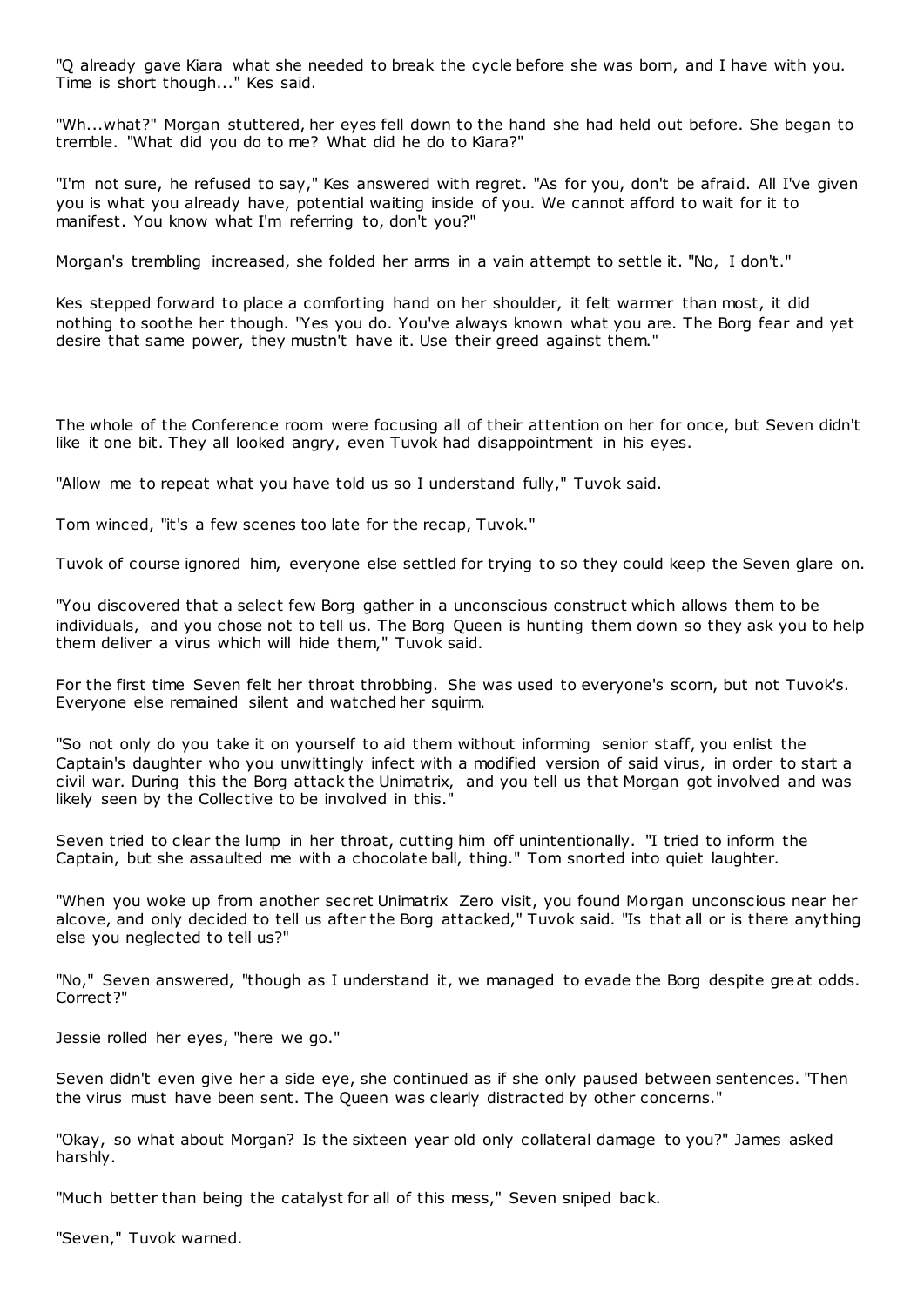James groaned impatiently, he turned around to walk out, all while muttering an odd few insults. The last one Tom overheard and so he cringed.

"And he calls me tactless," he commented.

"The Borg will most certainly attack us again once they learn the details of our involvement. This civil war might be our only advantage here," Tuvok said. Seven brightened up considerably. "We need intel."

Seven wavered slightly, she knew it would mean seeing Axum again and it gave her an uncomfortable, fluttery feeling in her stomach which made her throat throb once more. "I understand, Commander."

Tuvok seemed impressed, "excellent, I am pleased you understand. Assist Torres with repairs in the shuttle bay, apparently a drone tried to assimilate the shuttle replicator." Seven's jaw dropped. Tuvok then turned towards Jessie. "Crewman, collect Taylor and Miss Henderson, bring them to Cargo Bay Two. You are to go into Unimatrix Zero to get an update on what is happening within the collective."

"Wait, what?" Seven stammered, her face turned completely white. "But I am the only one who can go inside, this isn't something any old Borg can do."

"I am aware of that yes," Tuvok said with his eyebrow twitching slightly. It seemed to everyone but Seven like he was losing his patience.

"But..." Seven looked around for some help, she wasn't surprised to get any. "If you must fail at this awaymission, at least leave out Taylor. I told you it was during his assimilation that the Collective started to misfire and..."

"And after that incident was when Unimatrix Zero was upgraded to include the cherry cola factory, yes. And the settings Morgan used to visit with you are in the alcove's memory, which will allow Taylor and Henderson to enter. In a Collective free environment such as Zero, your concerns about Taylor are unwarranted," Tuvok said.

Jessie frowned, "wait, am I going in or not? I definitely wouldn't pair Tani up with James, that's just..."

Tom sniggered obnoxiously, "oh and why not? Worried something naughty will happen?"

Jessie's frown turned into a scowl pointed at him, "you know, you really should get that seen to before it gets infected."

"Get what seen?" Tom asked before a fist flew into his nose.

Tuvok sighed impatiently, "indeed. And yes, I have not forgotten your inclusion, Crewman. Your presence is vital for it to succeed. You will understand eventually."

For a reason Jessie didn't understand Seven glared at her in the manner she only used for Morgan and James. A mixture of scorn and jealousy. She didn't get it but smiled anyway.

The Doctor mumbled incoherently as he juggled his attention between Seven and Morgan's alcoves. Harry stood in the one furthest to the left, snoozing not silently with a forcefield surrounding him.

James and Jessie watched them both from the station, James' attention mostly remained fixed on Harry.

"So, if Seven's the only one with this Zero malfunction..." James said.

"No mom, he'll hit me!" Harry sleep screeched, startling everyone. Poor Doctor jumped enough to make him drop the tricorder. He grumbled to himself as he knelt down to pick it up.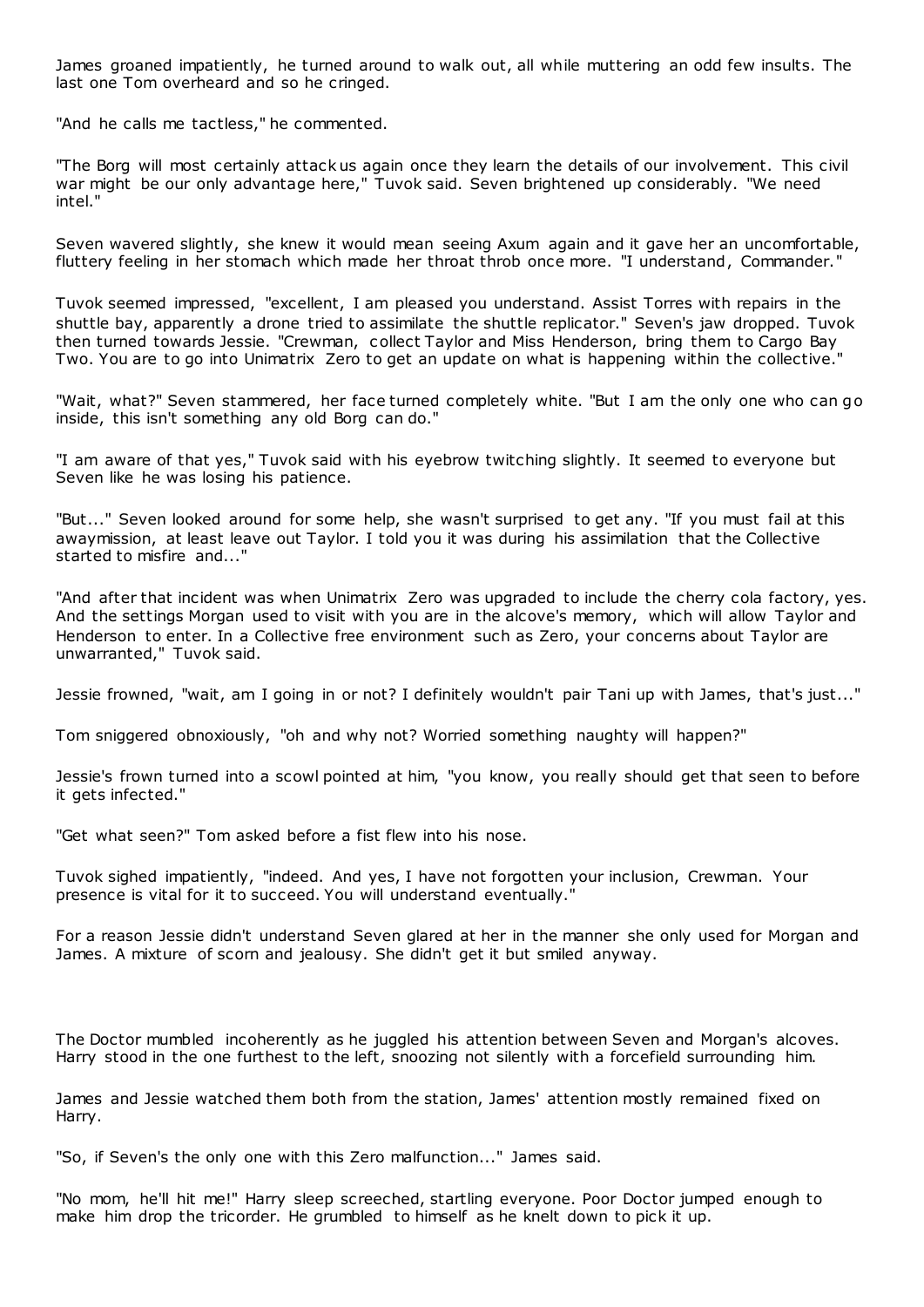Jessie laughed it off, "Tuvok has something up his sleeve. I assume that's why the Doc's here."

On cue the Doctor shuffled over to Morgan's alcove looking considerably brighter. "Ah, there it is, so I'll move that..." He hurried over to the spare on Seven's other side. "Over here."

"I guess those two are ours," James said, glancing between Morgan's and the spare.

Jessie pulled a face, "yeah, I probably should warn you before..." The Cargo Bay doors opened, she groaned in response to James' confusion. "Watch your butt."

"Don't you mean my back?" James said. Fortunately for him he decided to look over his shoulder and caught a new arrival walking directly up to him. She moaned in disappointment and moved to one side. "Oh," James' face fail.

"Hey cutie," Tani winked at him. "Looks like it's just you and me, hmm?" she said sweetly, fluttering her eyelashes.

Jessie shook her head, mouthing wow. "So desperate."

"Yes you are," Tani said without missing a beat.

"I'm having chocolate before dinner and you can't stop me, mom! " Harry screamed, startling the life out of Tani, but this time the others were expecting it. Jessie smiled, having gotten the full Tani jump a few feet show.

"Eureka," the Doctor grinned. Despite that he turned to the trio with a grumpy look in his eye, "now if you're quite finished with the pointless bickering, step into your assigned alcoves."

"Which are...?" James asked.

The Doctor groaned, "no wonder all the ladies are fighting over you." Tani grinned as if she was complimented, Jessie meanwhile made a mental note to program a self slapping routine into his program.

"I have no idea what to say to that," James stammered to both Jessie and Tani's amusement.

"Miracles do happen," the Doctor smirked. "Surely Tuvok told you before he sent you here." He got three head shakes, making him sigh. "Morgan's alcove must be used by the piggybacker, I've programmed the one on the opposite side to do the same. So *obviously* Seven's is for the one with the mutation."

"I assumed we were doing things differently. I thought Tuvok said you were key to this new plan?" James asked in Jessie's direction.

Jessie frowned and nodded, "he did, vital he said." Tani mocked her by mouthing her words while pulling a face. Jessie didn't notice, she was too busy trying to fight off building dread. "Oh god no."

James was even more confused by that. "What is it?"

A short while later the three appeared in the middle of the factory's courtyard, much to the surprise and concern of the people there. One of which was the Klingon, Korok, who seemed the least pleased out of everyone.

"Oh good start, maybe we should..." James said awkwardly.

Tani's eyes lit up as she spotted a nearby table filled with bottles. "Oooh, don't mind if I do." She joined the bemused people sitting there, too unnerved to really argue with her.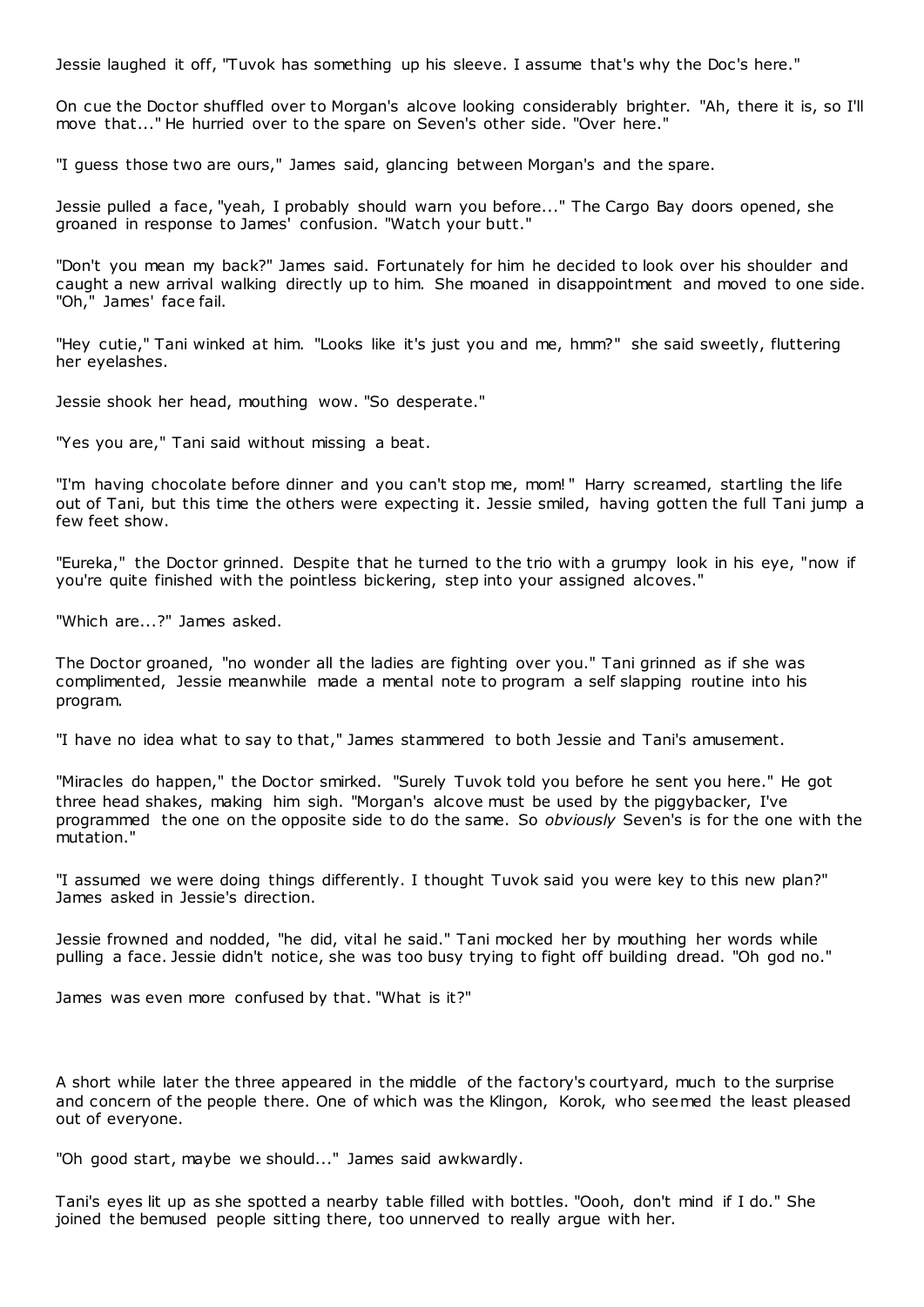"I'm so glad Tuvok thought to invite her," Jessie muttered impatiently.

"You, are you the Queen's latest henchman!" Korok bellowed while shoving a bat'leth almost in James' not impressed face. "Prepare to die, you piece of..."

James snatched it from him to the Klingon's further fury. "Oh thanks, always wanted to try one of these things." To poke the Klingon further, he gave it a little twirl in between them.

"I'll rip out your throat, you pathetic little man child," Korok snapped and lunged for his throat.

"Enough Korok!" Axum yelled from afar.

Korok didn't listen and continued, however one half hearted push sent him back first to the ground.

Tani giggled, having seen the second half of the so called fight. "Oh god, he's so hot."

Axum was on approach, but the push temporarily put him off. He still did, but slowly and kept at a distance from the new arrivals. "You must be Annika's friends. I hope."

"Who?" Tani asked on behalf of the whole team.

"My apologies. I believe you know her as Seven of Nine," Axum said.

Jessie shrivelled up her nose, "no we're not." The whole courtyard were quickly on their guard. Korok scrambled up, even more so. "We are from Voyager though." Everyone but Korok did settle down on hearing that, he though growled at the second person that day to insult his honour.

"That is a relief," Axum sighed, stepping forward. He focused on James first, "you must be Taylor. She has told me much about you."

"Oh I'm sure," James said with distaste.

Axum chuckled, "yes." He glanced at Jessie, then noticed Tani. "Rex and Henderson, I assume?"

"Good guess," Jessie commented slightly bitterly.

"Might I ask how you are here without Annika?" Axum said with some disappointment in his voice.

Jessie moaned a little and looked away. Tani shrugged and got back to her drinks.

"Yeah um, I'm still not 100% on that," James said uncomfortably.

Axum was about to question further when a group of children scampered over to them. "It is, it is her," one said.

"Oh hey, it is, it's crazy lady," another kid giggled and pointed toward Jessie.

She twitched, "excuse me?"

Tani sniggered, "oh please yes, tell us more."

"Crazy lady?" Axum's eyebrow raised.

"Remember the lady who was running around pulling other girls' hair, and shouting at people talking, telling them to keep it down," the first kid said. Axum's eyes widened in realisation.

Jessie's though narrowed, "that's not true. I didn't..."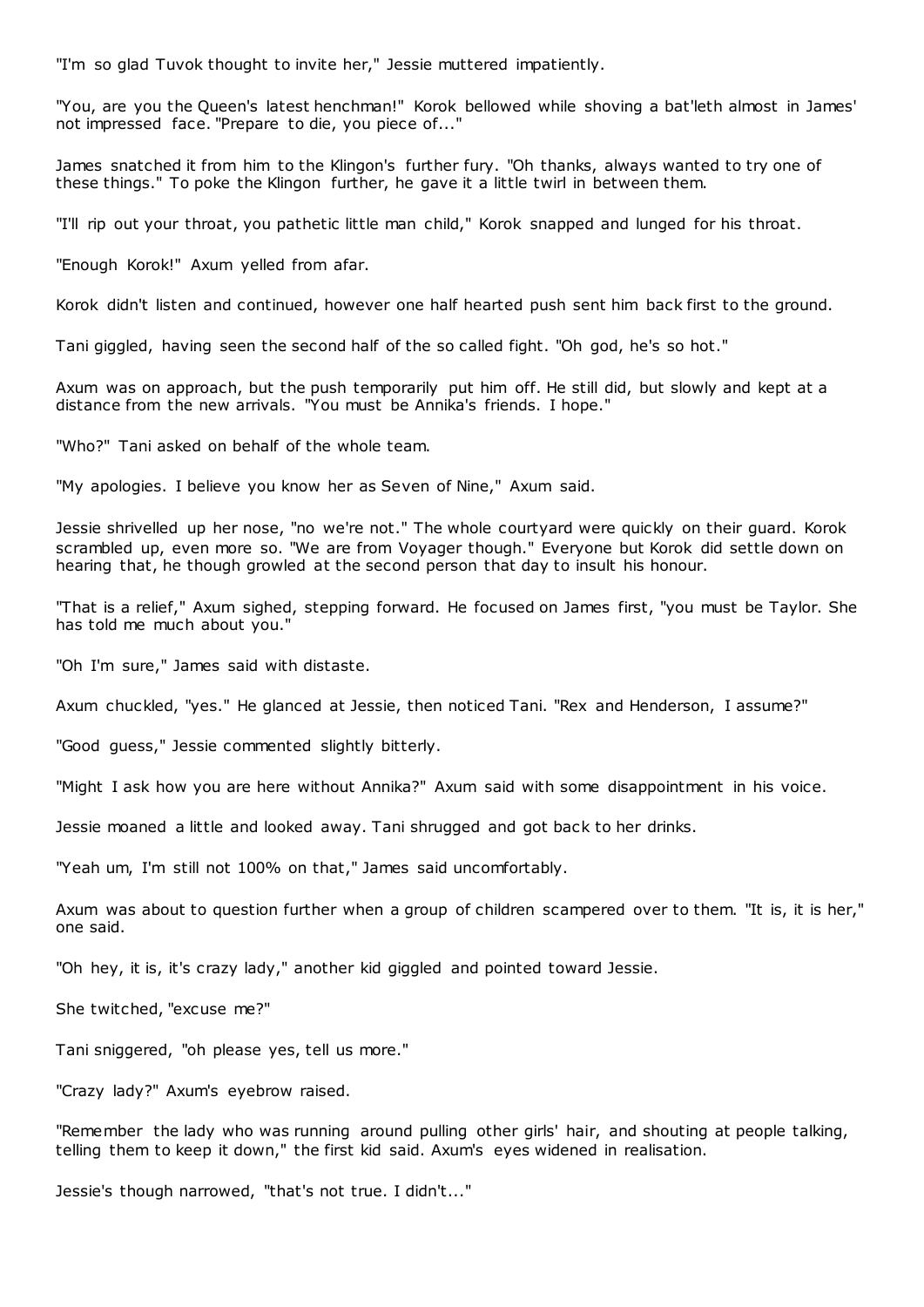"Oh. You're the sole survivor of the Genesis incident," Axum said, unintentionally over the top of her second sentence. She scowled toward him, making him flinch.

"Boring, tell us more crazy Jessie tales," Tani giggled.

James frowned so much it gave him a headache. "Wait, sole survivor, Genesis what? I don't think we're the crazy ones here."

"It's okay James," Jessie sighed in defeat. "Apparently I have the mutation. I just didn't notice, or remember, since our assimilation glitch was messing with my head."

"So," Korok huffed, turning his attention to her instead. "This stupid factory is your fault, is it? It should be your head I remove for this..."

"Oh what was I thinking, this is yours. Have it back," James said, tossing the bat'leth at Korok's head. Once again he was on the floor, not for long though as he faded out of everyone's sight.

"Oh I wouldn't worry. We can't die here. He'll be back," Axum said.

James frowned, "who's worried?"

Tani was practically drooling, "oh my god, yum. I'm so dating him later."

Jessie shook her head, "sad cow." Tani scowled up at her. "What was he whining about?"

Axum gestured to the nearby stream flowing from the factory. The awayteam looked briefly but were none of the wiser. "Thanks to the virus, we remember more from our lives as a drone. The Queen programmed this into Unimatrix Zero to lure us and you. The question is, where did she get the idea from? It is a Human beverage, and Annika had no love of it."

Steam started to rise from Jessie, James looked on in worry. "Oh, so it's got to be me then!?" she snapped.

"Oh, you don't like this stuff either?" Axum looked apologetic .

Jessie stammered a bit, then looked away nervously. Still she was mad enough to clench her fists.

"Don't be upset. The Queen would've discovered us eventually. Besides, the factory has given us the edge we need to beat her," Axum smiled.

"So the virus is working, what good is it? I mean, how many have you got?" James asked.

"It's difficult to know for certain. I think it's safe to say our numbers are in the thousands," Axum replied.

Tani pointed a judgmental stare in his direction. "Wait a goddamn minute. Seven sacrificed Morgan and endangered our ship, so a few thousand drones could scratch at a collective of billions. You'll be squished within an hour, what's the point?"

Jessie sighed, feeling a little torn. "They were dead anyway, was my understanding. But yeah, the only difference is the Borg are more pissed off at us."

Axum's face suddenly became the picture of desperateness. "You couldn't be more wrong, and the two of you should know that better than most. The Queen's weaker than she's ever been, she demands absolute perfection above all else. If one drone's mind wanders for even a second, she loses her composure. Imagine her reaction to losing thousands of drones, permanently."

James smirked at the thought. He quickly shook it off, doing so he saw a table flicker and disappear in the corner of his eye only for a second. "That's the master plan? Piss off the Borg Queen? I thought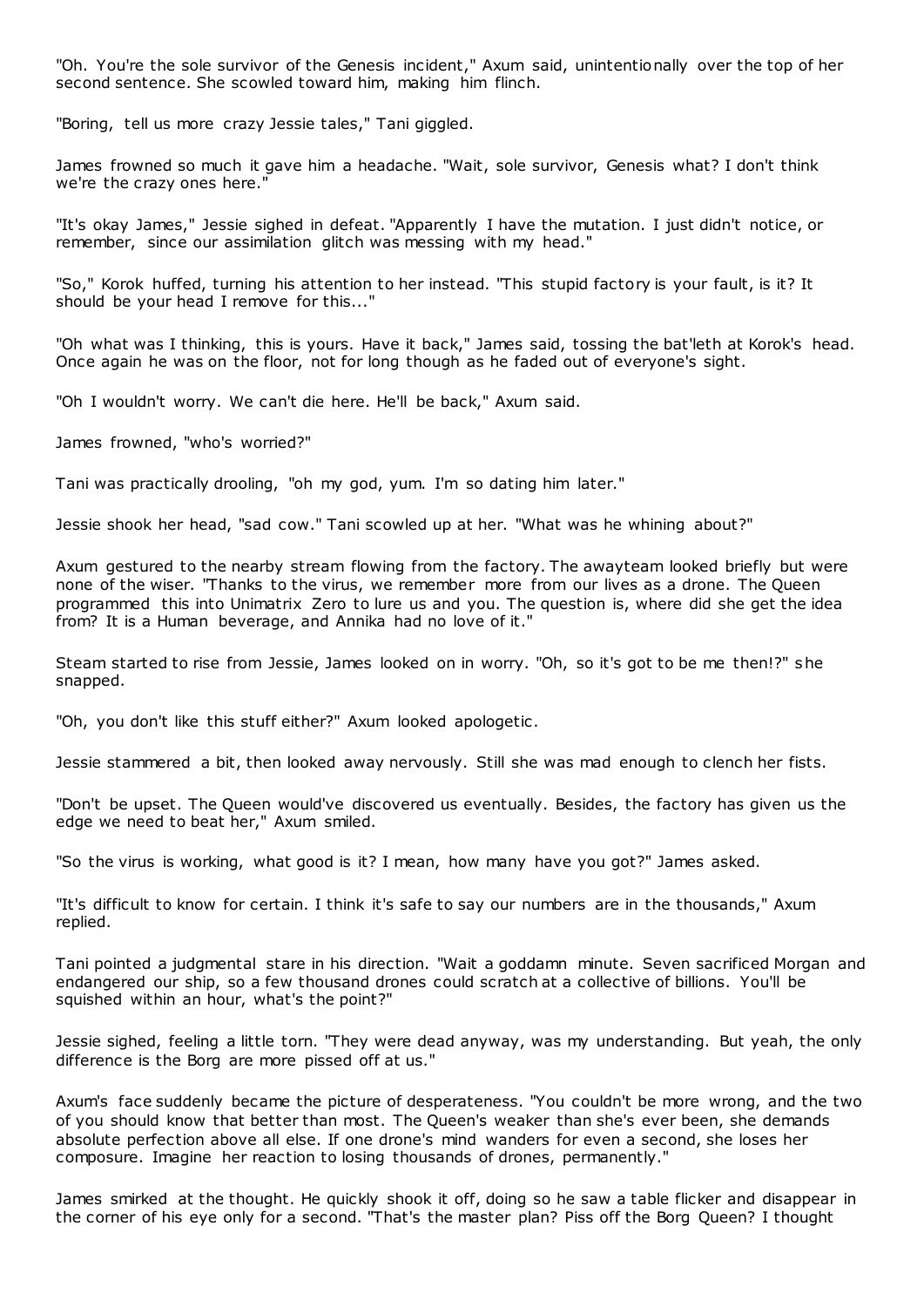this was supposed to be a resistance movement, not a bunch of toddlers pushing their plate of veg on the floor."

"Of course not," Axum snapped. "The Queen cannot control us anymore, and so she cannot see us either. She'll know for example that one drone on one ship is an usurper, but not which. Knowing that drone could be doing absolutely anything will be infuriating to her. She's powerless here and she knows it. What can she do about it? Absolutely nothing."

"Oh so you fancy a quick brew, do you, Two of Twelve? We'll see about that," the Queen sneered, narrowing her eyes at the Borg cube on the monitor in front of her. A blink later it was in billions of pieces surrounded by green haze. She burst into hysterical cackles.

Several drones behind her joined in with hyper giggles. That soured her mood and so she swung around to glare at them. "Did I tell you to stop?" The drones continued to laugh as they stepped into empty alcoves close by.

The Queen's eyes narrowed further, her pupils crawled to the left toward another screen, this time a fleet of three spheres. "I'm sorry Six of Seventeen, I didn't quite catch that." This time she clapped and the entire fleet went up in flames. "Boom, says the traitor," she laughed.

A couple of aliens hurried over to join Axum and the awayteam, both of which looked utterly terrified. "Axum, the Queen, she's activated auto destruct, we don't have..." the one speaking disappeared before she could finish.

Axum's eyes widened in horror, "good god, she's mad."

"You're only getting that picture now?" Jessie said in a bemused tone.

"Is it happening to your ship too, Indred?" Axum asked the second new arrival.

They tried to speak but were trembling too much. Axum placed a comforting hand on their shoulder to try and soothe them. It helped enough for them to answer, "no, it's gone. The StarBorg's Coffee with two floors and free Wifi. Gone."

The whole courtyard burst into angered and panicked discussion. James and Jessie looked at one another with similar bored and annoyed expressions. Tani meanwhile found it funny, though unfortunately she did so mid sip, and created extra fizz in her glass from laughing too much.

"That monster. We must fight back," Axum gasped.

"Oh but the destroyed ship of thousands, that's child's play," Jessie said in contempt.

Axum didn't hear, or chose to ignore her tone, as well as notice her and James' expressions as he swung around to face them. "Now you see why we must fight. The Borg Queen is a monster who must be stopped."

"And you know what, if Janeway wasn't locked up that wouldn't need to be said. Janeway would already have us on the front lines," James commented.

Jessie struggled not to laugh, "maybe we should keep her in there until this is over. We should go back."

James smiled knowingly, "oh I don't think that'll be necessary."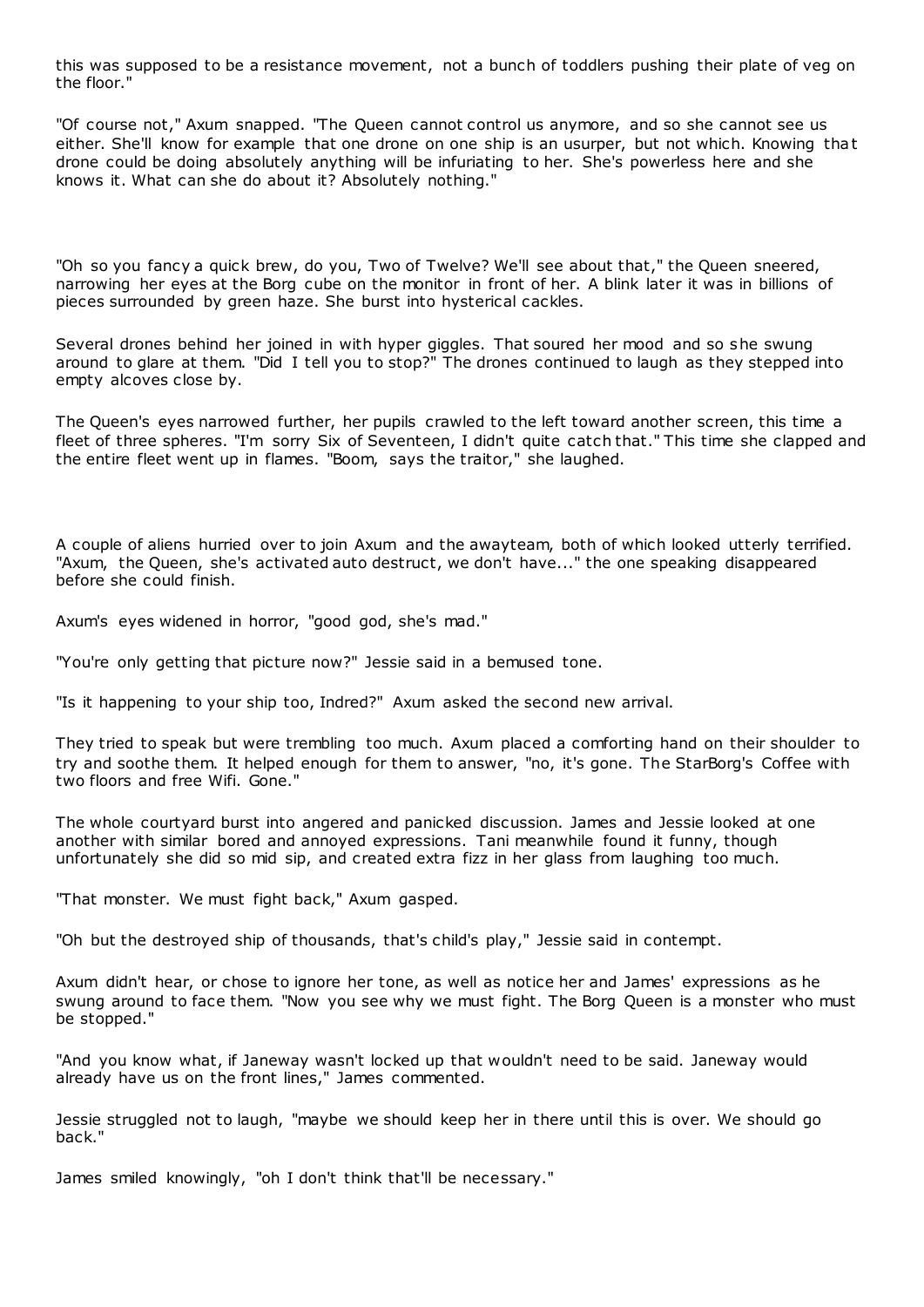Tom crept up to the forcefield blocked quarters on his tip toes. For the moment it was quiet, too quiet, he didn't want to risk changing that. A minute or so later he reached the panel by the door, clicking his tongue disapprovingly at the open panel nearby. He checked gingerly with his little finger to see if the forcefield was still there, the slight tingle told him it was and so he smiled far too smugly for his own good.

"Ah James, not good enough to beat me," he whispered. So he refocused on the wall panel beside the door. He barely had time to think about what he was going to do when he heard thundered footsteps galloping towards him from the inside of the quarters.

"Who's there? Put that coffee back in, nowwwwwwwwww!" Kathryn's voice screamed. Fists slammed into the door over and over.

Tom nearly wet himself, squeaked and ran off as if his life depended on it, and it probably did.

# **Shuttle Bay:**

B'Elanna firmly bit her lip and tongue as Seven for the third time in ten minutes had walked up to her with her smug, know it all stare down. It didn't help that B'Elanna had been stuck inside the shuttle Cochrane, not because the shuttle itself was particularly difficult, a stray nanoprobe attached to the helm control was a five second job. She had to sit on the floor to remove it, and with her growing pregnancy bump, attempting twice to get up had zapped up her strength.

Seven's increasing superiority had a hand in it too, naturally.

"The shuttle replicator has been purified, Lieutenant. As has the shuttle bay life support systems. The Delta Flyer is *clean*," Seven reported. "Is there anything else you'd like me to do or should I return to my own job?"

B'Elanna tried not to glare up at her, but it was harder than getting up. She managed a fake smile. "If you don't mind, can you check the bay doors? The replicator is pretty close to it and it shouldn't take you that long."

"No it shouldn't," Seven said, waltsing off. B'Elanna growled and once more attempted to get up. This time she managed and was able to step out of the shuttle and make her way out.

What she could only describe as a Tom shaped blur sped past her on the way out of the bay. She assumed Tom was paranoid about his *other woman* so paid it no mind. No sooner had she stepped outside into the corridor, she heard the telltale sounds of a shuttle's engines starting up. "What the...?"

A massive bang, followed by a wooshing sound, then finally silence, gave her a pretty good idea what happened. Not why though. All she could do was frown.

Meanwhile on the Bridge, Kiara had made herself at home on her mother's chair, kicking her feet happily while everyone else worked. Her eyes lit up at something on the viewscreen.

"Tuvvie, Craigy, there's someone flying outside!" she giggled and pointed.

Tuvok and Craig glanced up at the viewscreen. Their eyes bugged out at the sight of Seven flailing her arms about outside whilst doing slow somersaults.

"Oh yeah, about time," a crewmember at the back commented. The woman nearby hi fived him.

"That is not the attitude I expect after a fellow crewmember has been so cruelly killed," Tuvok scolded them. The two crewmembers couldn't take him seriously, they could see Craig doing a fist bump behind him and smirking.

"You're absolutely right, sir," the woman said. She pressed a few commands in on her station. Poppy music started to blare over the entire deck.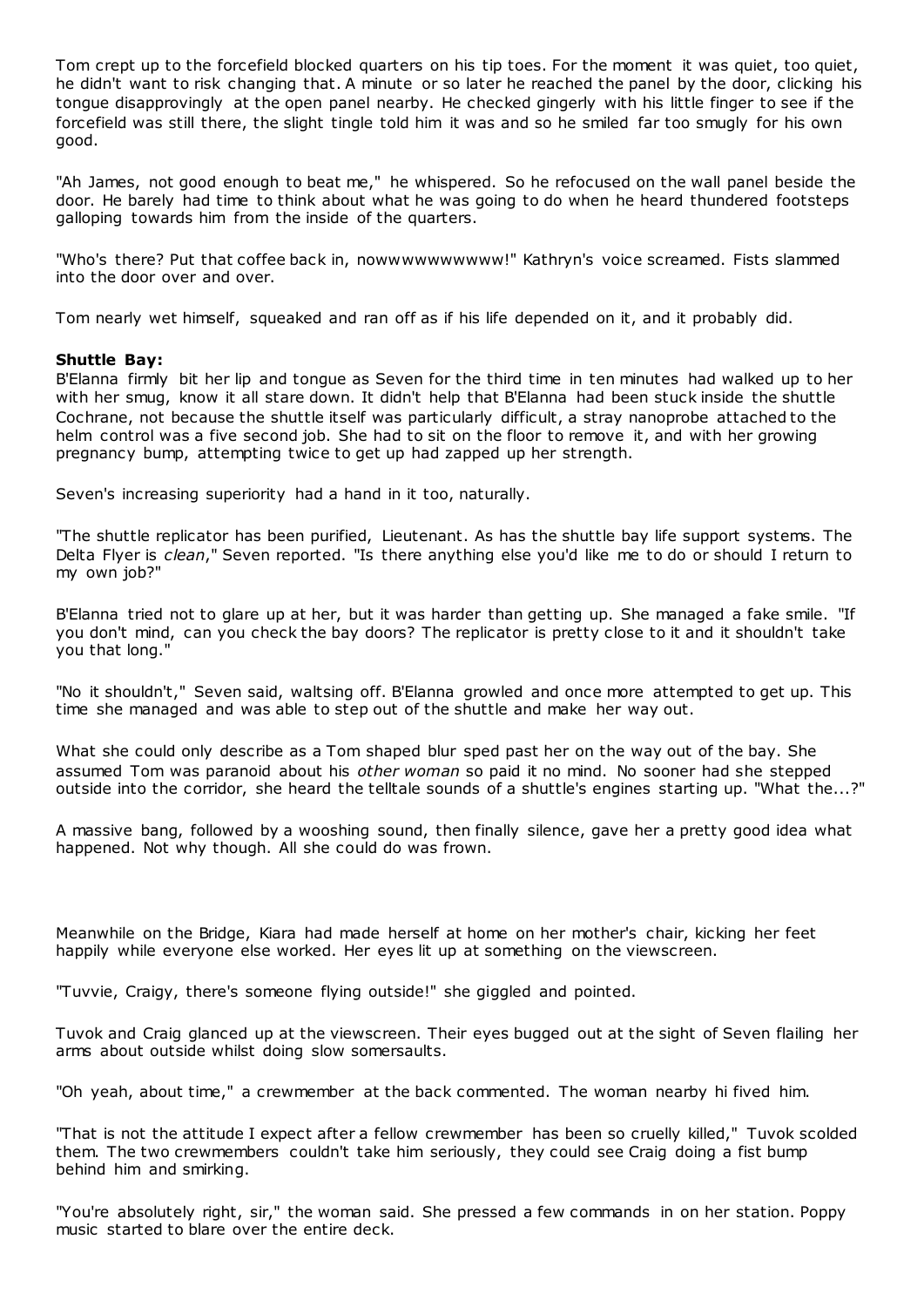Tuvok resisted the very big urge to face palm against his own station.

# **The Cargo Bay:**

Jessie woke up first, a mere two seconds later James and Tani did as well at the same time. The Doctor looked them over with tricorders quickly before checking the alcove's arm stations.

"Oh god, no wonder the Borg's always cranky. Sleeping standing up's given me a right pain in the neck," Jessie commented whilst stepping down.

"Really? I don't remember seeing you sleep here before," Tani said, brandishing a smug smile.

Jessie's eyes rolled across to James on her left, "must be just me."

James laughed quietly, "no it's not. Who should report in, we don't all need to go."

"I'll do it. I need to go back to the bridge anyway. Might grab something to wake me up first though," Jessie said, stifling a yawn.

Tani looked on sympathetically, instantly making her suspicious. "Yeah, daytime naps do take it out of you old bats. Leave it to me." She dashed off leaving Jessie to fume.

"I'm just gonna..." James stammered, edging for the door. That was until Jessie turned her head towards him, so he changed direction completely to go over to where Harry was apparently regenerating. "Do my job."

"Uh huh. Klingon threatens to kill me, nearly going over a mountain so you follow, sticking up for me against Janeway of all people, that's where you have my back. A little brat calls me old and you're off, it's great to know where the line is at long last," Jessie said.

"I always have your back, I'm just a bit... scared of it right now," James laughed a tad nervously.

Luckily for him Jessie responded by laughing, albeit briefly. "I'd be a bit more worried about your own," she said, pointing over his shoulder. She walked out, leaving him to it.

James didn't have to look, he already had a good idea what she was pointing at.

"I've got you now, you vile inbred," Harry cackled quietly, shuffling his feet up to James so as to not make any other sounds. "Hold still, resistance is fut..." James elbowed him in the ribs, "ooph!"

The Doctor sighed impatiently as the Borgified Harry curled up on the floor wheezing until he passed out. "Great. I was waiting for him to wake up before I could see if the neural extraction was successful."

"I think it's safe to say that no," James said.

The Doctor's commbadge chirped twice, he groaned in response. "Swell. I'll have to try again when I get back." He hurried out of the bay.

James shook his head in disbelief, "no hurry Doc ." He glanced down at Harry, just in time to catch him putting his thumb into his mouth while curling further into a foetal position. "No hurry at all," this time he meant it.

With a clear flask filled with a brown icy slush in hand, Jessie hurried to the turbolift and pressed the call button. While waiting she heard a pained moan coming from her right. Curious she walked off down the corridor to check it out. She didn't have to go very far, only a few steps away in one of the jeffries tube inlets sat somebody wincing over her splayed leg.

"Danny?" Jessie said, hurrying over to check on her.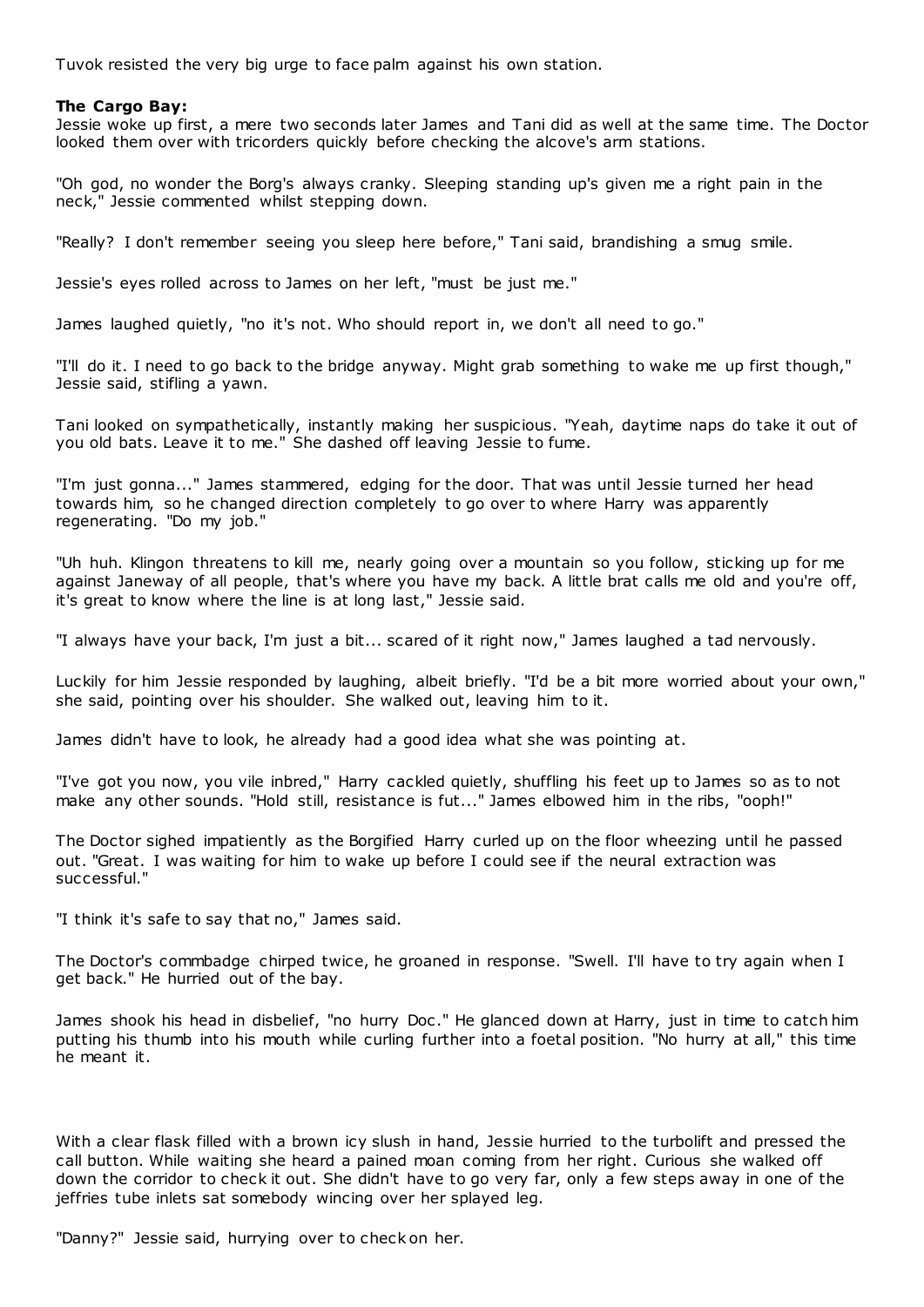The woman's face lit up at the sight of her. "Jess, you're a lifesaver. Help me up, please."

Jessie crouched down, eyeing the ankle which to her looked a little swollen underneath her trouser leg. "Maybe you should stay off it. I'll get the Doc."

"No, no," Danny said quickly. "It's just a little twist. All I need is some help getting up."

"I dunno," Jessie mumbled.

"I'm not that heavy, you know. Is James around, maybe he can carry me," Danny said, passing her a flirtatious wink.

Jessie couldn't help but groan. "Fortunately no."

"Oooph, trouble in paradise again?" Danny teased.

Despite what she said, Jessie helped the woman up to her feet, making her wince once a tiny bit of weight was on the bad foot.

"No, I just mean he has his fill of women trying to grope him," Jessie said tiredly.

"Aaaw don't worry about it. We both know he only has eyes for one," Danny giggled.

Jessie stared with sharpening eyes, and still Danny smiled charmingly back as if she had no idea what that meant. Jessie though shook her head as she started to slowly walk, guiding her along. "Don't start doing that crap again."

"What again?" Danny asked in an innocent tone.

"You know what. The nosey little matchmaker routine," Jessie grumbled.

Danny cringed with every step, but still managed to have a mischievous glint in her eye. "I'm only thinking of your well being Jess. Just thought I should warn you."

"Warn me?" Jessie said irritably.

The pair reached the turbolift. Jessie pressed the call button again just in case the lift had already been and gone. Once more they had to wait.

"From what you told me, he's still pretty much digging you. It's plain as day for anyone to see," Danny said.

Jessie felt half tempted to leave her where they were. Helping her limp a few feet around a corner was nothing, the conversation though was exhausting. "Don't do this Danny. I'm not blind, I'd know it."

Danny burst into giggles. "Yeah right." Jessie merely rolled her eyes in response. Fortunately the turbolift arrived so they hobbled in. "I think you would notice, you just don't want to admit it."

"Quiet time now Danny, save your strength," Jessie muttered bitterly.

Danny sighed melodramatically. "Don't say I didn't warn you," she said in a sing-song voice. Jessie groaned and looked away to stare at the wall.

# **Cargo Bay Two:**

Harry had been put back in *his* alcove, only this time he sat inside it, unconsciously shifting around to get comfortable.

James sat on the nearby step occasionally glancing over to check on him.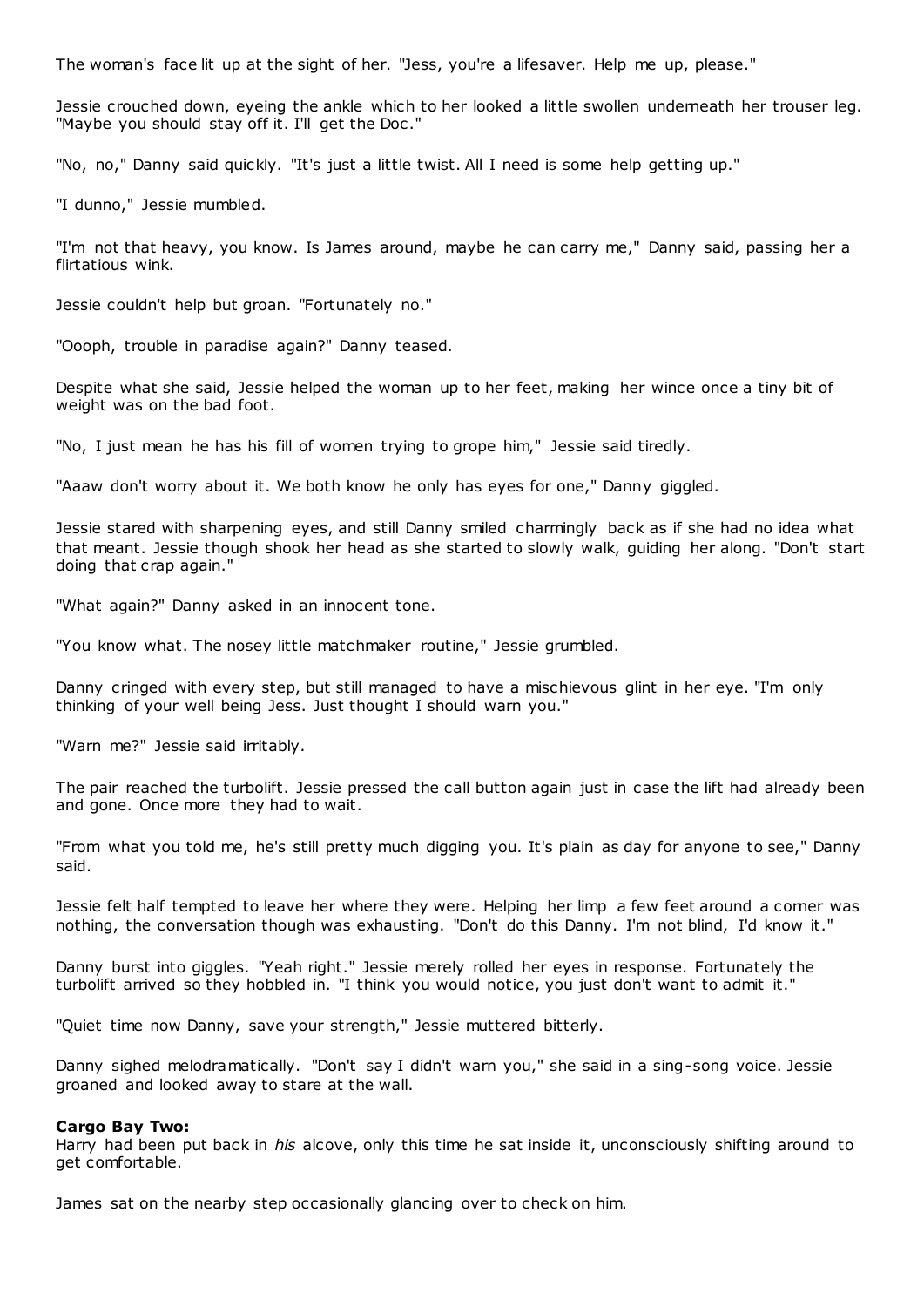The bay doors opened, he turned his head to check. He groaned quietly since it was Seven, but that quickly turned into a twitching smile when he noticed her hair had almost fallen completely out of her bun, some of it stuck up in the air.

"Windy outside?" he asked.

Seven stopped halfway to her alcove, pointing her wider than usual eyes at him. "What?" she snipped. James pointed at her hair, to which she responded to by turning up her nose. "Have you finished interfering in my affairs?" she asked rudely.

"Your affairs? This is about the Borg, isn't it?" James asked. He heard shuffling beside him so he turned his head to check on Harry, just in time to see his back slide down so he ended up lying on the floor again.

Seven walked toward him, then opted to stop a couple of feet away and inch away warily as if he had an infectious disease. "How have you managed to fool everyone for so long? I've known from the moment you viciously attacked me on the bridge. Do they have any idea as to the damage you've caused?"

James' amusement faded away, leaving behind a stony face. "None of this is about me. You need a new tune. This projection is getting a little flat."

"Excuse me? How am I projecting?" Seven said flatly despite the rage building in her mind.

"I've lost count as to how many times you've caused us trouble. I mean, the incident on the bridge is the first example and oh of course, I'm the bad guy in that story. What a coincidence," James replied.

Seven's bug eyed expression finally let up so she could scowl at him. "I was Borg, I was not myself. Why do you think I work so hard for this crew?"

"Yes, thank you for dating that xenophobic alien and trying to kill Morgan twice. That was super handy," James said.

"I was in love. Of course you wouldn't understand that, you soulless monster," Seven scowled.

James was about to respond when Harry sat up in his sleep, mumbled something, then rested his head against his shoulder. James looked at him bemused as Harry smiled contently and squeezed that arm.

He looked up at Seven who he was a little surprised to find looked even angrier than she did before. She made a little high pitched hmph sound and barged over to her alcove, leaving him more than a little flummoxed.

"What did I do now?" James groaned pathetically. He glanced down at Harry who was starting to dribble. That was all the incentive he needed to carefully push him back so he'd lean against the w all again.

#### **Sickbay:**

"What, again!? He was already on his lunch break when I left an hour ago," the Doctor complained to a worn out looking tall brunette man.

"He said it was dinner three time. I assumed he couldn't pronounce his free's properly," he said meekly.

The Doctor shook his head and walked off to currently his only patient; Morgan lying on the head biobed. He started the scanner, muttering impatiently to himself, "so hard to find decent help on this ship."

"I did that two minutes ago Doc, no change," the man said. The Doctor continued as if he said nothing. The brush off didn't bother him, he figured he could slip out for a breather and he wouldn't know he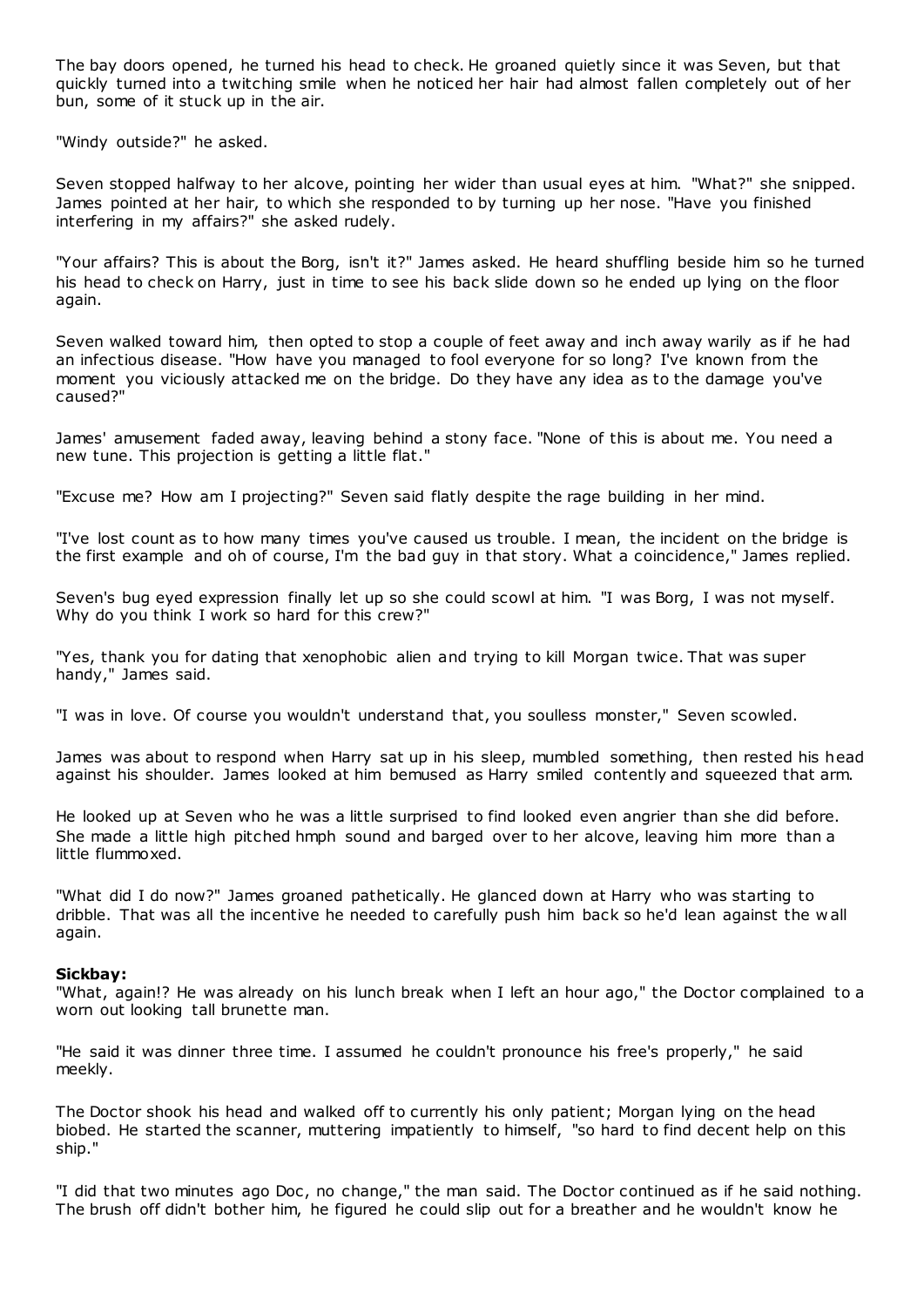was gone. Sadly for him by the time he reached the door it opened for new patients to enter. "Danny oh god, what happened?"

Danny hobbled in with Jessie's help, the latter firmly biting her bottom lip with a tense scowl on her face.

"Nothing major Ian, took a tumble during the attack," Danny replied.

Ian insisted he take over helping her, Jessie shrugged and separated from her. He lead her to the nearest biobed and helped her lie down. The Doctor wandered over with a regenerator. He immediately regretted it as Ian started to fret over her as if she was dying.

"Oh for... it's only a twisted ankle, nothing's broken," he muttered.

Ian sighed in relief, "good, great. Thanks Doc ." To the Doctor's surprise he went in for a tight hug. If he were a biological lifeform it would've winded him, "you're the best."

"It's like having an inflated Neelix around," the Doctor grumbled while returning to the first biobed.

Jessie followed looking concerned. "So, do you know what's wrong with her yet?"

The Doctor let out a frustrated sigh. "I can't find anything wrong with her. It seems she was trying to go into Unimatrix Zero while Seven was already inside. It rejecting her shouldn't have done this, it would've started a normal regeneration cycle."

"She's been under a lot of stress lately. Maybe that's all this is," Jessie said, not sounding completely sure herself.

"I'd normally be able to detect such a thing. Yes she's exhausted but not enough to cause her to pass out," the Doctor disagreed. "Our only lead is Unimatrix Zero, and so far it hasn't been harmful to our people."

Axum and another Zero resident watched in the bushes as a drone stood with their back on them, near a river straight ahead. It kept laughing, Axum wasn't sure what at. He was getting a little tired of it, it had been there for nearly half an hour. He reached out to grab a pebble.

"You're so... funny looking," he overheard the drone giggle, putting him off briefly. "What? No, you are. What do you... hey!" they drunkenly snapped. It didn't last, they started giggling again.

Axum had more than enough, he tossed the pebble a few metres to the right of the drone. Their head darted to the right, one eye bugged out. They ran after it and beyond screaming, "I'll get you traitor, resistance is irrelevant!"

A short way down the stream they tripped over a twig. Axum and his partner waited, anticipating more to happen. Nothing did other than the drone trying to assimilate a tree.

"What happened to the trap?" Axum's partner asked.

He was equally baffled, not helped by a woman yelling in the distance. The pair ran through t he forest to her aid. They didn't have to go far to find a woman fleeing from a log swinging from the trees.

"Ah, must've got my calcs wrong," Axum's partner said, relieved to have solved his earlier confusion.

The woman meanwhile tripped on another obvious branch and was immediately thrown up into the air by a net which not only surrounded her, it started to spark. Axum and his teammate approached casually.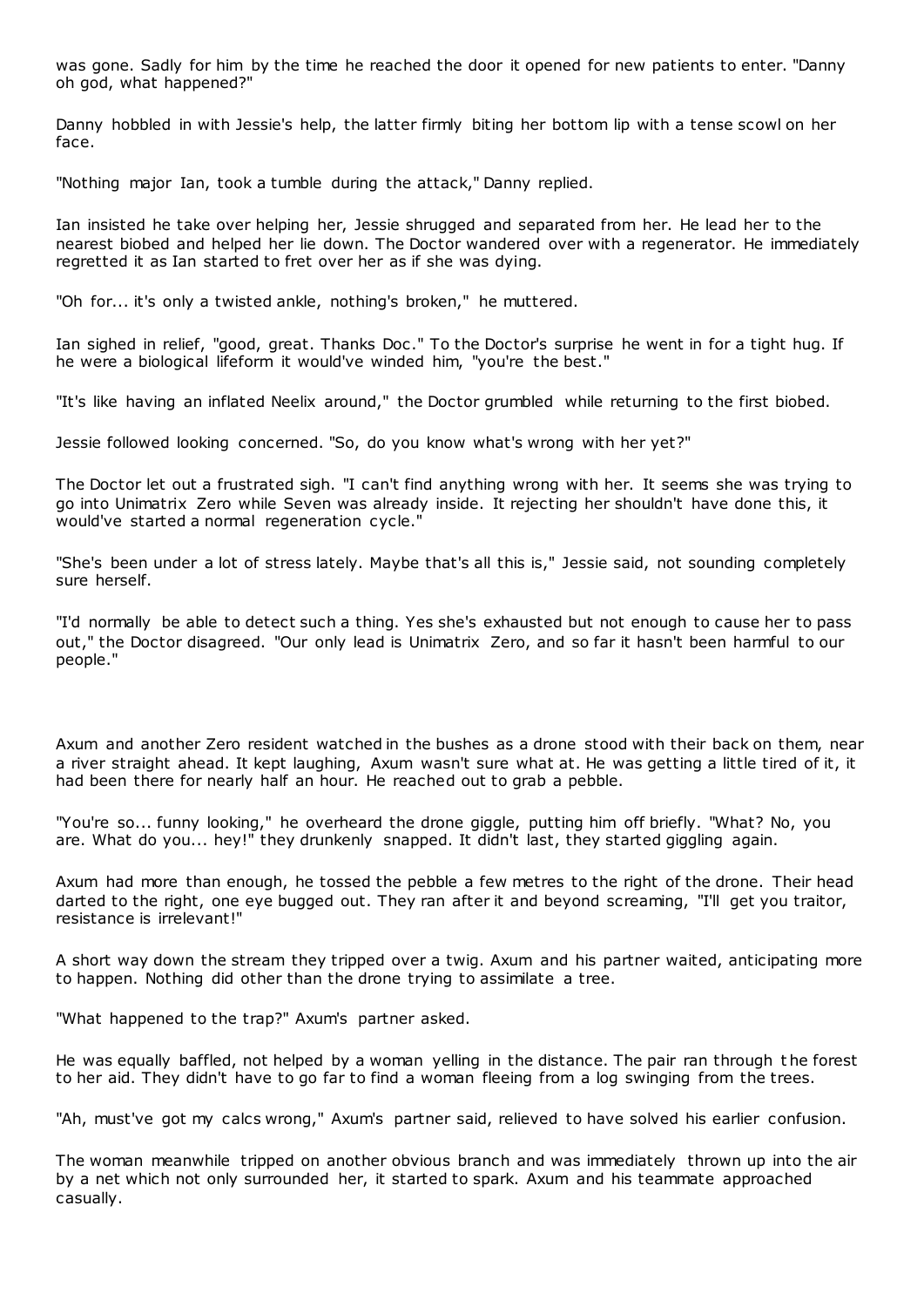"Leave this one to me," Axum smiled. His partner nodded and walked away. Axum directed his smile at the woman in the net. It had stopped sending out shocks, but the woman still twitched as if it were. Her blonde hair stuck up with smoke trailing from it. "Comfortable?"

"I... hate this series," Seven said slowly and painfully.

Axum chuckled, "easier said than done."

"No, it's very easy," Seven muttered.

"I think I designed this trap a little too well," Axum continued.

Seven tried to stare at him, it was difficult to focus since she was still twitching. "Are you even listening to me?"

"What are you doing here?" Axum asked.

Seven's resulting growl turned into a tired groan. "I was looking for you." Axum's eyebrow raised in surprise, she though clicked her tongue and looked away. "Of course, that you hear. Korok was concerned. Not me, definitely not now."

Axum laughed, "that's interesting. After he had that run in with your friend, he came back swearing to rain death and dishonour on his family." Seven stared at him quizzically and with great interest. "We were all relieved when he woke up. It was getting a bit graphic."

"Is that where you got the idea for these traps?" Seven bitterly asked.

"They seem to work," Axum said a little too proudly. Seven tried her hand at a death glare, it only made his smile bigger to her annoyance. He pulled out a knife to cut the rope holding the net up. His arms flew out to catch her a second too late so she ended up in a big heap in the middle of a muddy puddle. "Oops, sorry."

Seven grumbled a few swearwords as she stood back up.

"I wasn't expecting you back so soon. We were to have a strategy meeting later to discuss our battle plans since the attacks have escalated," Axum said.

Seven spotted the drone nearby trying to pull his tubules out of the tree and failing. "So I see."

Axum stared at her puzzled. "Did your friends not tell you? We've lost eleven Borg ships in the last three hours. Each one self destructed."

"Of course they didn't," Seven said, confusing Axum further. "It's just like them to exclude me from everything. They look down on me, you wouldn't believe the amount of neglect I receive."

"Well you did distribute the virus via a teenager who I hear is in a coma," Axum said and quickly regretted. Seven's eyes widened accusingly. "My real body is on a Borg ship in the Beta Quadrant. On the other side of the galaxy."

She didn't know why but disappointment overwhelmed her enough to not feel angry anymore. It showed on her face, breaking her icy demeanour. "Oh, that's so far away," she said softly.

"Yes," Axum sighed despondently. "I was so looking forward to sampling it in the real world."

Seven's face hardened back, eyes returned to piercing and bulging. "Are you insinuating you'd prefer to *meet* Cherry Coke over me?"

Axum brought out another charming smile, "why choose, everything I love is right here in Unimatrix Zero. That will be enough for me."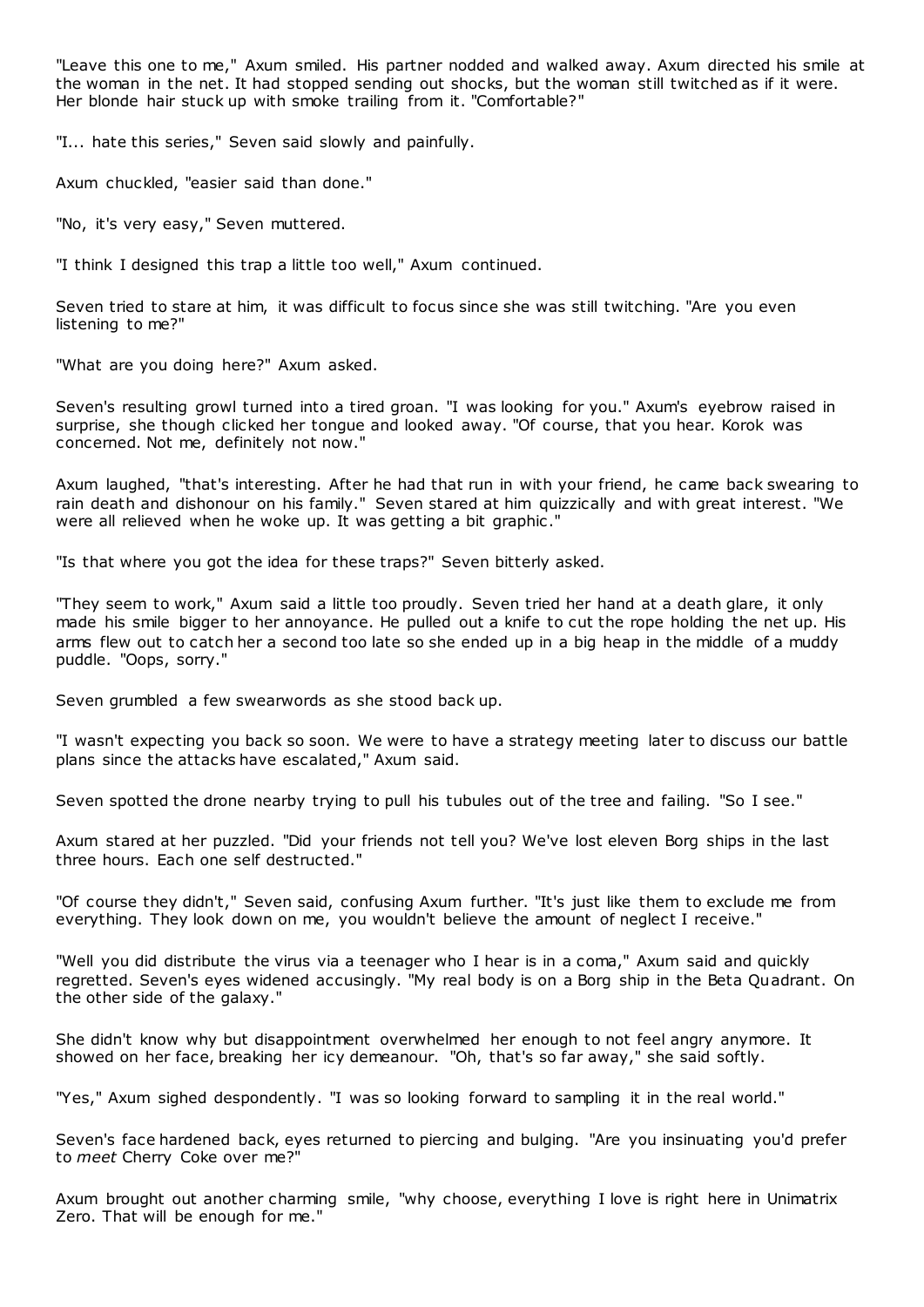"It was sufficient before," Seven's voice and face softened once more. Their eyes lingered on each other. Axum reached for her hand. The drone noticed and became a little more desperat e to pull the tubules away.

"Oh Annika. Will you wait for me?" Axum asked.

Seven smiled, "of course Axum. I won't forget you, even when the next episode starts."

The poor drone started to whimper. They picked up a stray branch nearby to use it as a badly makeshift saw.

Axum gasped and drew Seven into an embrace, "you promise?"

"Yes I promise. Not even when the temptation of ruining multiple 'ships including my own and angering fans everywhere comes up, will I stray. You are my only world," Seven said, fluttering her eyelids.

"Oh Ann... I'm sorry, Seven," Axum swooned.

Seven leaned in, "you may call me Annika, only you."

The drone only had one tubule left, but he was too late. He couldn't even look away, he could hear what was happening. After a couple of rounds of throwing up, he resorted to headbutting the tree until it finally knocked him unconscious, allowing him to escape.

# **Meanwhile, Unimatrix One:**

The Borg Queen stared at her chamber, red in the face for once with her hands on her hips. "I'm not cleaning this up!" she screamed.

# **The Conference Room:**

The whole table were in an uproar, constantly shouting and talking over each other. Only Tuvok sat in silence at the head of the table, slowly losing the will to live. The final straw strolled in a little late and carrying something.

"Triple chocolate cookies everyone?" Neelix asked cheerfully.

Everyone grimaced in his direction.

"Oh my god, no, never..." B'Elanna snapped.

Tom did a double take a couple of seconds ahead of everyone else. "Wait, that sounds somewhat edible. What's the catch?"

"It isn't," James suggested.

Neelix frowned as the whole room declined him anyway. He opted to sit down in a huff, the people beside him eyed the tray with actual cookies on them hungrily. They didn't smell or look bad in the slightest.

"Now, perhaps we can return to the matter at hand, civilly," Tuvok said.

"Are you new here?" Craig commented.

Tom shook his head impatiently. "I just think we need to continue skedaddling while we still can. Treat Harry, wake up Morgan and leave those Zero guys to it."

"Didn't you hear the bit about the self destructing Borg ships?" Jessie snapped.

Tuvok's shoulders and eyebrows fell, he folded his hands together and pressed them by his mouth.

"And that's a bad thing now?" Neelix stammered.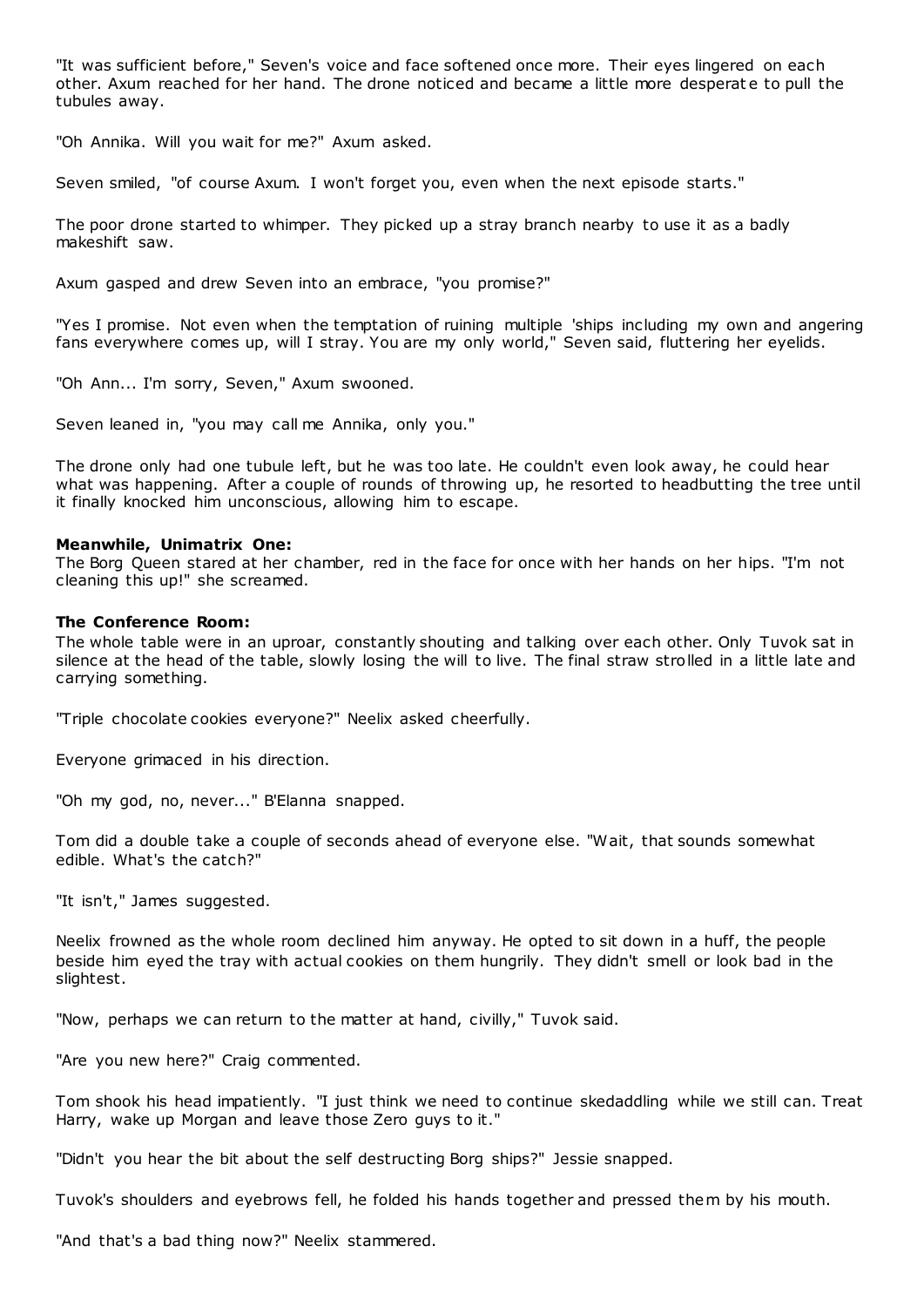Tom nodded furiously, pointing his open palm toward him. "Finally, a level head in this room. I was starting to think I was the only sane one here." B'Elanna cleared her throat and glared at him, making him nervous. "I mean we, we were the only sane ones here."

"No, I'm firmly on the side that doesn't have us spend the rest of our lives fearing a Borg revenge attack," B'Elanna said.

"Then, wha..." Tom said while rapidly blinking, "why the throat clear hint?"

"Look I'm not keen on that either, but what can we actually do to help now? We've given the resistance quite a bit already," Craig stuttered at the same time somebody else stomped into the room.

"We do have one more weapon to utilise," Seven said whilst taking a seat. Anyone who glanced across at her were treat to a rare smile, there were shudders all around the table. B'Elanna frowned instead.

Tuvok was a little grateful her entrance had quietened the room down once more. He lowered his hands to rest on the table. "And may I ask, what is that?"

"The resistance's problem is limited manpower. The first connection glitch and the Zero pathogen has likely only liberated a percent of the entire Collective, and even then the numbers are varied at different times," Seven said.

B'Elanna's frown intensified, "didn't I see you go flying out the shuttle bay doors earlier?"

Seven's eyebrow flickered up briefly, "you did."

Tom laughed sheepishly, then coughed as a cover. It did the opposite, everyone looked at him. "So erm, manpower huh. I hope you're not volunteering us for assimilation."

"Of course not," Seven scoffed. "The Borg believe we caused the initial malfunction, their evidence is conclusive..."

"Oh I see where this is going," James said in deadpan.

"I don't," Tom muttered.

Seven wasn't put off, "I checked before I arrived here. There's a sphere nearby, it appears to have not detected us yet. We send an awayteam to it discreetly to deploy our weapon."

"Since when do we have a weapon?" Craig whispered to a straight faced James. His eyes rolled across toward him, making him look more bored than annoyed to Craig.

"Once captured, the entire area will be a dead zone for Borg activity. Any ship that enters the area will be disconnected," Seven continued.

Curious and pretty confused expressions were exchanged between the majority of the room while she talked. Tom had the misfortune of doing that with Jessie, who looked more annoyed than anything. He shuddered and glanced away.

B'Elanna sighed once they had ran out of people. "You're suggesting we recreate the incident two years ago when Jessie and James's shuttle was assimilated, and Jessie..."

"Please don't finish that," Jessie said, blushing furiously.

"Correct. It should keep us safe until we leave the area, and when we leave we do this again. It'll not only ensure our safe passage, but also give the resistance more fighters," Seven continued.

B'Elanna turned her impatience towards Tuvok, who looked a little sick as well. "This James caused the Borg glitch is conjecture at best. You have no proof, no reason for it happening."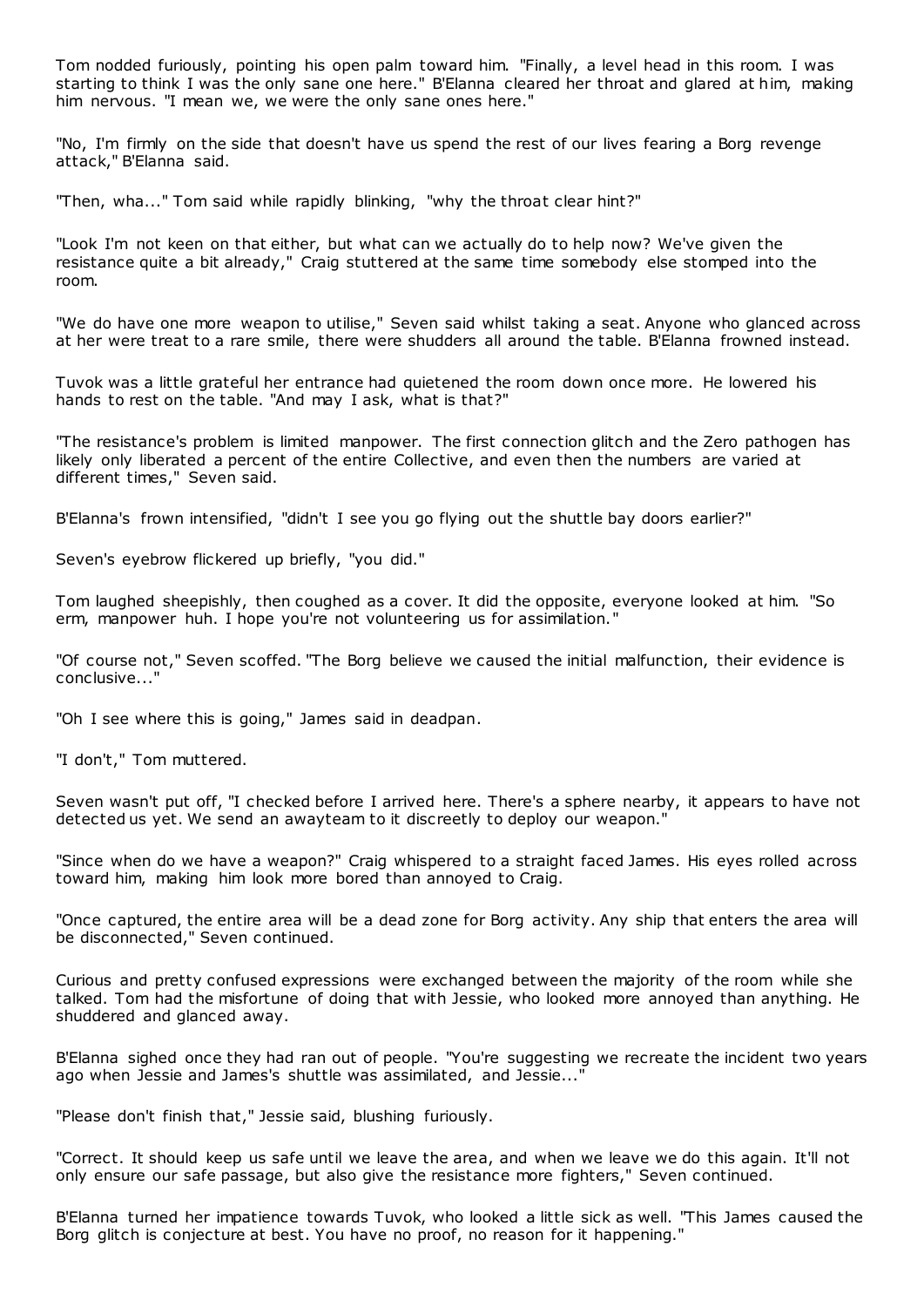Seven's eyes lit up, even sparkled. She opened her mouth to reply. Tuvok though beat her to it, "I must agree. Even if there were proof, I would not authorise a mission such as that."

"But I do. The Doctor was there when we removed his cortical node, tell him," Seven said, glancing around for the Doctor, who wasn't there. "Oh. The Borg could not establish a two way connection, it caused a feedback loop which disrupted the interlink frequency."

"Yeah but I'm still stuck on why. How do we know it'll happen again? That's the point, it could've been a random malfunction. Happen to anyone sort of thing," B'Elanna said.

Seven scowled and folded her arms, "oh it most certainly couldn't happen to anyone. You don't know why because Taylor endangers the crew everyday by keeping it a secret."

Tom gasped and pointed at James accusingly, "oh my god. It's true, you've been hanging in the closet all these years."

"You wish," Jessie muttered.

Tom twitched, he tried to narrow his eyes. "Don't be too disappointed, Jess," he tried to say lightly but her comment hit a few nerves.

"Are you done?" James asked in a bored voice. Both Tom and Seven glared at him, making him lose his straight faced composure for a moment. "No, too bad. We're not doing that plan. I've got a better idea."

#### **Cargo Bay Two:**

All of the alcoves had been filled, four out of five of the occupants were seen to by the Doctor for a couple of minutes. Harry still remained in the furthest away one absent mindedly picking at the nanoprobe in his cheek, while his other hand kept meekly poking the forcefield blocking him.

"That's it. Everything's set up. Now all that's left is to choose who to connect to who," the Doctor said whilst walking over to the station.

"Yeah um, there's been an ickle mistake. Can you let me out, I gotta use the little boy's room," Harry whimpered.

He was ignored, more or less. James quietly laughed to himself.

"I overheard Tani volunteer to keep an eye on Seven," Jessie said.

Tani pulled a number of faces. "Don't flatter yourself. I don't want to catch old hagness from you anyway."

"Fine. I'm glad that's settled," Jessie said through gritted teeth. "So it'll be Seven and Tani, James and I."

Tani flinched, eyebrow twitching. The Doctor sighed and rolled his eyes. Tom though was enjoying the show, all while munching on popcorn. B'Elanna snatched it off him to stuff her own face.

"No way. I'd rather put up with you, than leave you alone with my cutie badass!" Tani hissed.

Tom snorted into laugher. Not for long though as it dislodged some popcorn he was in the middle of swallowing, it left him coughing and spluttering.

"You mean like every day for the last nearly twenty years," Jessie said in deadpan. Tani growled in response.

B'Elanna roughly patted Tom on the back over and over to stop him from choking.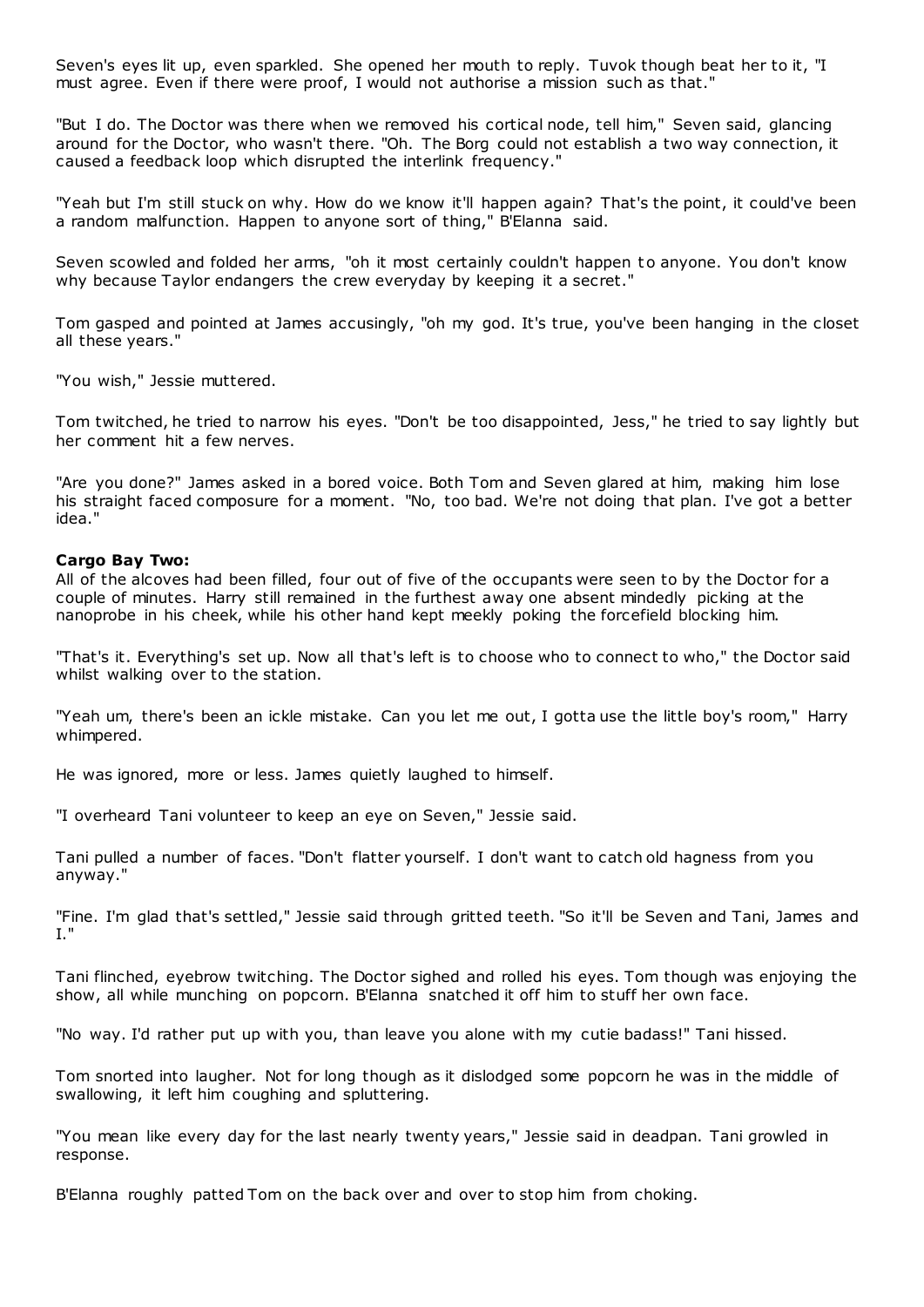"Okay!" the Doctor said a lot louder than he intended. "The *teams* are Tani and Seven, James and Jessie, since that's what I was told first and it actually means literally nothing. Now, I can return to treating Mr Kim."

A red faced Tom raised his hand, "hang on Doc ." The Doctor groaned. "If we can hook up James and Tani to the mutatees, how come we can't connect a few others to join them? Maybe Tuvok has some mindmeld hokey he can use."

"But Tom, if we did that we wouldn't have anyone on the Bridge. We'd have to count on a bunch of previously unknown redshirts to run it," B'Elanna pointed out.

#### **Meanwhile:**

Tuvok wondered if he was forgetting something important as he sat in the Captain's chair. He had little time to think of it. Every few seconds he could hear the wrong input sound coming from Opps, followed by an annoyed grunt.

"I swear, that's my password. Favourite colour, hash and number," Ian grumbled.

The worst sound though had to be what was coming from Tactical; open mouthed eating, wrapper rustling and slurping from a straw. Tuvok tried to ignore it but it was making him picture what mess he'd have to return to later.

Lastly he heard a squeak, then a loud click come from the front of the bridge. There Danny was fiddling with the back of the helm seat with a grin on her face. "Oooh, that was fun. Gotta do that again," she giggled rudely.

#### **The Cargo Bay:**

Tom's eyes were frighteningly wide, his forehead dripped with sweat. "Not my chair," he whimpered. Then he noticed his wife smiling at him with a couple of popcorn crumbs around her mouth. "Yeah, you're right. As always. We should go..."

"But, but if I'm hooked up to Seven, I'll keep getting kicked out when she dies. You know that'll happen every ten seconds," Tani cried.

"In a minute," Tom smiled.

"That reminds me," the Doctor said. "Seven tells me that if a mutated drone is knocked unconscious or dies in Unimatrix Zero they simply wake up with no injuries. However the drones att acking Zero don't have the same luxury. I don't know what will happen if James or Tani are defeated. They do not have the mutation but they will be connected to someone who does, I'm not sure if that'll protect them or not."

Tom winced so much he whistled through his teeth. "Oh that's too bad. Whatever can we do?" he pretended to sound concerned but it wasn't convincing anyone.

"I'm glad you asked," the Doctor smiled regardless. "I've modified it so that both of them can leave Zero whenever they wish, just like Seven and Jessie can. So if you think you're in danger, simply will yourself awake and you'll pull out."

"But if I leave and Jessie doesn't, will I be able to get back in?" James asked.

The commline bleeped and yet no one said anything. The whole room eventually heard a woman laughed dirtily. James and Jessie recognised the voice as Danny's and groaned.

"Shouldn't be a problem," the Doctor replied as he finished his modifications. "That should be it. Begin when you're ready, and good luck."

Tom burst out laughing, "oh I get it now, that's gold. Hey James, if you got anymore questions I got a book you can read. It might get a bit yucky for you, so I'll replicate the version with the no pictures, size thirty font and small words so you can read it."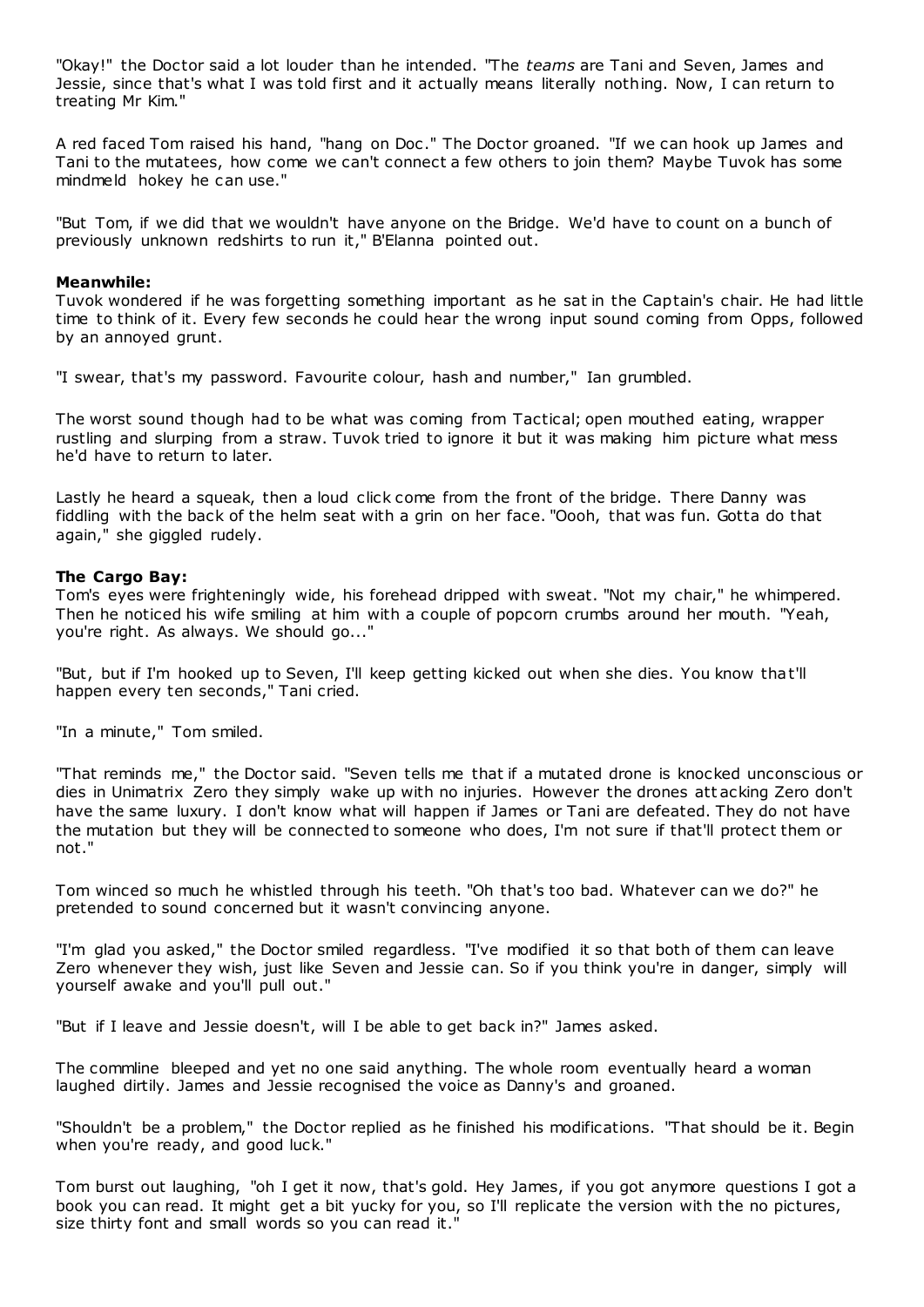"If you're going to waste further time, I'm going to quickly..." Seven said, gesturing to the console in front of her. She stepped down.

James meanwhile snatched the tricorder the Doctor left on the alcove arm and tossed it toward Tom. Seven at the last minute got in the way, it clobbered her in the head. He laughed nervously, "heh, good enough."

The Doctor massaged the bridge of his nose as if he had a headache. "Not again. You two go on ahead," he sighed. Tani's eyes lit up, he glared at her, "not you!"

As soon as James and Jessie arrived in the forest, they had to quickly leap to one side to avoid getting trampled by a swarm of Borg drones. One double backed to stare at James with a confused look on their face.

"Are you...?" she asked.

James' eyes darted from one side to another while he thought it over. "Yes," he replied to Jessie's bemusement.

"Oh, okay," the drone laughed and carried on.

Axum spotted them and hurried over. "Ah good, I'm glad somebody's here. The attacks have increased, their behaviour's becoming even more unpredictable. I'm not sure if the Queen's even controlling them, they're so out of it. Some of my people have locked themselves in the factory, and I really wish I thought of that."

Jessie's eyes narrowed, "how come you always happen to be nearby? Don't you ever wake up and you know, help the resistance?"

"I'll have you know I have. My ship is on the border of Species 8472's fluidic space and I contacted them for assistance," Axum said huffily.

James stared at him blankly. "Species 8472 are a transdimensional species. They have no borders."

Jessie glanced at him and shrugged. "So, how did that go?" she asked Axum.

"Well my only partner on my ship tried to seduce one of them but..." Axum replied, his voice wavering. He looked a little squeamish. "Yeah, something about In The Flesh not being canon before his throat was ripped out. So not well."

Neither James or Jessie looked surprised, though Jessie gingerly touched her own throat protectively . The drone from earlier decided to return then and stare at them suspiciously.

"Wait a minute. Yes is good," she said. She gasped and lunged for James. He pushed her so she'd stumble backwards, unaware of how close they stood to the edge of the Cherry Coke-fall. She tumbled down it screaming, "Janeway!"

Axum laughed at the confused looks on James and Jessie's faces. "Yeah, they're all saying that name a lot. It's making it easier to hear them coming, so..."

"What's up with that?" Jessie asked, making Axum frown. "Morgan said it too. The Queen hates Janeway so much she has this vendetta, but why? The 8472 Alliance? I doubt it's taking Seven cos that was quite the favour we did for her."

"Hey," Axum grunted, "jealousy isn't a pretty trait. My Annika is doing the best she can and is a valued member of your crew."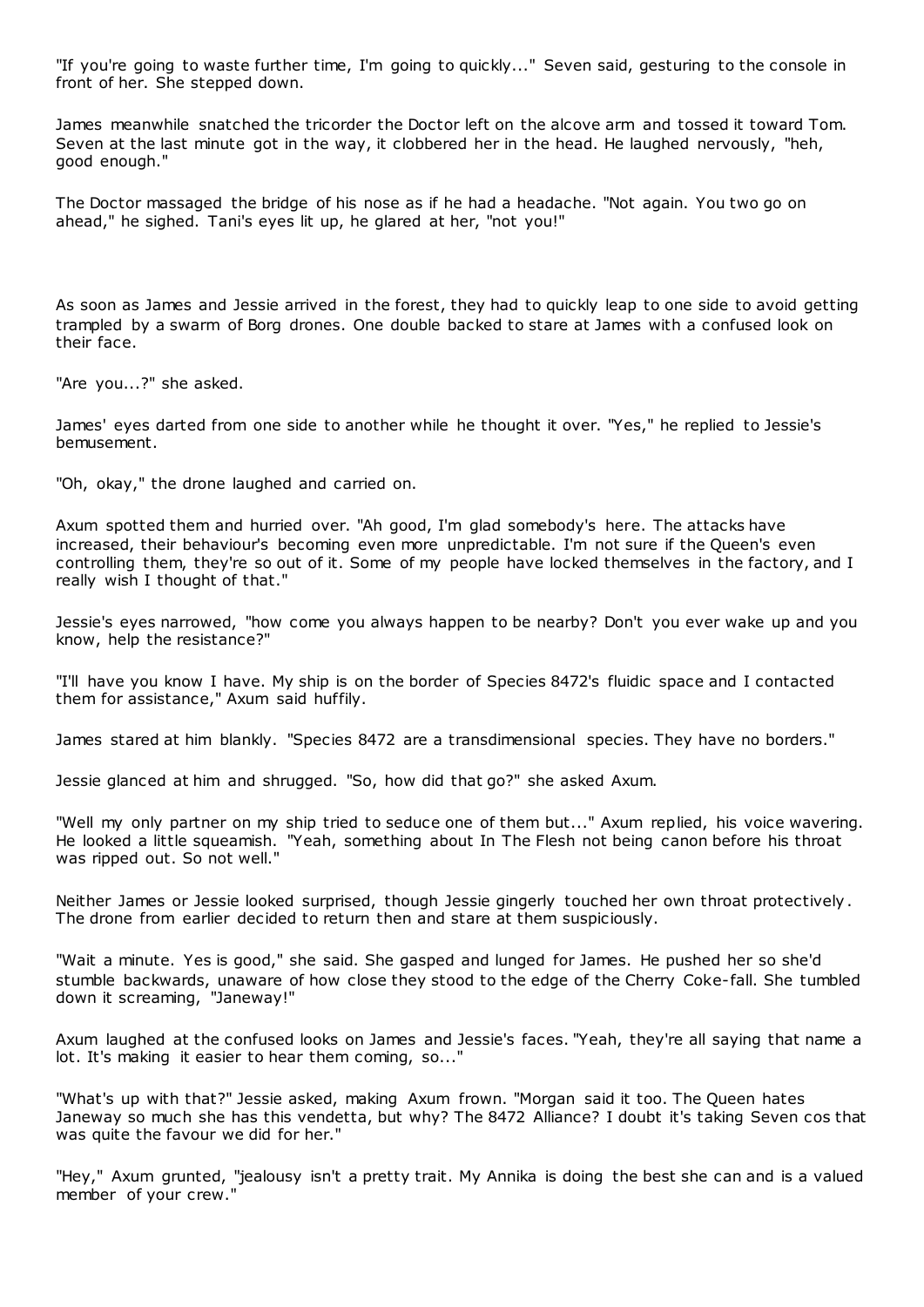Jessie clenched her jaw. "Jealousy? Sure, my dream is to walk around in a painted on outfit over the top of a girdle and six inch heels, with my boobs in my face. I go around correcting people, antagonising and trying to kill them in my free time but no one does it better than perfect Annika. You got me, you little prick."

James looked around desperately, and finally focused in the direction the horde of drones went in, who were coming back armed with branches. Some were laughing, others were shouting like the earlier drone did. "Oh look, those guys are coming back. I'll just..." He ran off toward them.

To Axum's huge relief Seven and Tani appeared in between him and Jessie, who was busy rolling up her sleeves.

"So erm yes, this Janeway hatred huh. The Voyager is what she hates and fears. She sees everything in the perspective of a collective. Janeway is its queen. It's that simple," Axum answered nervously.

# **Unimatrix One:**

The Queen stared straight ahead of her, eyes sharpening and her jaw quivering. The focus of her attention stared back, sneering at her, judging her, mocking her.

She launched herself forward, clawing at them viciously. "Nyah, raaaar, nyaaaah, die die die!" Bits of paper flew around her and floated around the chamber as if someone tossed confetti.

The drones nearby laughed at her on their way into empty alcoves, passing a ridiculously high pile of dead drones.

The Queen stepped back, leaving the Janeway poster in shredded pieces. Unfortunately the only bit left hanging from the wall where the pin was, was the right eye staring in her direction. "Why isn't she with the others? I want to destroy her once and for all, bwahahahahahaha!"

# **The Bridge:**

A massive amount of beeping got Ian's attention, he swallowed hard once he read it. "Commander, the Borg sphere has spotted us. It's on route."

"Time?" Tuvok questioned calmly.

"Twenty minutes, unless they jump to transwarp," Tom replied.

Tuvok looked over his shoulder towards an empty Tactic al, then at Ian at Opps. "Where's Mr Williams?"

"He said *duh lunner time* and ran out," Ian answered meekly.

"Of course," Tuvok sighed despondently. He walked over to retake his usual station. "No matter. Battle stations. We must be ready."

Drones were rematerialising throughout Unimatrix Zero at a much more rapid pace than they were before. While some immediately charged straight for the nearest resident they could find, the majority of them wandered around with a mix of looking high as a kite and complet ely baffled.

Jessie rushed back to the courtyard to avoid a couple of the former type gunning for her. She ducked under one of the tables in time. They scanned around until they were convinced she wasn't there, then wandered off.

She was about to get out when she noticed a trio of drones standing around by the doors of the factory, trying to get in.

"Great, dropped my big stick," Jessie said, cringing as she fully expected Danny to laugh at her even in Zero. The table chose that moment to glitch out of existence, exposing her to anyone looking for her. "Oh hell," she stuttered while clambering to her feet and away from where the table previously stood.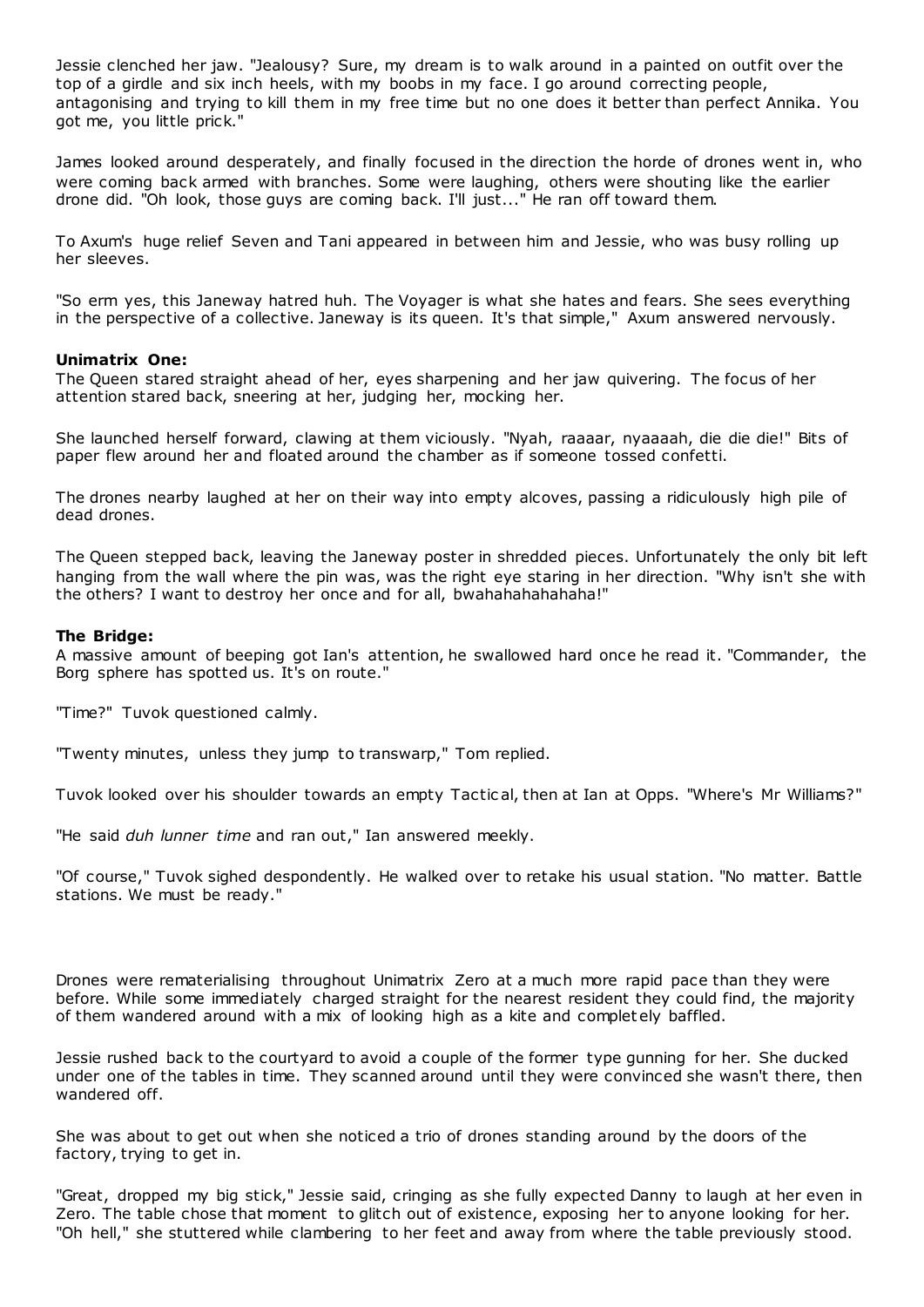"I'm telling you Negeri, this doesn't look like Whetherforks. It's too bright, and it's closed at 10am," a voice nearby said.

Jessie looked to the source which she found were the three drones at the door. They seemed normal until one of them decided to stick a finger up their nose and shimmy.

"It's got to be. It's morning and there was already a drunken broad lying on the floor," a different drone said, gesturing towards Jessie.

"You piece of sh..." Jessie grumbled, immediately put off by the nose picking drone sticking that same finger in their mouth.

"That just means it's a pub. Doesn't mean you're going to get your free coffee refills," the third drone, the one Jessie assumed she heard speak first, grumbled.

A familiar scream in the distance got her attention. Jessie hurried toward the entrance to see. In t he corner of her eye the table reappeared. She couldn't help but roll her eyes.

The screams quickly grew close until she could finally see who it was coming from. Seven ran toward her, eyes extremely wide. Another sound seemed to be following her, a loud mechanical roaring sound but all Jessie could see were two Borg drones following her. It didn't take her long to spot the two drones had replaced their mechanical forearms for chainsaws, so she quickly ducked behind the courtyard pillars and hoped they hadn't seen her.

They didn't, they kept chasing Seven around in circles laughing like hyper children.

One was tackled to the grass by someone leaping out from behind a tree. Something he quickly regretted as it tried to swing the chainsaw in his face. He rolled away, allowing the drone to turn the tables and pin him to the ground instead.

Jessie snuck a peek, her eyes widened in horror, "oh my god, James! What are you doing?"

James grabbed the attacking upper arm when the blade was within a couple of centimetres from him. He briefly looked to the side. "Oh hey Jess," he managed to sound casual.

Jessie reacted as he expected, she exploded into angered stutters, "don't hey Jess me!" She ran over to help.

The chainsaw drone tried to push down. Then the voices in his head snapped at him, "*don't kill him you moron, you..."* The crowd whittled down to less than half to start singing tunelessly, *"say something that says something, say something."*

To James' horror the chainsaw wielding drone started to sing along in high pitch almost like he'd been kicked or grabbed in the crotch. James kicked him away, sending the still singing drone into a sideways roll down into a nearby ditch, slamming into a tree.

"What a racket," Jessie cringed. She waited for James to get up before she gave his arm a good slap. "You idiot. Those guys were only chasing Seven. Not worth your life."

James' attention was on the tree, which disappeared to allow the drone to roll further into the ditch until he vanished himself. Seven's painful screaming brought his attention back. "Oh. Ooops."

"She'll be back. We dunno if you would be," Jessie scolded him.

"I guess, but at least now we know for sure," James said.

Jessie sighed, a little annoyed at the subject change. "Yeah, you were right. Unimatrix Zero isn't immune to the disconnect glitch."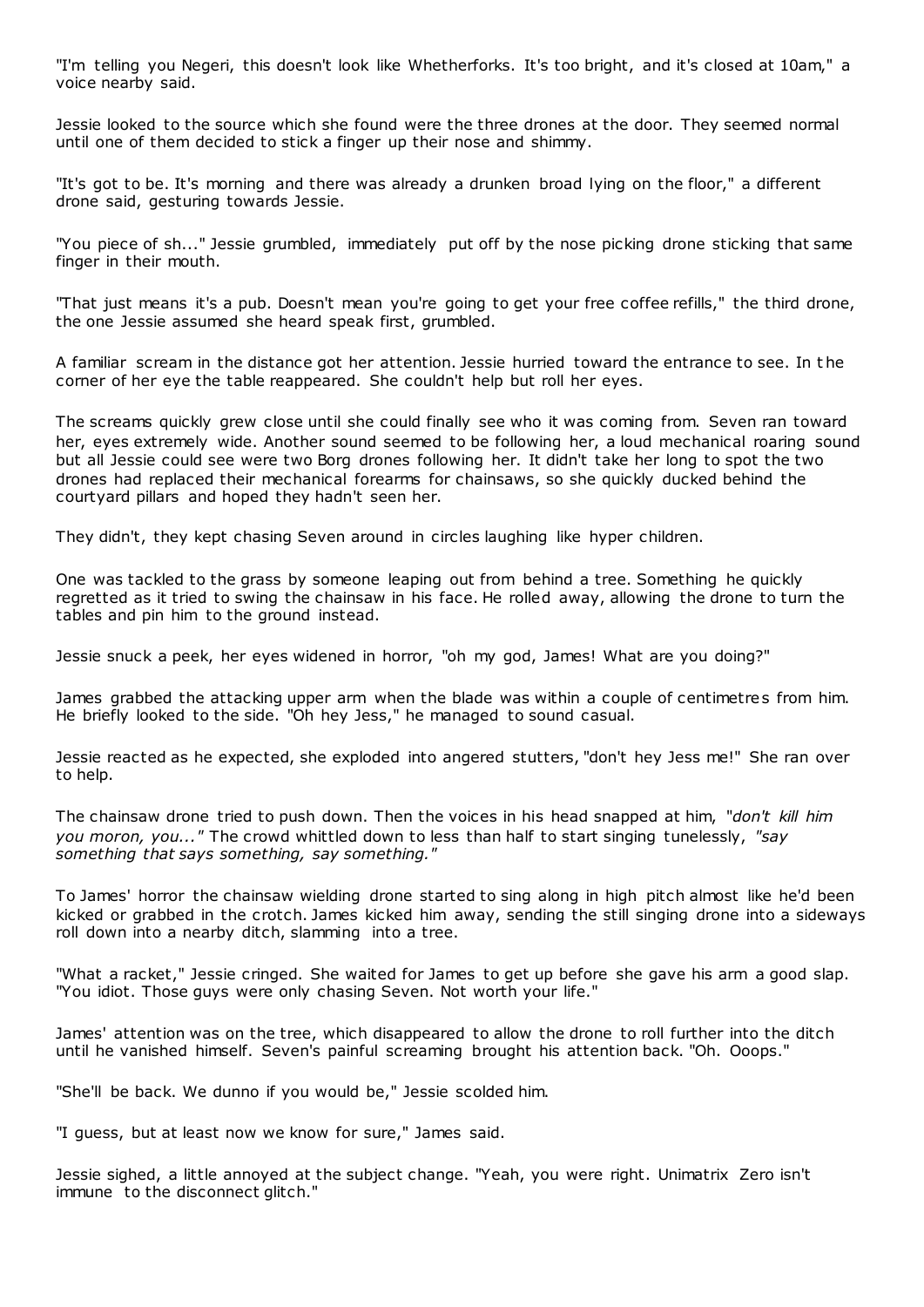"It also means Seven was as well," James said, his shoulders slumping. "I wonder how we'll know if we've done enough damage."

Another drone strolled by eyeing Jessie with great interest. He winked seductively and made sure to sway his butt a bit after passing.

Jessie stared at nothing in particular with a blank face for so long James worried their Zero connection was going wrong. Only she eventually shuddered violently and shook her head rapidly. Once she had settled down slightly she managed to spit out, "that's how."

# **The Bridge:**

Everyone clung onto their stations until the shaking eased. Twice it seemed to and so some people let go prematurely, only to be tossed to the floor for another round.

"You know, it's far less stressful without Jessie emasculating into my ear," Tom tried to lighten the mood.

He regretted that immediately, he heard rude laughter emanate from the science station. "Oh you like some tough love, do ya?" Danny snickered.

On the opposite side of the bridge at the Engineering station, B'Elanna's eyes rolled up so high her eyelids twitched. "Who invited her back on the bridge?"

Tuvok sighed, "must we do this everytime? Focus on your duties." Danny laughed once more. Everyone were at a loss this time. "Remodulating shields have kept them at bay, they're steady at seventy percent." On cue the bridge shook again. "Sixty..."

"No!" Tom screamed at him desperately.

"Eight," Tuvok finished anyway with a blanker than usual stare.

Danny moaned in disappointment. "Oh, that's no fun."

"What did you expect? Oh that ship is attacking us, lets just sit here and let them beat the crap out of us. Maybe we should give them some chocolates," Ian said.

"Do you think so?" a man at the back of the bridge asked.

"Think, think what?" Tuvok said, he pointed at his station, "no matter. Return to your station."

"Do you think they'll give us chocolates?" the man asked hopefully.

Anyone watching Tuvok were treated to the rare sighting of him rolling his eyes. "Return to your usual post, Mr Williams." The man was more than eager to listen to him with chocolate on his mind.

"I hate to interrupt but the Borg ship is hailing," Ian reported.

"Probably just the usual; we are Borg, resistance has few tiles," Tom snickered.

B'Elanna groaned and loudly enough for the whole bridge to hear even over the battle noise. "Yes Tom, they're all looking at you. But no, they don't love or approve of you."

Tom laughed very nervously, he felt such a chill in the air he thought Kathryn was coming back. "But you do, right honey bear?"

B'Elanna merely grunted in response and looked down at her station.

"Ouch," Tom whimpered.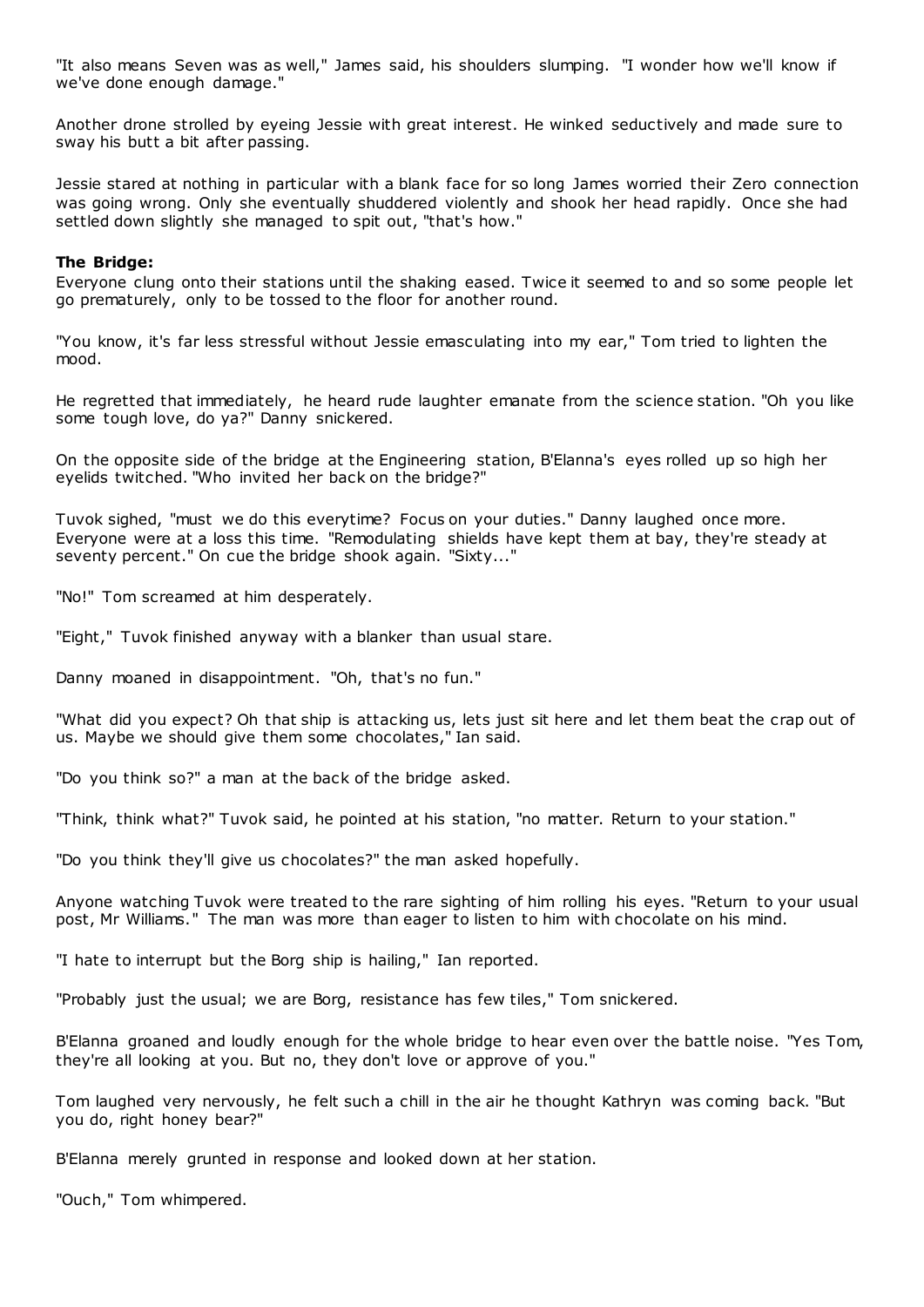"On screen Mr Richards, *please*!" Tuvok ordered. Ian quickly complied. The viewscreen switched from the Borg sphere gunning for them to a pretty close up view of a Borg drone sporting Klingon forehead ridges. "This is Lieutenant Commander Tuvok of the Starship Voyager."

"General Korok," the drone said to everyone's surprise. "A large group of resistance members are attempting to gain control of this vessel. The connection to the Collective is strained here. Continue your assault, it will assist us. Once we have it we'll assist you."

Both of Tuvok's eyebrows raised high.

# **Sickbay:**

With no one left around, the rising frequency of the beeps coming from Morgan's biobed went unnoticed. Another tremor brought her around, startling her enough to sit bolt upright.

"Wha... what?"

She looked around for any signs of life, but all she found were the flashing red lights on a number of computer screens. Another shake helped her put two and two together, so she bolted for the door.

The Doctor narrowed his eyes. "I don't know. I don't think so."

Harry stared back from his alcove/forcefield prison. "Why not? I am so..." he trailed off while his eyes slid to one side. "Blast, what's this ponse called?" He brightened up and looked ahead again, "Kim Harry. I like phasers and protons."

"Uh huh, you mean Captain Pro...?" the Doctor tried to ask. Before he could finish Harry's eyes flashed with rage and he started banging his fists furiously against the forcefield.

"Captain Janeway! I hate you so much, you wretched cow!" he screeched, resorting to scratching the forcefield viciously. He noticed the Doctor's unimpressed look on his face, calming him down. "Um, for never promoting me. It's been nearly six years."

"Actually, she did," the Doctor said, resisting a smirk for now.

That took Harry by big surprise, "what? Well what do you know. Well she still stinks, of coffee. And that smug grin when she's drinking it."

"So how's the weather in the Borg Collective today?" the Doctor smiled and asked.

Harry's eyes narrowed very tightly it almost looked like he was napping. "Perfect."

The Cargo Bay doors opened, the Doctor briefly glanced at them with a sigh. "Naturally," his smile turned into a smirk.

"Doc!" Morgan's voice yelled at him.

The Doctor did a double take at the doors, his eyes widened in surprise. Harry's nearly bugged out at the sight of her.

"Morgan, I'm glad to see you're awake but perhaps..." the Doctor said, brandishing a tricorder.

Morgan gently swiped it to one side, "I'm fine. It's too late to warn the bridge, so hook me up to Unimatrix Zero." Then she noticed the occupied alcoves, it left her stammering, "what? What's James and Jessie doing?"

"Oh. I can't say," the Doctor said while briefly darting his attention between her and Harry.

Morgan frowned, not getting it. "Why not?"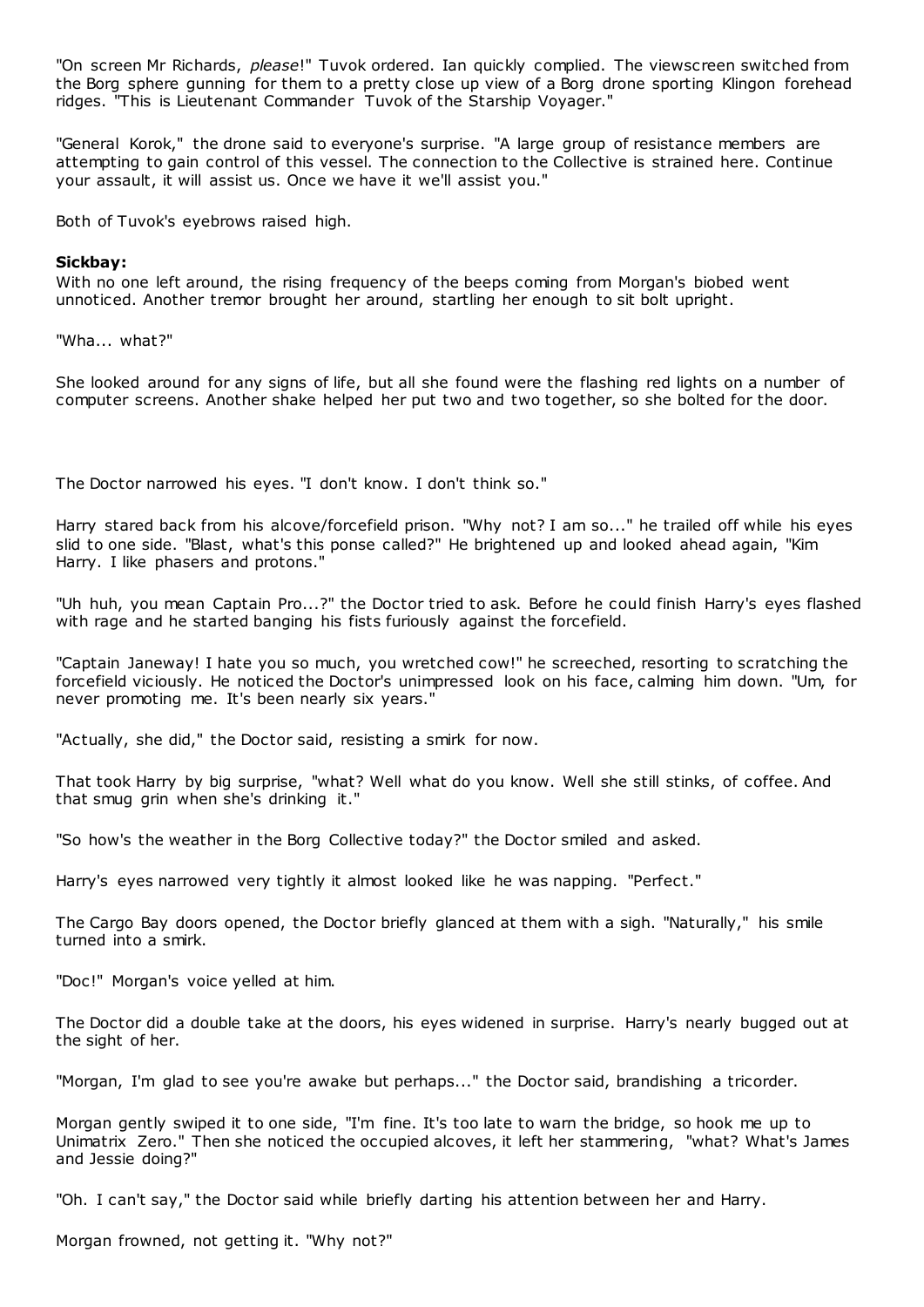"Help, he's doing... er experiments and stuff," Harry blurted out shiftily. "On me, Kim, the girl and *him*," he said the last word with venom. He continued with a desperate voice, "please, he's already killed Seven and that annoying delusional brat I can't recall the name of."

"Really?" Morgan's face brightened up. The Doctor assumed she only heard the Seven part. She then scowled in his direction, "just how long was I out?"

"A few hours," the Doctor replied. "Don't listen to him, or her... them? Harry keeps coming and going." He stopped in anticipation to Morgan's confusion. Nothing happened for a good minute so he shrugged it off. "And no, I won't hook you up to Zero. Not after what happened the last time."

"But!" Morgan cried in protest.

The Doctor shook his head, "besides I can't. There's no one here to connect to."

"What happened to me had nothing to do with Unimatrix Zero," Morgan said. She noticed Harry watching her curiously. "Is Seven really dead, cos it looks like you don't need her to do it," she whispered.

"No," the Doctor groaned, "she and Tani are on a... timeout. Seven said she'd be back after she has prepared herself. Tani went with her to help, so I'm a little wary as to how."

"Fine, I'll go instead of Tani. You can't stop me," Morgan said.

Harry clicked his tongue and rolled his eyes. "Of course. Not content with doing more than enough. Truly a parasite."

Morgan slowly looked across to him, her face hardening. "What was that, I didn't hear it over the sound of you huffing like a baby."

"How droll," Harry laughed. He stared her down to try and intimidate her, but to Morgan it only looked like Harry puffing his cheeks. "Tens of thousands of my children's blood is on your hands, girl. All have died for *your* cause. Proud of yourself yet?"

"Huh?" Morgan frowned, she looked to the Doctor for confirmation. He shook his head. "I haven't killed anyone."

"Give it time," Harry smiled coldly. That did the trick, it give Morgan the shiver Harry wanted to see. "That's what your kind do, isn't it?"

The Doctor scoffed, "you have no right to judge humans what with your track record. Don't let her get to you Morgan, she's trying to get under your skin and manipulate you."

"Oh I wasn't judging humans, not yet anyway," Harry said casually.

The Doctor looked on confused, Morgan though flinched at his words. "Is she saying the virus Seven wanted is loose, and its killed people, drones?" she asked him very quietly.

"No, she self destructed her own ships to try and stop it," the Doctor whispered back. "Others will have died in the defense of Unimatrix Zero itself unfortunately, but the majority is the Borg's doing."

Morgan stared thoughtfully toward the floor. "The unmutated can die in Zero?" she mouthed. The Doctor read her lips and nodded. She smiled and turned to leave to his surprise.

On her way out the doors opened prematurely, but only to let Seven and Tani back into the bay. Only Seven didn't look her usual self. Instead of the catsuit she had put on a similar outfit to the one in Zero. Her usually tight bun hairstyle hung loosely over her shoulders. The worst part for Morgan was the smile on her face.

"Um, what the ever loving fu..." she stammered.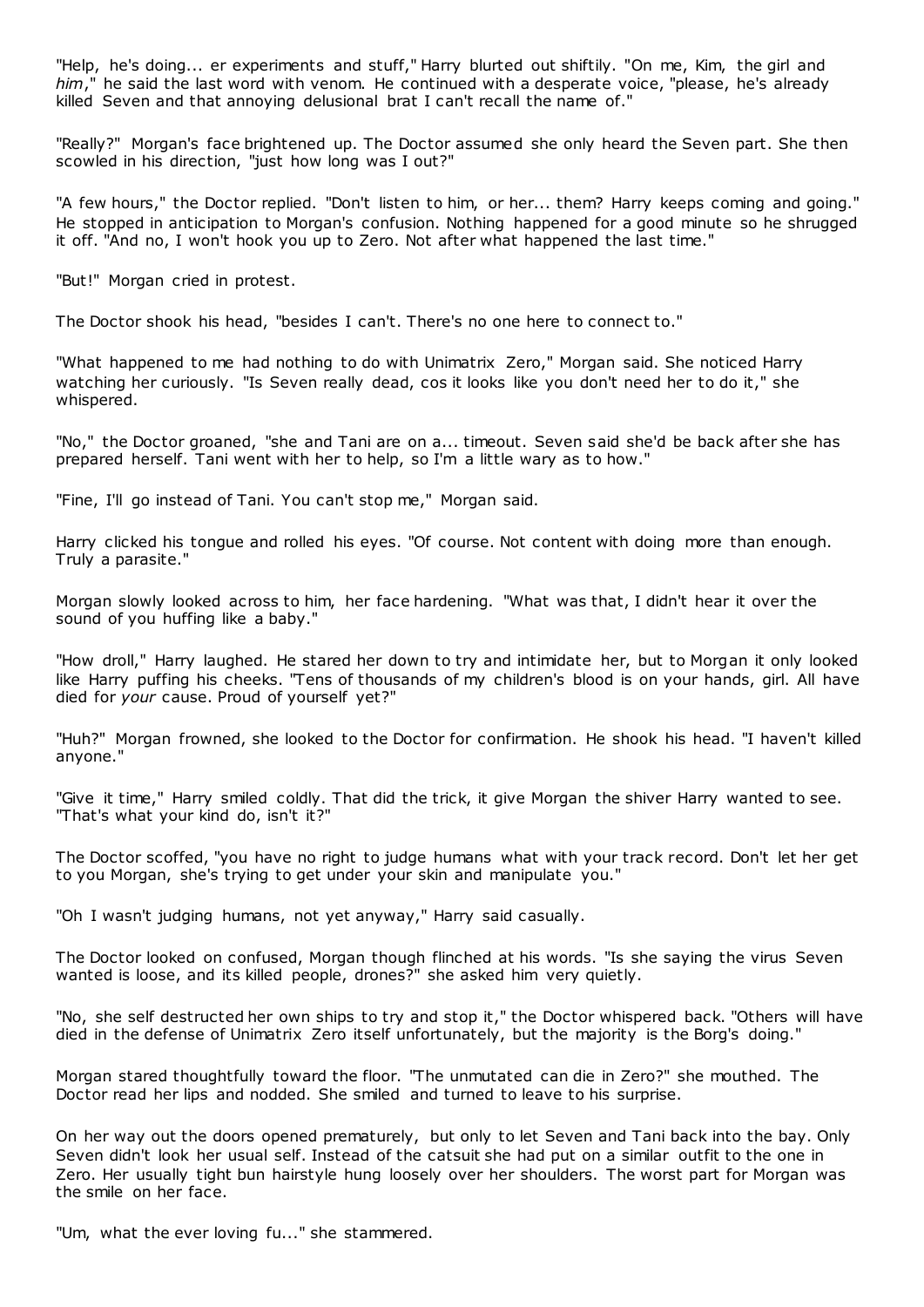Tani grinned and ran over to greet her friend with a hug. "Morgan! You're okay, god don't do that crap again, you hear."

Morgan shakily smiled and nodded, "yeah no, I might after seeing this," she said, pointing at Seven. "What the hell?"

"Well after yet another near death experience, I thought..." Seven started to reply.

"Don't care. Don't go back in just yet Tani, wait for me. I've got an idea," Morgan said quickly, she ran around the pair to leave the bay.

"That I'd think more like my alter ego since she's more confident and people like her," Seven bitterly continued to answer.

Tani snorted into brief laughter, "I still think you should have done the flowery dress with sandals. You'd get away with it cos no one would know it was you."

"Yeah right, as if I would wear something so ludicrous," Seven scoffed.

#### **The Bridge:**

Sparks flew from the back of the bridge during a barrage of shudders. Tuvok waited for them to end to report, "shields are at ten percent. Decks two and three are reporting power failures."

"Re-routing from secondary systems," Ian responded. He furiously tapped at Opps as quickly as possible. He sighed in relief and looked down to the nearby science station, "done. Is there anything else?"

Tuvok's eyebrow launched out of Deck One's ceiling and attacked the Borg ship. "We're in the middle of a battle..."

"So no," Ian said while leaving his station in a hurry.

Danny glanced over her shoulder curiously, while Tuvok secretly wished the Borg would hurry up and put him out of his illogical misery.

"What are you doing?" she asked once he got to her station.

"We may not survive this so I thought..." Ian said nervously. He dropped to one knee and grabbed Danny's hand. "Oh to hell with it. Danny, will you marry me?"

Tom's ears perked up, "whaaaa?" He swung his chair around but accidentally the wrong way, and so got full view of his wife death glaring him. He squeaked and turned back. "Come on really, who cares? Bunch of nobody we know's."

Danny's jaw dropped, "you're proposing now!"

Ian smiled sheepishly, "well?"

"Five percent. One more hit and the shields will fail," Tuvok said flatly.

"Of course I will," Danny giggled. The couple both jumped up to their feet, threw their arms around each other and started kissing.

Opps meanwhile started to constantly beep at the nobody manning it.

Morgan ran out of the nearby turbolift. "Tom, last chance. Open my mum's quarters or I'll tell her where the..." she spotted the making out couple and had to look away, gagging. "Oh my god, why?!"

"I've been thinking the same all day," Tuvok said.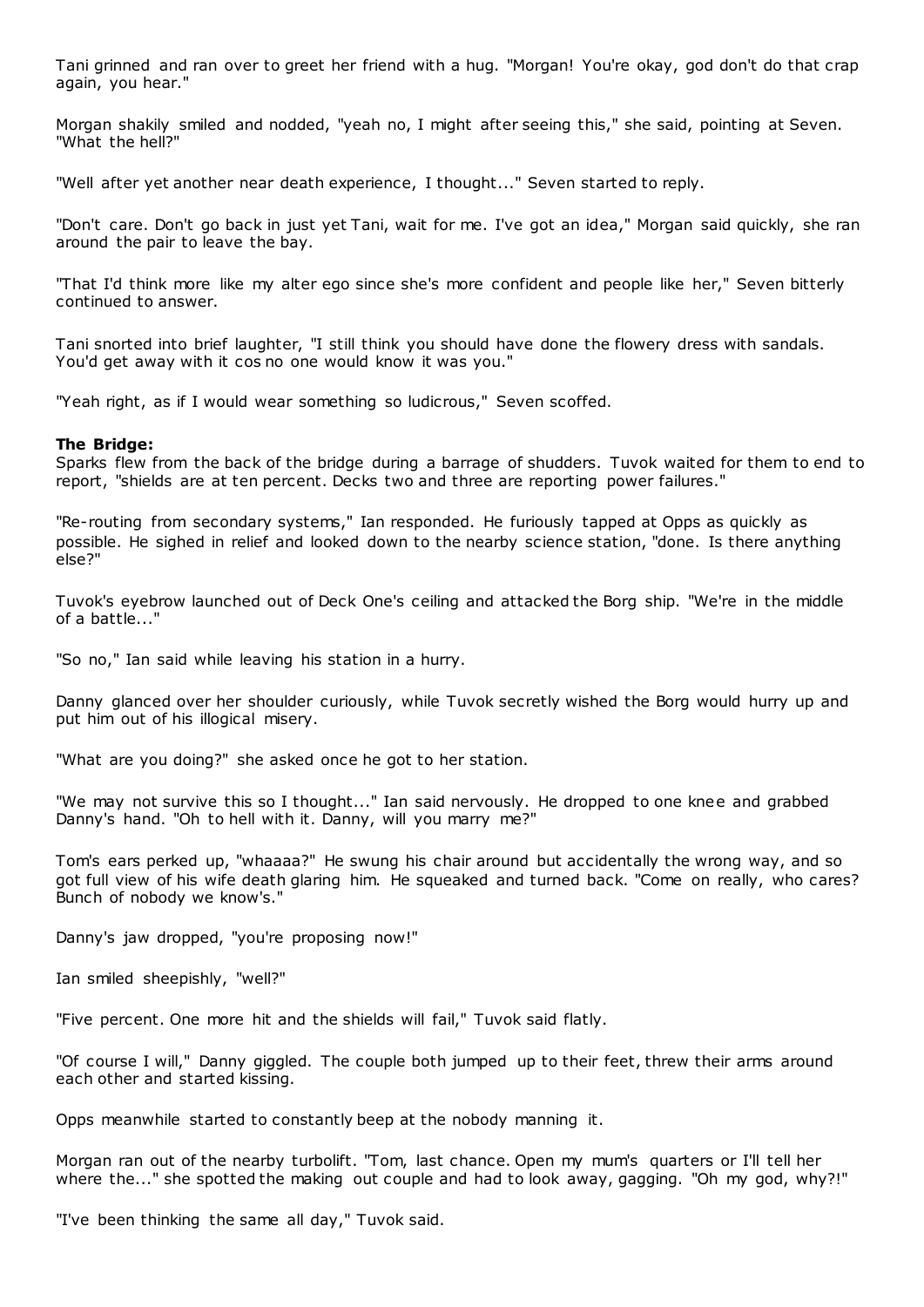Tom chuckled, he turned his chair around in a different direction to previously. "Morgan, Morgan. We're one shot away from dying or being the Queen's playmates, so do your worst. Janeway can't hurt me no more. I'm not afraid of her."

Morgan frowned much to his confusion. She looked towards opps and pressed something. "*We have full control.* Yammer boring yammer, *fought with honour* boring blah*. Thank you*. Okay?" Tom's face turned extremely white in the space of a second. "Got it. Never mind then. I'll be sure to pass the message on." She was back in the turbolift before Tom could think of responding.

"That was weird, and you'd think I'd be used to weird," B'Elanna said. Her eyes clasped on Danny and Ian, making her groan. "Do you guys ever breathe?" The couple finally separated to everyone's relief.

#### **Cargo Bay Two:**

Harry's head jolted up towards the ceiling, it gave Tani nearby quite a fright. "No, how?"

"What now?" the Doctor asked tiredly.

"This ends. Now." Harry then shook his head and whimpered. "Uhoh. We've got to get out of here."

"Yes I've heard that one," the Doctor said.

Harry sighed despondently, "Doc it's me. I don't mean I need to get out of here, I mean Voyager itself. She's sending more ships to finish us off. That sphere was nothing compared to what's coming. She's completely lost it, even more so. You have no idea what horror we've unleashed... is Seven wearing leggings?"

Tani snickered while Seven raised an annoyed eyebrow.

"One disaster at a time," a familiar raspy voice said from the Cargo Bay doors. Everyone's attention drifted towards it.

"Captain?" Seven said in surprise. "You're free of your quarters, but how?"

Kathryn approached the group with Morgan following closely behind, eyeing Seven in clear distaste. "So the replicators have this glamour grandma of the nineties clothing range, but a plain black coffee is too much to ask?"

"That was a mistake, I meant to ask why not how," Seven muttered.

The Doctor smiled sympathetically. "That I'm also curious about. The how I mean."

"Apparently Tom blabbed to Morgan that his forcefield generator had a timer and so couldn't be turned off until it ran out. I'm thinking of doing the same when I put him back in the brig," Kathryn replied.

Morgan chuckled and glanced to one side for a brief second. "That's a bit lenient for you mum."

"I didn't say how long the timer would be for," Kathryn said flatly. She scanned the alcoves, eventually settling on one of the spares after a brief eyebrow raised look at Harry. "So, where do I stand? Please don't say Seven's."

"Neither," both Morgan and the Doctor answered at once. Morgan kept talking afterwards though, "she'll use her own, I'll use the one next to it. Just as long as you stand near me."

Kathryn nodded and followed her daughter towards the spare alcoves, their audience watched them skeptically.

"Seven," Morgan said, pointing at Seven's alcove. With her other hand she reached for her mum's.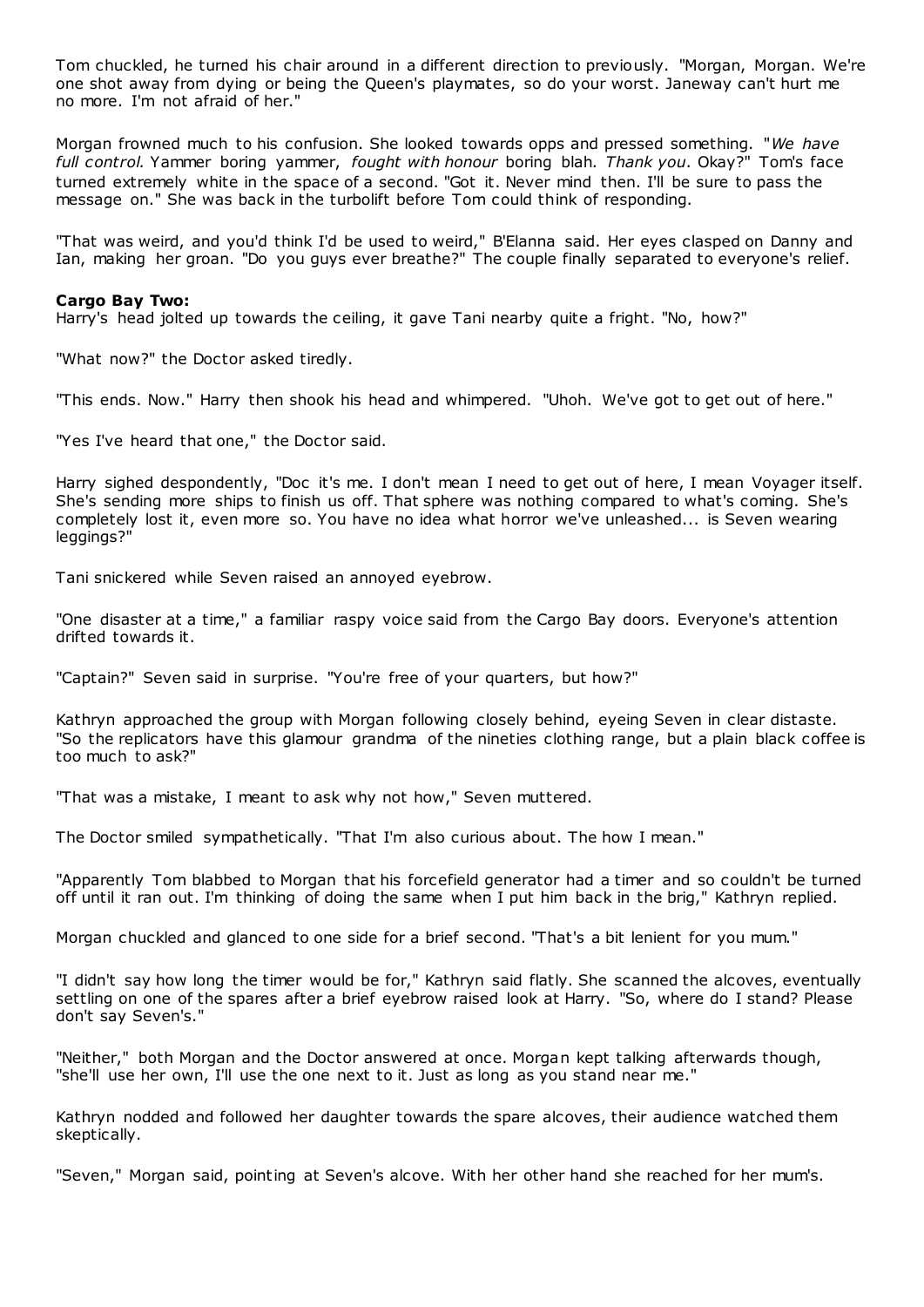Seven smiled smugly. "This is your plan? Go into Unimatrix Zero with your mum holding your hand? It doesn't work like that but whatever makes you feel at ease." She stepped up into her own alcove, somehow immune to the double Janeway glares she was getting.

The Doctor glanced rapidly between them. "Wait, would anyone mind telling me the plan? I'm only the physician who set up the alcoves and monitors everyone."

Morgan glanced at Harry then down at the hologram, "no can do, Doc . You said it yourself. It'll be fine, you don't need to do anything different. Let's do this."

"If you insist. Computer, begin regeneration cycle," Seven ordered. The computer acknowledged and the two drifted off.

The Doctor glanced at the console feeling some relief. He was thinking he misunderstood what was going on until Kathryn's eyes closed as well. "What?" the hologram stuttered, immediately looking down at the part of the station that monitored the brainwave patterns of the alcove users. On the left showed two very different lines doing their own thing. The one on the right looked similar until a third joined in and began to follow one of the other lines exactly.

"What, a third pattern," he said, glancing up again at Kathryn and Morgan. "What's going on here?"

# **Unimatrix One:**

The Borg Queen stood in front of half a dozen different screens, all but one showing what was happening in Unimatrix Zero from the perspective of drones. Two of them faded to black which made her visibly flinch with anger, she directed that rage towards two drones regenerating side by side on the other side of the chamber.

"So Unimatrix Zero is being infected by this disease as well," the Queen purred while grasping the nearest head. She began to stroke it, "I wonder if I can use it to my advantage."

"Um, can I help you?" the head spoke up timidly.

The Queen looked down and noticed the head still attached to the rest of a drone's body, crouched down on their knees to repair a foot shaped dent in a console. She pushed them away to their relief. "Yes you can. Take your head off and bring it back to me. It's rather soothing."

The drone scampered off before anyone else followed her orders.

"I must discover the reason for this malfunction. Then I can wield it," the Queen said. Then one particular screen caught her eye; a one watching James, Jessie and Axum from afar with branches obscuring some of their perspective. They were walking towards somet hing to the left, occasionally talking about something.

The Borg Queen watched, growing more and more suspicious until Seven stepped out from behind one of the branches to meet up with them.

She was about to tell a group of nearby drones to attack them all when another figure rematerialised from seemingly nowhere. This one filled her with bubbling over rage and yet she smiled evilly.

The conscious drones nearby attempted to copy but only managed to pull off goofy. The drone who had his head groped earlier shook his head, quietly judging them, as he returned to work on his station.

#### **Unimatrix Zero:**

"Janeway? But how? I thought you had to be Borg to get in here," Jessie stuttered.

"I'm not sure I understand it myself. Morgan only said forming a link would bring me in," Kathryn explained while her gaze automatically gravitated towards a nearby brown stream. She felt her lips getting a little moist and quickly dabbed the corner of her mouth with her hand, she thought discreetly but James' smirk told her otherwise.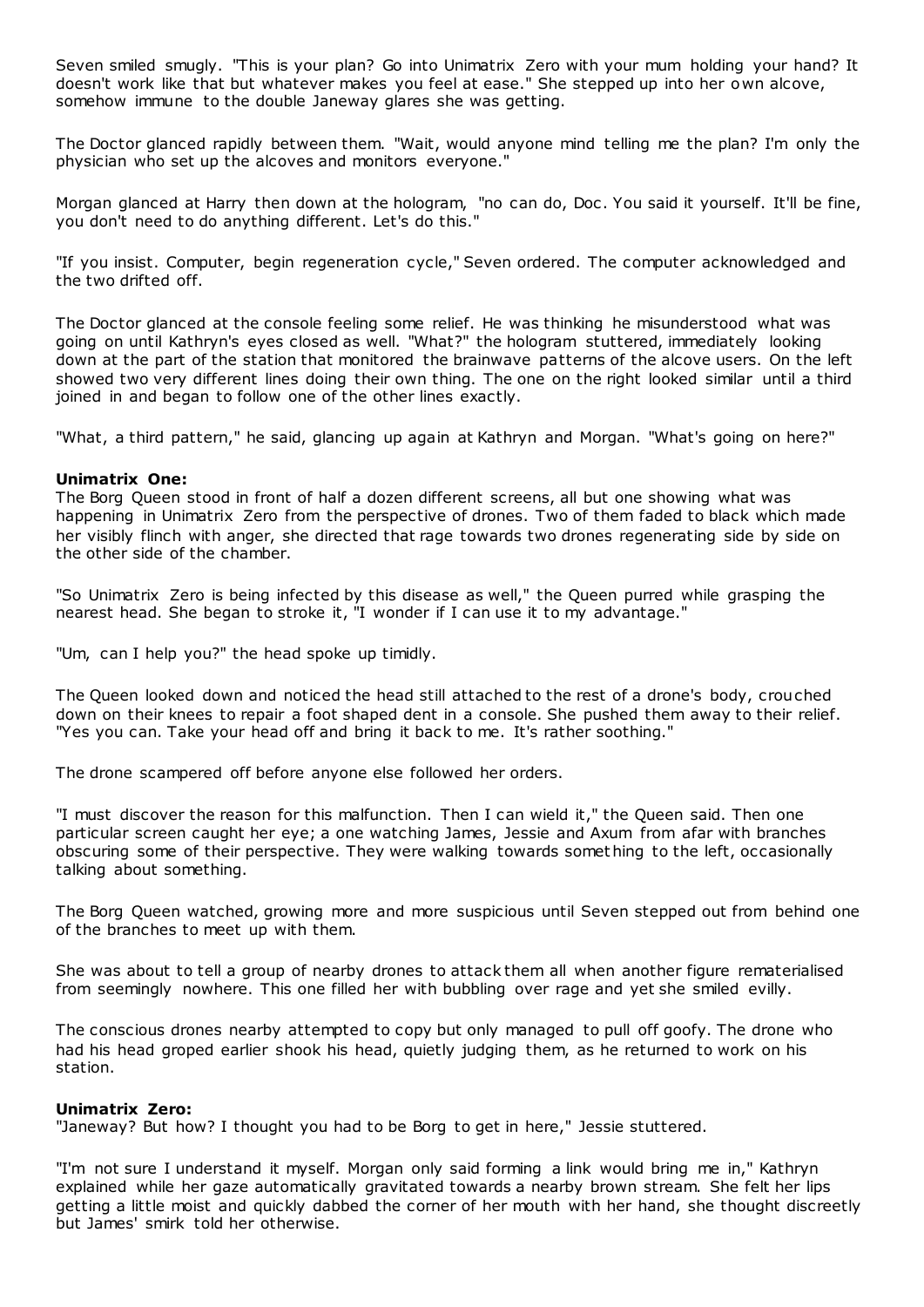Seven stared at her blankly. "I'm still not clear as to the purpose of this move. Though this plan was thought of by a child so...'

Another figure rematerialised only a couple of feet away from the group. All but Kathryn recoiled in shock since they recognised the new arrival.

"That's why," Kathryn casually said, brandishing a hand in her direction.

"Hello. I hope you don't mind that I drop in to see what the fuss is all about," the Borg Queen sneered. She robotically glanced toward Seven, "Seven of Nine," then Axum and Jessie, "Five of Twelve. Eight of Ten." Her eyes twitched when she got to James, "you."

"What, I don't get a number?" he couldn't help but laugh.

The Queen ignored him so her eyes could focus solely on Kathryn. "Captain Janeway!" she hissed. Kathryn smiled in response which angered her more. "Where's your meddlesome daughter?"

"I imagine she's making up for lost icecream begging time now that her dad's free," Kathryn replied.

"I meant Morgan," the Queen spat.

Kathryn's smile grew, it was almost identical to the one on Queen's poster of her. "Oh I know."

The Borg Queen growled. "No matter. I will destroy you first, that will lure her out. And do not think that I'm falling for your tricks again, Janeway. You think we will be so stupid to assimilate Morgan for the cure, infecting us further? No," she laughed wickedly, "she will die and so will he."

"Oh for, you need a new tune Queeny," Kathryn groaned.

"Tell me something I don't know," the Borg Queen grunted as the Justin Timberlake song started looping in her head again.

Kathryn couldn't hear it so had no idea what she meant, so she shook it off. "I had nothing to do with this glitch, I'm not even sure if I fully understand it. This accusation that I knowingly infected my own toddler daughter and a random crewmember with a virus and shipped them off to the Borg, just so a few random drones would act like a bunch of drunken idiots, is quite frankly laughable. I get enough of that on Voyager."

"Oh don't act so woefully ignorant. Even as we speak the boy here infects the collective with this sickening disease of individuality," the Queen said, gesturing to a trio of drones sitting in the courtyard enjoying a cup of something. Kathryn's eyes bugged out at the sight, subconsciously inching toward them. James meanwhile didn't look impressed with the third person boy remark. "You weren't satisfied with that, so you send the girl in to make this accursed place infect us further. You will pay for your continued interference."

"And how do you plan to do that?" Kathryn yawned mockingly.

The Borg Queen twitched so much it was visible at the other side of the courtyard, but not solely because of Kathryn. The drone with the chainsaw arm had caught her eye as he skipped around in the background, attempting to pick flowers. Unfortunately he used the wrong arm and shreds of petals and grass flew everywhere.

"Ohno," Jessie said as she saw it as well. She shuffled a little ways to her left to avoid it.

Typically though the drone ran towards them covered in the stuff, sobbing. The Borg Queen grabbed at the chainsaw arm to pull it right off his arm stub with minimal effort. Kathryn managed to look a little concerned at where this would go, until the Queen snapped the device clean in half. "Primitive weapon," she uttered in disgust.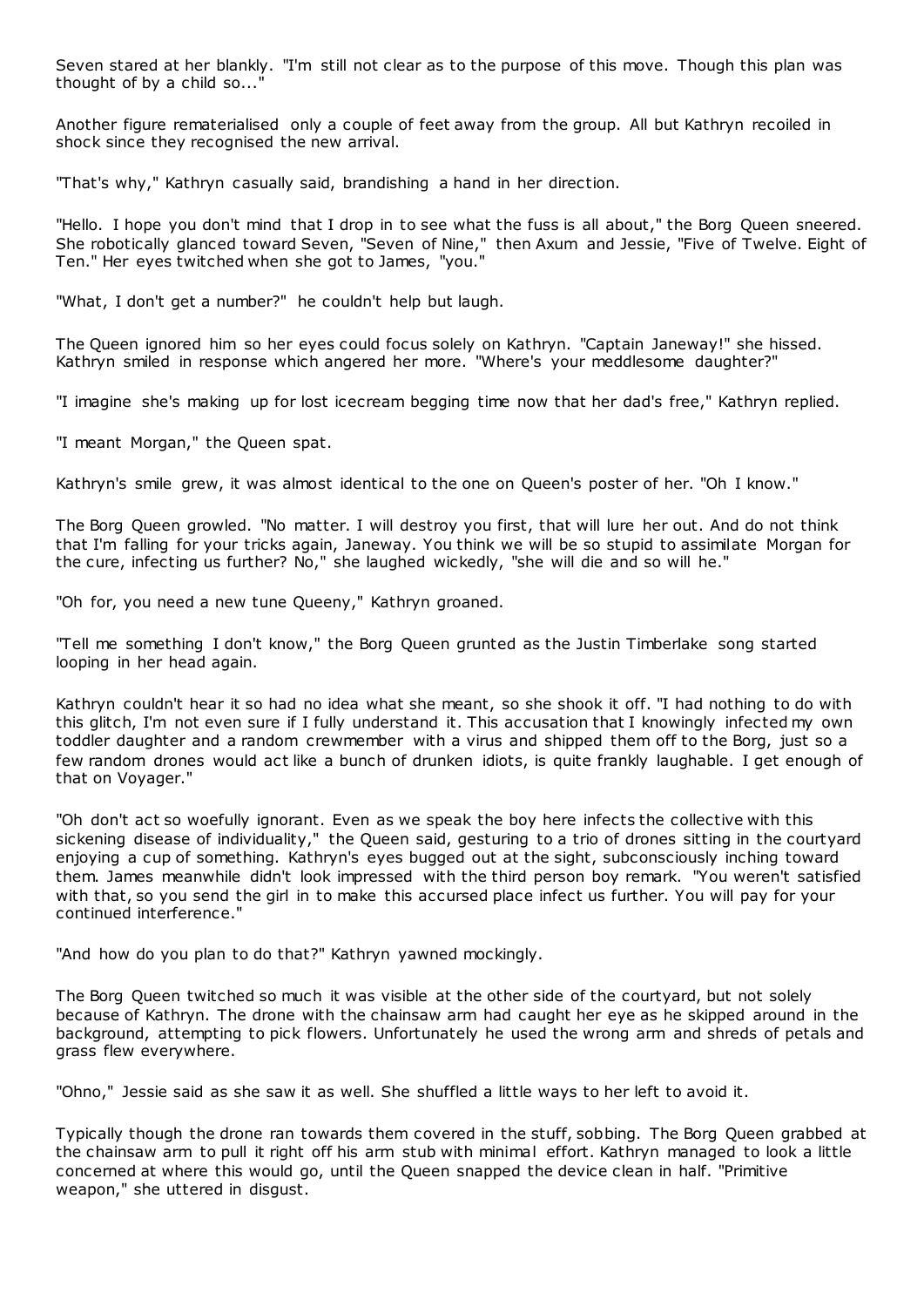Kathryn stared blankly, and she wasn't the only one. "Okay. No problem then." She glanced toward her crewmembers, "go, Unimatrix Zero still needs defending. I'll take care of her."

No one was surprised that Seven decided to listen to her with no hesitation. Jessie stepped back a bit but mainly to avoid the pollen floating her way which was already tickling her nose. She did eventually turn to hurry off until she realised James wasn't following. He stayed much to the Queen's amusement.

"Good. Form an orderly line. I'll be with you in a second," she sneered in Kathryn's direction.

The Captain scowled back. "Don't you dare, James. She'll assimilate you if she has the chance. Get out of here, she's too dang..."

The Queen pounced for her, knocking her clean to the ground to unleash a barrage of savage attacks.

"What..." Kathryn said, blinking up at her while occasionally trying to dodge incoming fingernails aiming for her face, "are you doing?"

"Die die, nyaaah haaar," the Queen growled.

James tried his best not to laugh, but Kathryn's open mouthed stare of judgement while the Borg Queen clawed her like a cat playing with a mouse on a string, wasn't doing him any favours. Then a male drone approached him, smirking.

"Cat fight!" he yelled in his ear, summoning a number of other drones to gather around.

Kathryn sighed impatiently, "well that's not fair, she hasn't got any hair to pull." The Borg Queen cackled deviously. Her hand shot forward to pull on Kathryn's bob.

Suddenly for no apparent reason at all the temperature of Unimatrix Zero went below freezing.

Meanwhile Seven & Axum were looking around the forest for anyone to help. They heard a scream and they ran as quickly as they could to get to the source of the scream. Some innocent woman was being chased by a hyper drone. Suddenly a bat'leth was thrown at it and it landed in the drone's back. It fell to the ground and disappeared.

Morgan ran out of the bushes and she picked up her weapon. "Crap, did I miss my cue?"

"In a time and place perspective, yes," Seven replied.

Morgan stood up with her eyebrow raised and her face scrunched up. "Huh?"

Seven rolled her eyes and pointed back over her shoulder, just in time for Kathryn's enraged screaming to echo throughout the forest.

"Oh," Morgan laughed, as if naive to what that meant.

"Where have you been anyway? I assumed you'd appear along with Annika and the Captain," Axum questioned.

Morgan glanced down and aside for a moment, "yeah well, I figured I needed to arm myself first, you know? I thought I'd have time before the Queen showed up."

Seven narrowed her eyes suspiciously, "by arm yourself you mean drink that vile cherry stuff."

"No," Morgan laughed but then burped far too loudly, "yes."

"Like mother, like daughter," Seven groaned.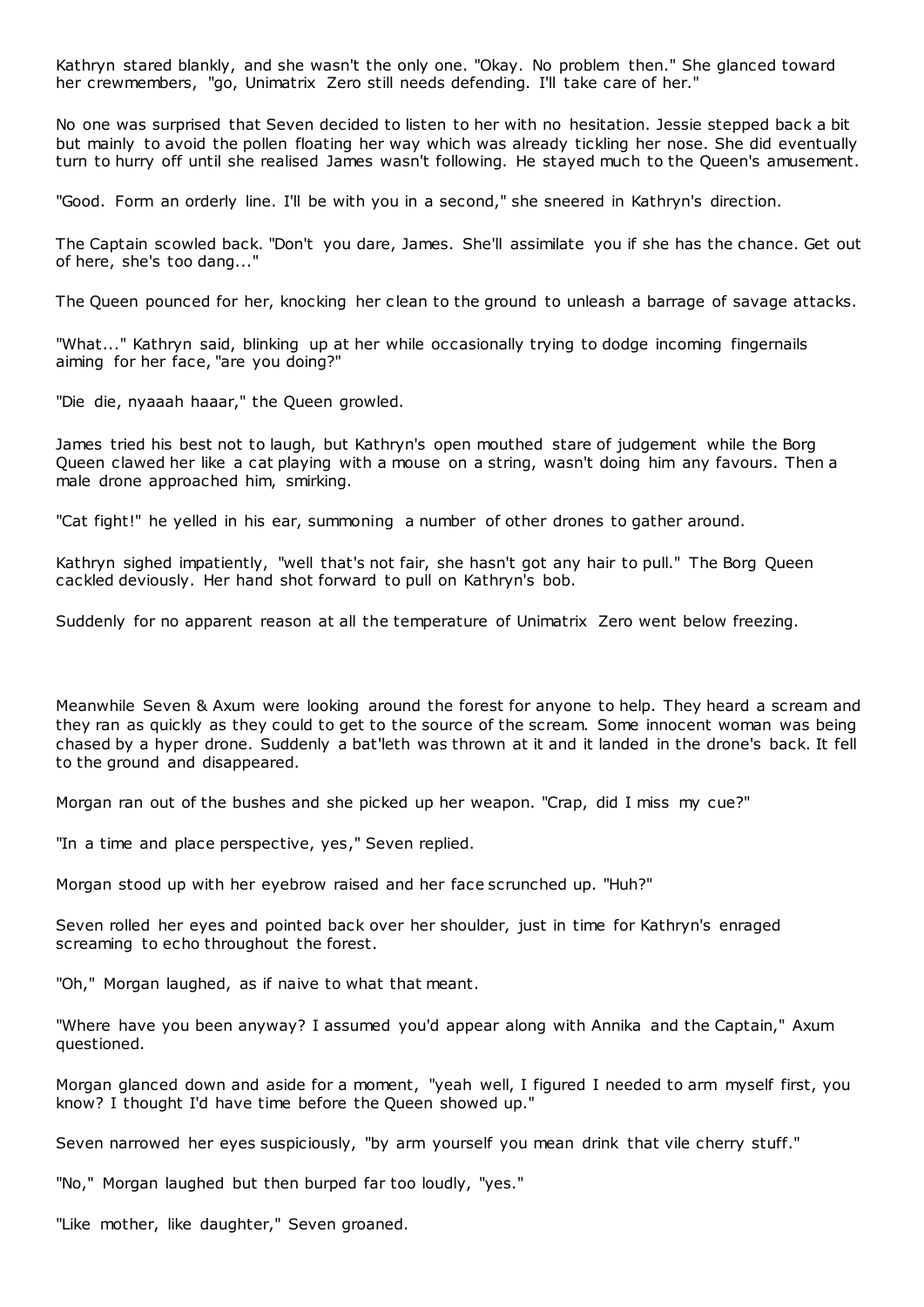Further shouting and screams drained the colour in Morgan's cheeks. "Mum. Hang on," she whispered before running off in the direction Axum and Seven walked from.

"I wouldn't worry about it. All these viruses and glitches have really made the Borg Queen pathetic and weak," Seven said in an unimpressed tone.

The Borg Queen laughed off all the blows coming her way until she had enough and lunged for Kathryn's throat, lifting her up off her feet. She thought it was over but Kathryn still gave her a knee to the stomach, her eyes flared.

"Cat fight!" the group of drones still shouted, only this time it had a sinister touch what with them surrounding both James and Jessie. Every few seconds they'd chant it again while one or two would lunge in to attack them.

The one gunning for James, he kneed in the ribs to make it double over, then he grabbed it by the shoulders to push it into a couple of others.

Another drone meanwhile bitchslapped Jessie pathetically. After a delayed *what the hell* stare, Jessie backhanded him in return. He ran off crying.

With pure hatred burning in her eyes, the Borg Queen tossed Kathryn into the tree. "Admit it Janeway. You are powerless against the might of the Borg. Resistance is *fut-ill*."

Steam rose, evebrows rapidly flickered up and down, cheeks went red. "I beg your fuc..."

"Cat fight!" the drones chanted even while James punched one of them out. A one behind him tried to pounce onto his back, but Jessie stamped on the back of its leg making it instead stumble.

"Pardon!" Kathryn continued to snarl. The anger gave her the strength to push the Queen's hand from her, allowing her to drop back to her own feet.

The drone Jessie attacked swung his arm back. What with her being only as tall as his shoulder, it struck her in the face and sent her tumbling to the ground. James only overheard the commotion and swung around to see her vanish.

It looked a little too smug, until it landed on the exact same spot a second later. James then vanished as well.

The Queen sneered at Kathryn, having seen it. Kathryn with her bac k on them was oblivious to that and the approaching cat fight chanting drones.

"Oops, one down, one to go," the Queen taunted her.

Kathryn noticed the chants getting louder and quickly looked over her shoulder. When she turned back the Queen wasn't standing alone. Somebody stood partly crouched behind her. They stood and brandished a weapon. Kathryn tried not to smile so to not give that away.

"Speaking of one to go. What are you going to do when the collective is only you? I hear the Tolg is recruiting," Kathryn said.

"The Tolg?" the Borg Queen scoffed to hide her great offense. "Those bunch of corpses aren't good enough to scrub Unimatrix 47's floors." Crickets chirped, the Borg Queen's eyes narrowed, one of the chanting drones nervously laughed. Meanwhile a blade swung for her head.

It was a mere inch away when the Queen swung around to grab it, stopping it in its tracks. Doing so her eyes met with her attacker. "Morgan, I'm glad you could join us."

"Yeah, me too," Morgan smirked.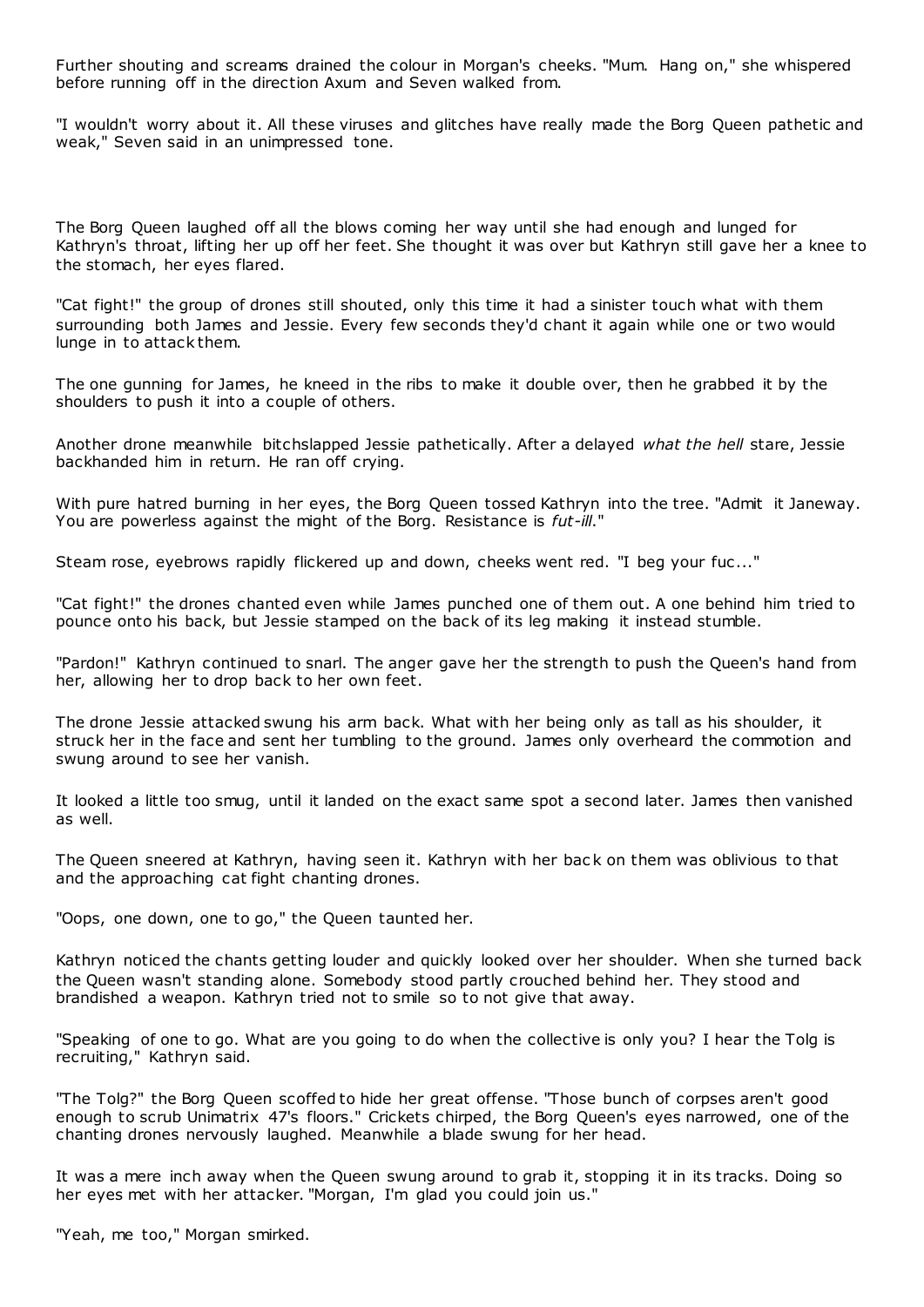She tried to pull her weapon back, the Queen kept an iron grip on it. The pair struggled with it until the Queen had enough and pushed while letting go instead. Morgan was thrown back, the bat'leth slipped from her hand. It dropped to the ground and span a little ways towards the Queen, allowing her to crouch down and pick it up.

Morgan recovered in time to duck, then roll away from a few swings. The Queen held the bat'leth horizontally and swung it all around her front, Morgan leapt back. The attack had left the Queen's torso exposed with the right arm still across her left, recoiling from the swing. Morgan then pounced forward to tackle her, knocking the Queen hard onto her back.

The grip on the bat'leth loosened from the shock of the blow, so Morgan snatched it back and swung it in the direction of the Queen.

Her last words were of course an angered, "Janewa..." before she vanished.

"That's it, she's... the Borg's gone," Morgan said in between trying to catch her breath. Kathryn approached her with a proud smile, an arm went around her shoulders. Morgan smiled weakly.

"Well until they replace her again," Axum said on approach. He whimpered at the incoming glares. "What? You never heard of Queen Alice? Now she was the Borg, absolutely terrifying and um... bad touchy."

All of the male drones passed each other nervous and knowing looks. There had to be one who smiled and nodded though.

Kathryn groaned in disgust. "That's... disturbing. How much time do we have?"

"Long enough to give the new collective a hard time, and that we're going to do," Axum said proudly. Seven arrived by Axum's side, she clutched his arm. He smiled at her lovingly for a moment, then looked back at a queasy Kathryn and Morgan. "The damage to the Borg before the Queen's defeat will make a massive difference this time. Whoever takes over would still need a cure for the glitch and Unimatrix Zero. I doubt the Borg will ever trouble anyone again."

"I'm going to hold you to that," Kathryn tried to smile through her nausea. Seven groping Axum's arm wasn't helping.

Axum nodded, "we couldn't have done this without you and your crew, Captain. I can't thank you enough. If there's anything we can do, name it."

"Well, there is something. You did have a sphere in the vicinity..." Kathryn said, but she and Morgan reappeared in the Cargo Bay mid sentence. "What the hell happened?"

A painful moan from the neighbouring alcove got both their as well as James and Jessie's attention. They glanced over to see Seven stumbling forward while rubbing the back of her head.

# **Unimatrix Zero:**

Axum glared at a sheepish looking drone, all while clutching an extremely fizzed up bottle of Cherry Coke. "What did you do that for?"

"That Annika chick is no good, she was only using you to get back at not one but two guys, a Morgan and James. I though love you," they replied.

"I... I don't even know who you are," Axum stammered.

# **Voyager:**

"For god's sake, I was going to ask them for a few transwarp coils," Kathryn groaned. She tapped her commbadge, "Janeway to Bridge. Hail the sphere."

*"Captain? The sphere left half an hour ago,"* Tuvok's voice said.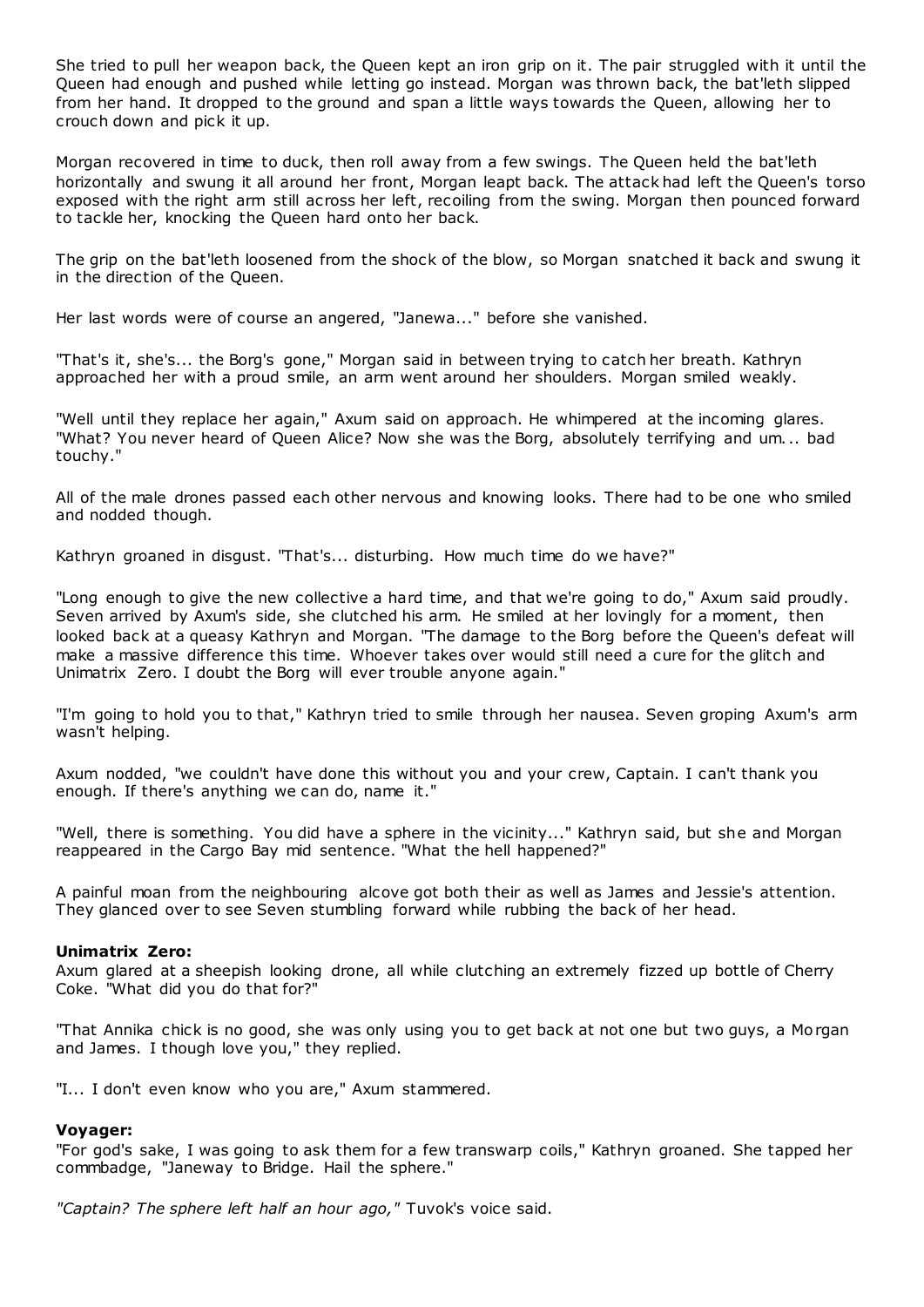Kathryn shook with rage. Seven knew better than to stay within arm's reach, she hurried over to stand near the Doctor.

"We can go back in, mu..." Morgan said.

"No," Kathryn snapped. "They said they would help us out but then even the so called Klingon and his honour code sod off first chance they get. Forget it. If Seven can stop herself molesting Axbum for a few seconds, she can bring it up but I'll not hold my breath."

Seven pulled a face, "yeah right, his breath stinks of Cherry Coke. I do not intend to go back. Doctor...?"

The hologram was about to object, fearing the Captain's wrath but she walked off showing little interest. "All right, I can modify your cortical array."

"See, completely useless," Kathryn muttered as the bay doors shut behind her.

Morgan noticed Seven's shoulders tense at hearing that. She passed her a little smirk on her way out, "can't argue with that."

Jessie meekly raised her hand. "Yeah, can I get in on the Unimatrix Zero removal train too?"

The Doctor sighed, "it only activates when you regenerate and intentionally stimulate the cortical a..."

"Great thanks," Jessie smiled and hurried out as well.

Soon all that was left behind were the Doctor, Seven and Harry. The latter grunted and pouted about still being behind a forcefield, and ignored as the Doctor used a device near Seven's head.

"There. Now I can concentrate on treating Mr Kim," the Doctor said to Harry's huge relief.

"Great, can you start on this one particular nanoprobe? It's in an awkward place and it's itchy as hell," Harry asked.

"One moment Doctor," Seven said, once more getting the Doctor's attention.

Harry groaned, "it hurts when I sit too."

"Since you are removing Borg technology, would it be too much to ask if I can get some removed as well?" Seven asked.

The Doctor looked on in amazement, "really? You said how you were was perfectly *functional.*"

"It's on my butt," Harry said with self pity.

"That's correct, but a lot has changed in three years," Seven said. "So, will you help me?"

The Doctor smiled warmly, "it would be my pleasure, Seven."

"Please, call me Annika," Seven said.

#### **The Mess Hall:**

All the tables were taken, some people had resorted to eating standing up. Danny was in the middle of working her way around the whole room, showing off her engagement ring.

Jessie watched her from over her shoulder until she moved directly behind her. She returned her attention to her table, jumping in shock as she laid eyes on two of the taken seats. "Huh, when did you...?"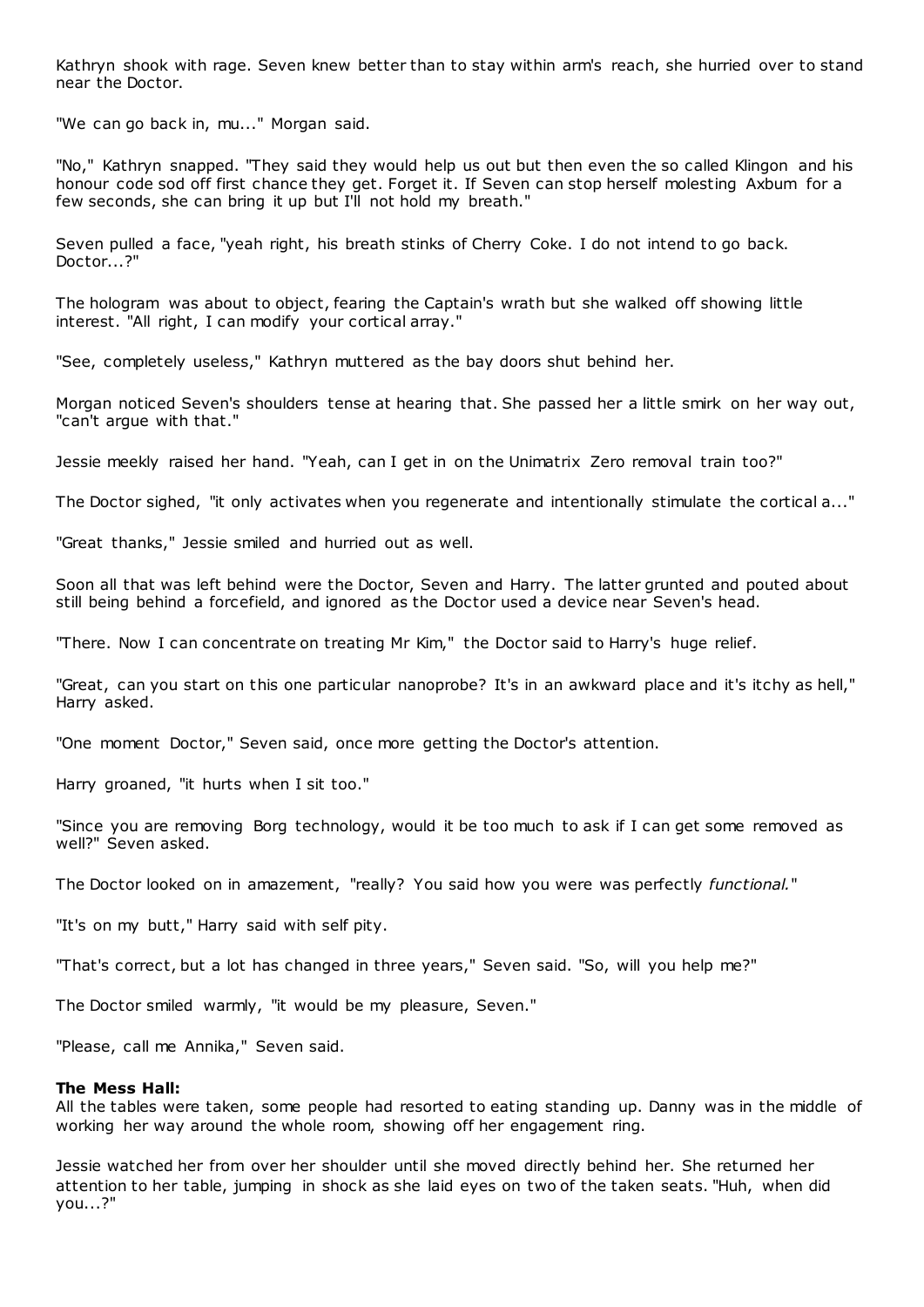Morgan snickered as she sipped on her drink. "About ten minutes ago."

"So it seems like I missed some fun. I would've liked to have seen this Unimatrix Cherry Coke," Craig said.

"Yeah I'll bet," Morgan said. "It wasn't as good as you imagine though."

James nodded, "true, but we didn't go on a normal day. Too crowded I think."

"That reminds me; I get that you, Tani and James were able to piggyback on Seven and I's mutation, we're all Borg and all," Jessie said.

Morgan bit her lip and glanced at the table as she spoke. "But how did my mum get in?" she said immediately afterwards.

Jessie looked a little shocked, "um yeah."

"That's... that's complicated, and a long story," Morgan said, shifting in her seat uncomfortably.

"Does this long story include how you got the forcefield down?" James questioned.

Craig smiled cheekily, he tried to repress a laugh too. "Oh, someone's worried about being replaced by a younger model."

Morgan pulled a disgusted face, while James' was a mixture of a frown and amused. Jessie glanced between him and Craig, shrugged and returned to her half eaten sandwich.

"No, just curious. You have to keep learning new tricks if you want to be any good at hacking," James said.

"I wouldn't really call it hacking," Morgan said sheepishly. James looked even more curious than he was before. "And yeah it's the same story. I um," she struggled to think of a way to explain it, "got an upgrade when I was out of it."

That answer only confused the table further. "An upgrade to what?" Jessie asked.

Morgan's eyes darted side to side nervously, they ended up pointing almost in James' direction. "I thought... I figured you knew." Jessie shook her head, the two men though waited for her to continue. "I'm a Games Slayer."

"What?" Jessie blurted out in shock.

Craig's reaction was merely a quiet, "huh?"

"Yeah, I met this woman while unconscious. She basically bumped up my telepathy so I'd get it now, not later. I reminded Tom about the forcefield and he thought about changing a timer. That's how I got mum in, telepathic link thingy," Morgan said. She spotted her mother rush through the closest doors, then shove somebody away from the replicator. The queue behind them didn't dare object. "I'll prove it. Mum's thinking..."

"Coffee, coffee, coffee?" Craig said.

Morgan scowled at him, "no! Well yeah, but she's also thinking that when she finds out who deleted black coffee from her replicator, she's gonna wring their necks."

James laughed, only a smidgen nervous. Jessie glanced at him with an accusatory expression. "Oh gee, I wonder who's so impulsively stupid to do something like that?" she said very sarcastically.

James directed a smile toward her, "I'd prefer to call it entertaining."